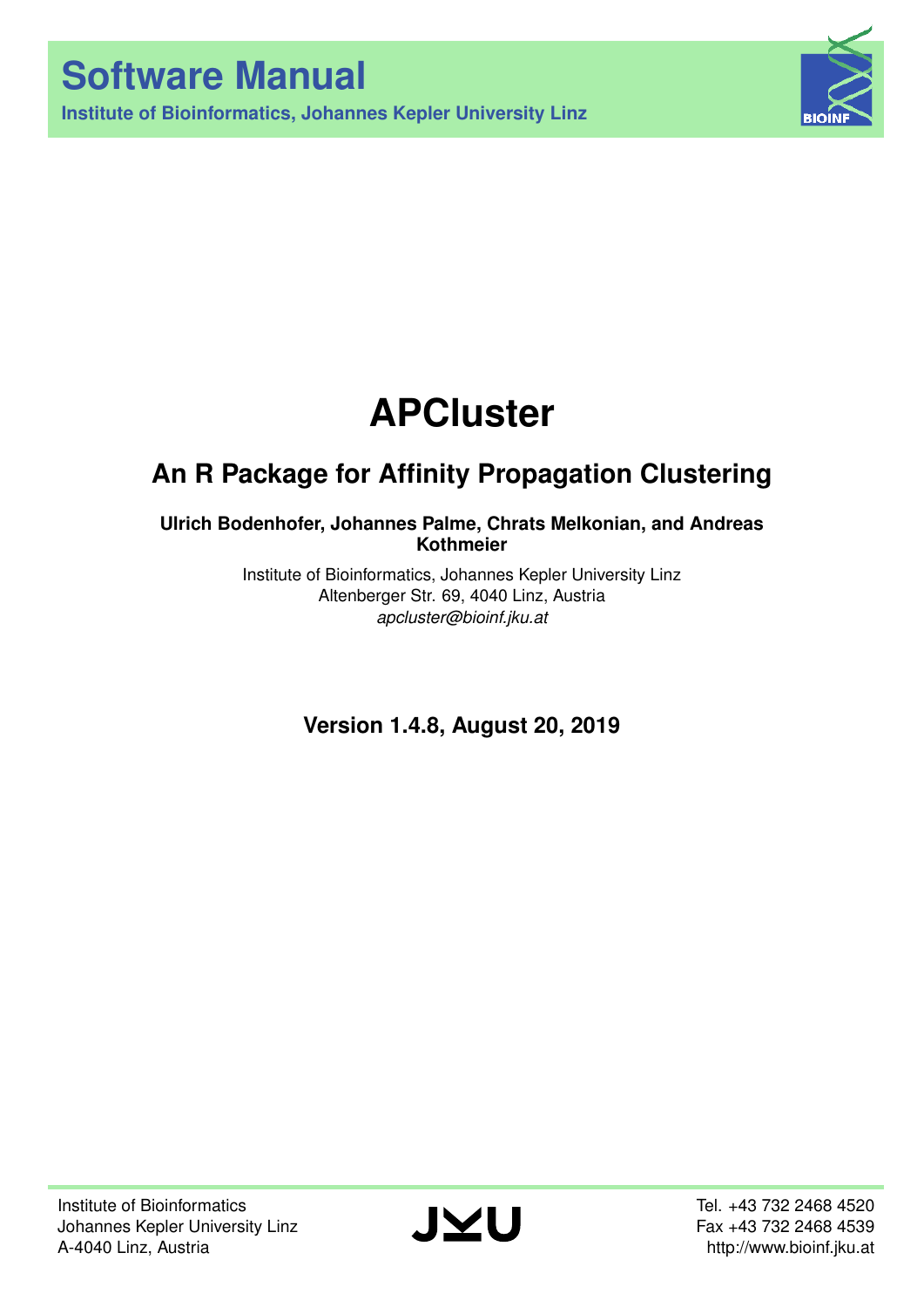## Scope and Purpose of this Document

This document is a user manual for the R package  $apcluster$  [2]. It is only meant as a gentle introduction into how to use the basic functions implemented in this package. Not all features of the R package are described in full detail. Such details can be obtained from the documentation enclosed in the R package. Further note the following: (1) this is neither an introduction to affinity propagation nor to clustering in general; (2) this is not an introduction to R. If you lack the background for understanding this manual, you first have to read introductory literature on these subjects.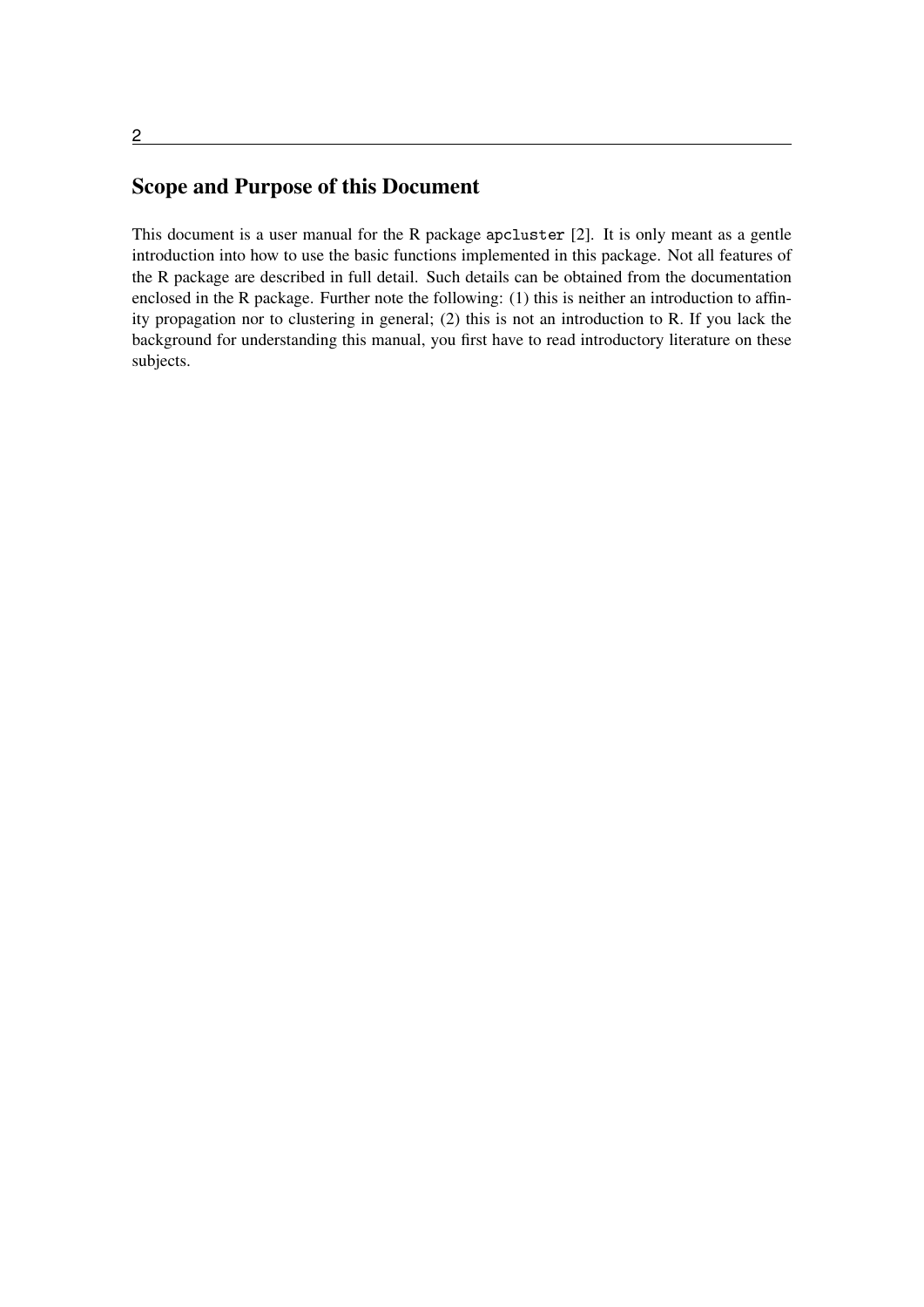## **Contents**

| 1              | <b>Introduction</b>                                                                                                                                                                                                                                                                     | $\overline{\mathbf{4}}$                                          |
|----------------|-----------------------------------------------------------------------------------------------------------------------------------------------------------------------------------------------------------------------------------------------------------------------------------------|------------------------------------------------------------------|
| $\overline{2}$ | <b>Installation</b><br>2.1<br>2.2<br>2.3                                                                                                                                                                                                                                                | $\overline{\mathbf{4}}$<br>$\overline{4}$<br>$\overline{4}$<br>5 |
| 3              | <b>Getting Started</b>                                                                                                                                                                                                                                                                  | 5                                                                |
| 4              | <b>Adjusting Input Preferences</b>                                                                                                                                                                                                                                                      | 10                                                               |
| 5              | <b>Exemplar-based Agglomerative Clustering</b><br>5.1<br>Merging clusters obtained from affinity propagation<br>5.2<br>5.3                                                                                                                                                              | 20<br>20<br>23<br>26                                             |
| 6              | <b>Leveraged Affinity Propagation</b>                                                                                                                                                                                                                                                   | 27                                                               |
| 7              | <b>Sparse Affinity Propagation</b>                                                                                                                                                                                                                                                      | 30                                                               |
| 8              | A Toy Example with Biological Sequences                                                                                                                                                                                                                                                 | 33                                                               |
| 9              | <b>Similarity Matrices</b><br>9.1<br>9.2<br>9.3<br>Defining a custom similarity measure for leveraged affinity propagation<br>9.4<br>Defining a custom similarity measure that creates a sparse similarity matrix<br>9.5                                                                | 38<br>39<br>44<br>47<br>48<br>50                                 |
|                | 10 Miscellaneous                                                                                                                                                                                                                                                                        | 51<br>51<br>51<br>53<br>54<br>56<br>57<br>57                     |
|                | 11 Special Notes for Users Upgrading from Previous Versions<br>11.2 Upgrading to Version 1.3.3 or newer $\dots \dots \dots \dots \dots \dots \dots \dots \dots \dots$<br>11.3 Upgrading to Version $1.4.0 \ldots \ldots \ldots \ldots \ldots \ldots \ldots \ldots \ldots \ldots \ldots$ | 57<br>57<br>58<br>58                                             |
|                | 12 Change Log                                                                                                                                                                                                                                                                           | 58                                                               |
|                | 13 How to Cite This Package                                                                                                                                                                                                                                                             | 62                                                               |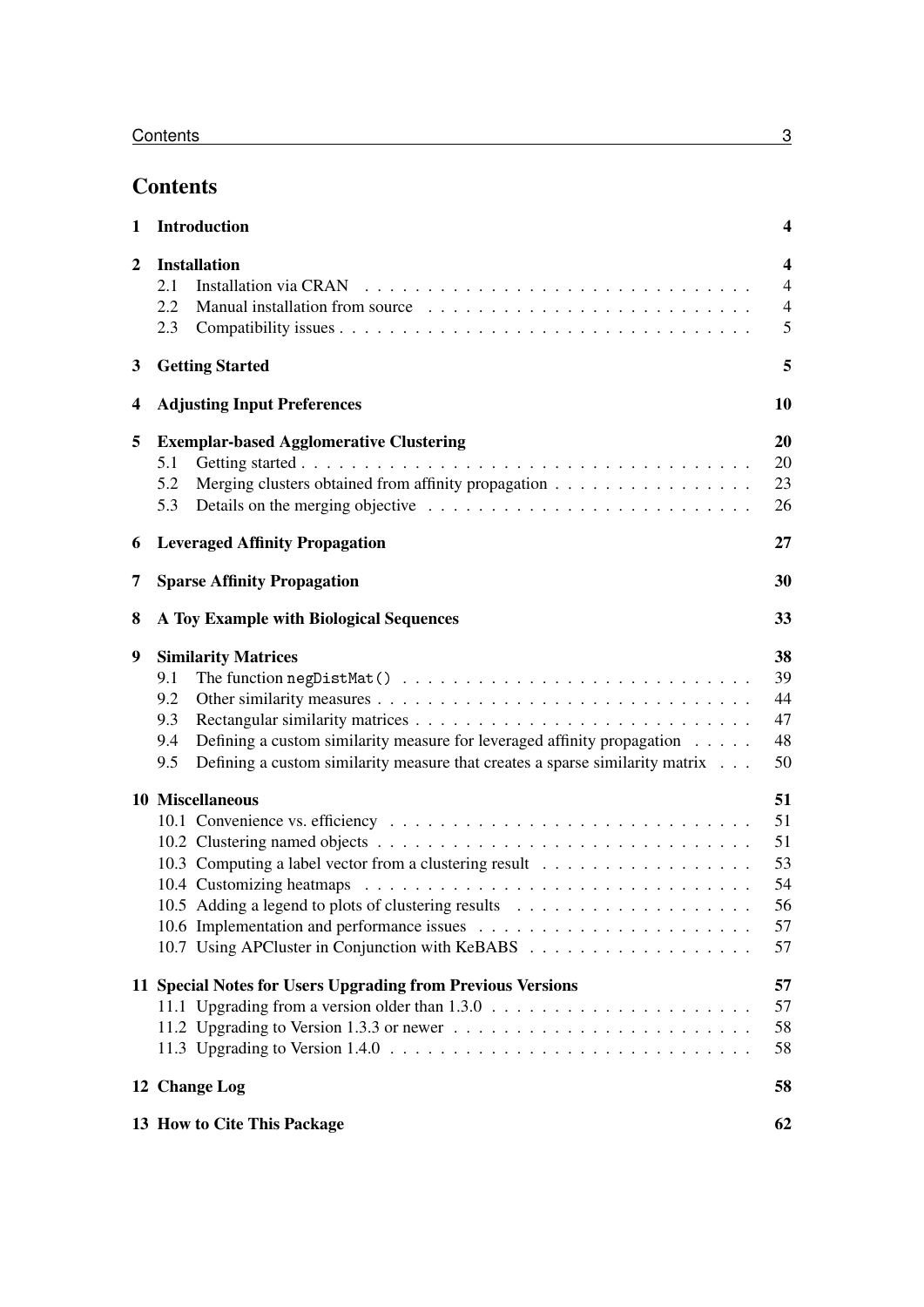## 1 Introduction

Affinity propagation (AP) is a relatively new clustering algorithm that has been introduced by Brendan J. Frey and Delbert Dueck  $[6]$ <sup>1</sup>. The authors themselves describe affinity propagation as follows:<sup>2</sup>

"*An algorithm that identifies exemplars among data points and forms clusters of data points around these exemplars. It operates by simultaneously considering all data point as potential exemplars and exchanging messages between data points until a good set of exemplars and clusters emerges.*"

AP has been applied in various fields recently, among which bioinformatics is becoming increasingly important. Frey and Dueck have made their algorithm available as Matlab code.<sup>1</sup> Matlab, however, is relatively uncommon in bioinformatics. Instead, the statistical computing platform R has become a widely accepted standard in this field. In order to leverage affinity propagation for bioinformatics applications, we have implemented affinity propagation as an R package. Note, however, that the given package is in no way restricted to bioinformatics applications. It is as generally applicable as Frey's and Dueck's original Matlab code.<sup>1</sup>

Starting with Version 1.1.0, the apcluster package also features *exemplar-based agglomerative clustering* which can be used as a clustering method on its own or for creating a hierarchy of clusters that have been computed previously by affinity propagation. *Leveraged Affinity Propagation*, a variant of AP especially geared to applications involving large data sets, has first been included in Version 1.3.0.

## 2 Installation

#### 2.1 Installation via CRAN

The R package apcluster (current version: 1.4.8) is part of the *Comprehensive R Archive Net*work (CRAN)<sup>3</sup>. The simplest way to install the package, therefore, is to enter the following command into your R session:

```
install.packages("apcluster")
```
If you use R on Windows or Mac OS, you can also conveniently use the package installation menu of your R GUI.

#### 2.2 Manual installation from source

Under special circumstances, e.g. if you want to compile the C++ code included in the package with some custom options, you may prefer to install the package manually from source. To this end, open the package's page at  $CRAM<sup>4</sup>$  and then proceed as follows:

 $^1$ http://genes.toronto.edu/affinitypropagation/

 $^2$ quoted from <code>http://genes.toronto.edu/affinitypropagation/faq.html#def</code>

 $^3$ http://cran.r-project.org/

 $^4$ https://CRAN.R-project.org/package=apcluster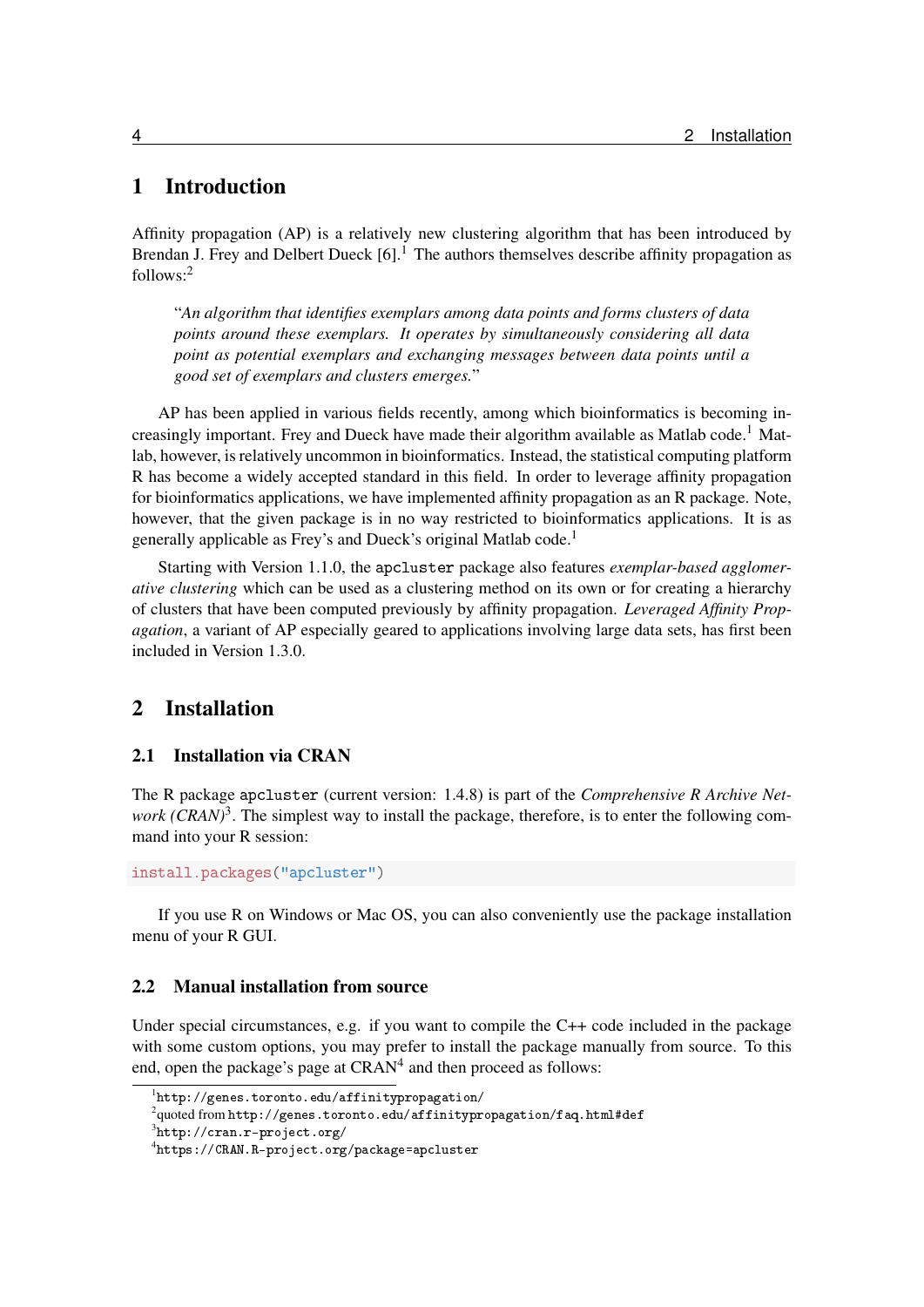- 1. Download apcluster\_1.4.8.tar.gz and save it to your harddisk.
- 2. Open a shell/terminal/command prompt window and change to the directory where you put apcluster\_1.4.8.tar.gz. Enter

R CMD INSTALL apcluster\_1.4.8.tar.gz

to install the package.

Note that this might require additional software on some platforms. Windows requires Rtools<sup>5</sup> to be installed and to be available in the default search path (environment variable PATH). Mac OS X requires Xcode developer tools<sup>6</sup> (make sure that you have the command line tools installed with Xcode).

#### 2.3 Compatibility issues

All versions downloadable from CRAN have been built using the latest version, R 3.6.1. However, the package should work without severe problems on R versions  $\geq 3.0.0$ .

## 3 Getting Started

To load the package, enter the following in your R session:

```
library(apcluster)
```
If this command terminates without any error message or warning, you can be sure that the package has been installed successfully. If so, the package is ready for use now and you can start clustering your data with affinity propagation.

The package includes both a user manual (this document) and a reference manual (help pages for each function). To view the user manual, enter

vignette("apcluster")

Help pages can be viewed using the help command. It is recommended to start with

help(apcluster)

Affinity propagation does not require the data samples to be of any specific kind or structure. AP only requires a *similarity matrix*, i.e., given l data samples, this is an  $l \times l$  real-valued matrix S, in which an entry  $S_{ij}$  corresponds to a value measuring how similar sample i is to sample j. AP does not require these values to be in a specific range. Values can be positive or negative. AP does not even require the similarity matrix to be symmetric (although, in most applications, it will

 $^5$ http://cran.r–project.org/bin/windows/Rtools/

 $^6$ https://developer.apple.com/technologies/tools/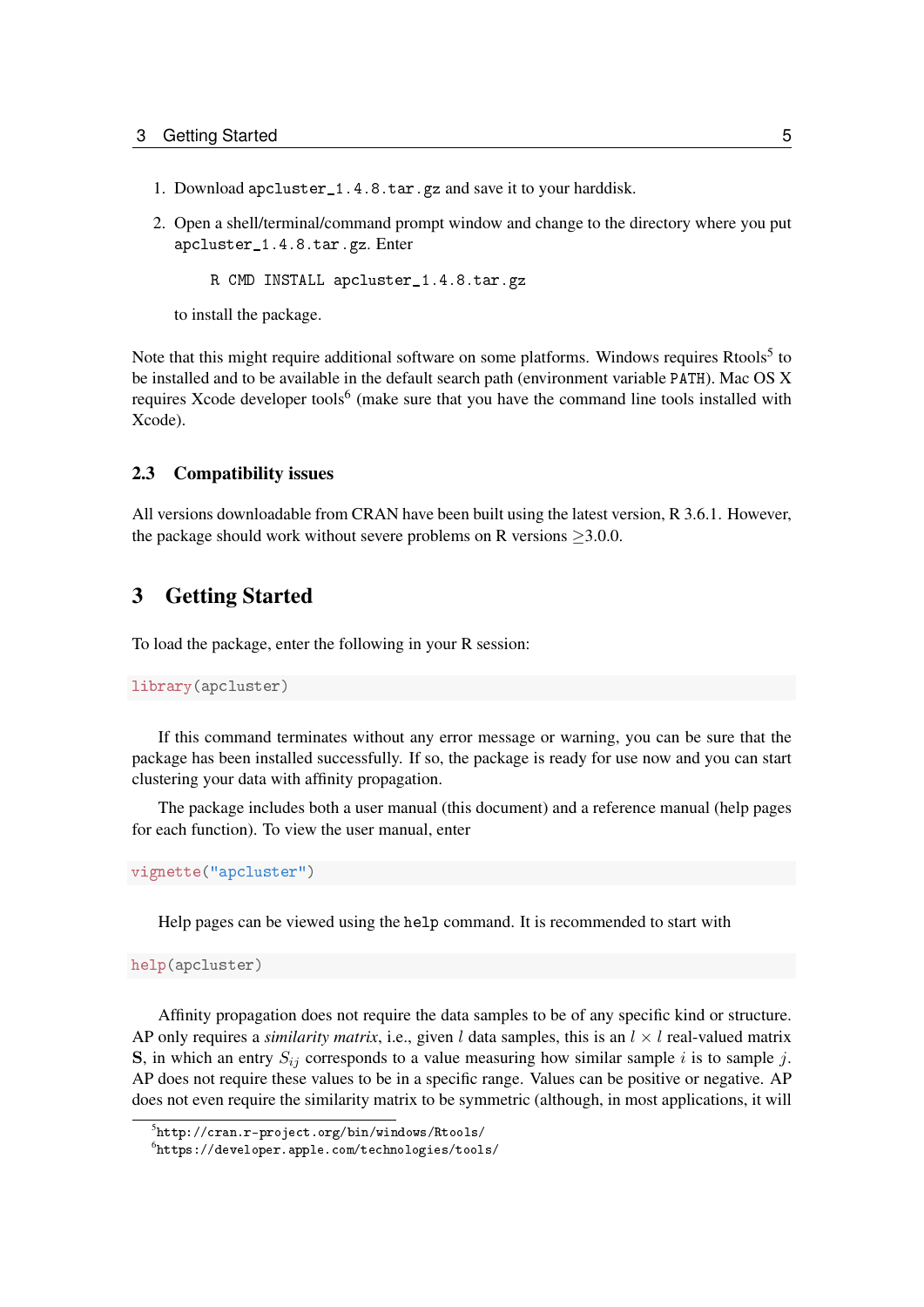be symmetric anyway). A value of  $-\infty$  is interpreted as "absolute dissimilarity". The higher a value, the more similar two samples are considered.

To get a first impression, let us create a random data set in  $\mathbb{R}^2$  as the union of two "Gaussian clouds":

```
cl1 <- cbind(rnorm(30, 0.3, 0.05), rnorm(30, 0.7, 0.04))
cl2 <- cbind(rnorm(30, 0.7, 0.04), rnorm(30, 0.4, .05))
x1 \leftarrowrbind(cl1, cl2)
plot(x1, xlab="", ylab="", pch=19, cex=0.8)
```


The package apcluster offers several different ways for clustering data. The simplest way is the following:

apres1a <- apcluster(negDistMat(r=2), x1)

In this example, the function  $apcluster()$  first computes a similarity matrix for the input data x1 using the *similarity function* passed as first argument. The choice negDistMat(r=2) is the standard similarity measure used in the papers of Frey and Dueck — negative squared distances.

Alternatively, one can compute the similarity matrix beforehand and call apcluster () for the similarity matrix (for a more detailed description of the differences, see 10.1):

```
s1 <- negDistMat(x1, r=2)
apres1b <- apcluster(s1)
```
The function apcluster () creates an object belonging to the S4 class APResult which is defined by the present package. To get detailed information on which data are stored in such objects, enter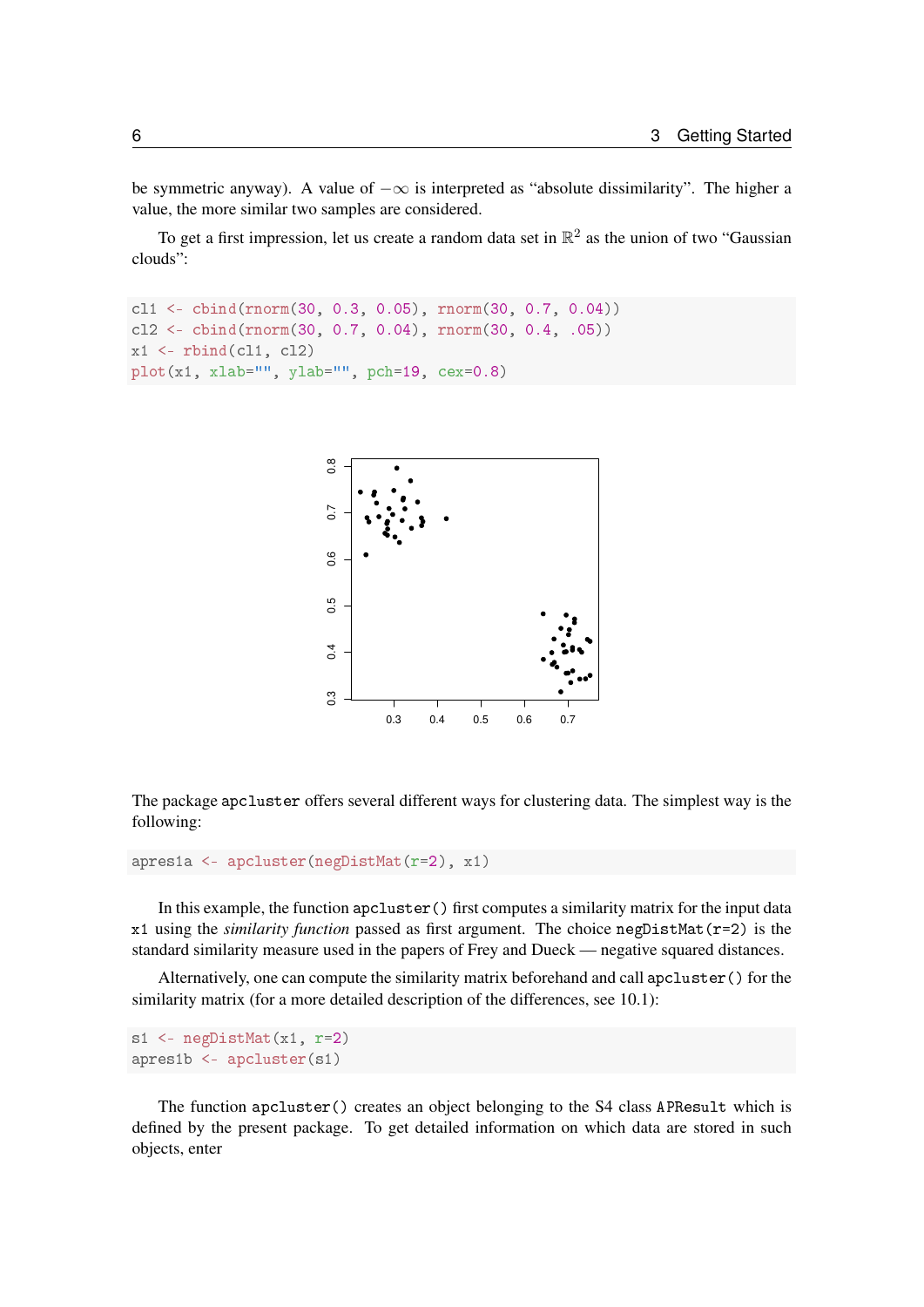#### help(APResult)

The simplest thing we can do is to enter the name of the object (which implicitly calls show $()$ ) to get a summary of the clustering result:

```
apres1a
★★
## APResult object
★★
## Number of samples = 60## Number of iterations = 131
## Input preference = -0.1416022## Sum of similarities = -0.1955119
## Sum of preferences = -0.2832044## Net similarity = -0.4787163## Number of clusters = 2
★★
## Exemplars:
## 25 44
## Clusters:
## Cluster 1, exemplar 25:
\## \quad \texttt{1} \quad 2 \quad 3 \quad 4 \quad 5 \quad 6 \quad 7 \quad 8 \quad 9 \quad 10 \quad 11 \quad 12 \quad 13 \quad 14 \quad 15 \quad 16 \quad 17 \quad 18 \quad 19 \quad 20 \quad 21 \quad 22 \quad 23 \quad 24 \quad 25## 26 27 28 29 30
## Cluster 2, exemplar 44:
★★ ✸✶ ✸✷ ✸✸ ✸✹ ✸✺ ✸✻ ✸✼ ✸✽ ✸✾ ✹✵ ✹✶ ✹✷ ✹✸ ✹✹ ✹✺ ✹✻ ✹✼ ✹✽ ✹✾ ✺✵ ✺✶ ✺✷
\# \# \# \# \frac{1}{2} \frac{1}{2} \frac{53}{2} \frac{54}{2} \frac{55}{2} \frac{56}{2} \frac{57}{2} \frac{58}{2} \frac{59}{2} \frac{60}{2}
```
The apcluster package allows for plotting the original data set along with a clustering result:

plot(apresia, xi)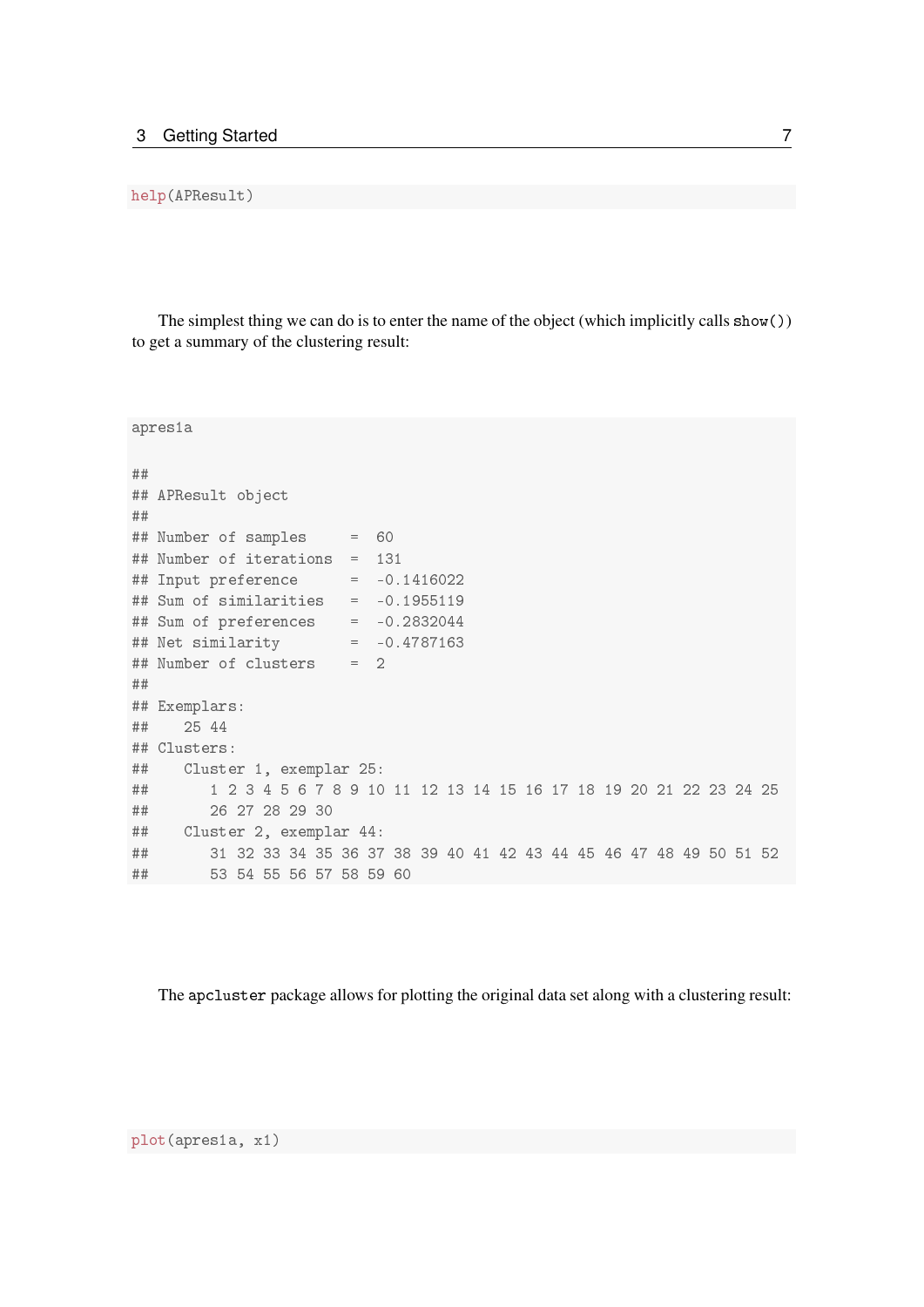

In this plot, each color corresponds to one cluster. The exemplar of each cluster is marked by a box and all cluster members are connected to their exemplars with lines.

```
A heatmap is plotted with heatmap():
```


In the heatmap, the samples are grouped according to clusters. The above heatmap confirms again that there are two main clusters in the data. A heatmap can be plotted for the object apres1a be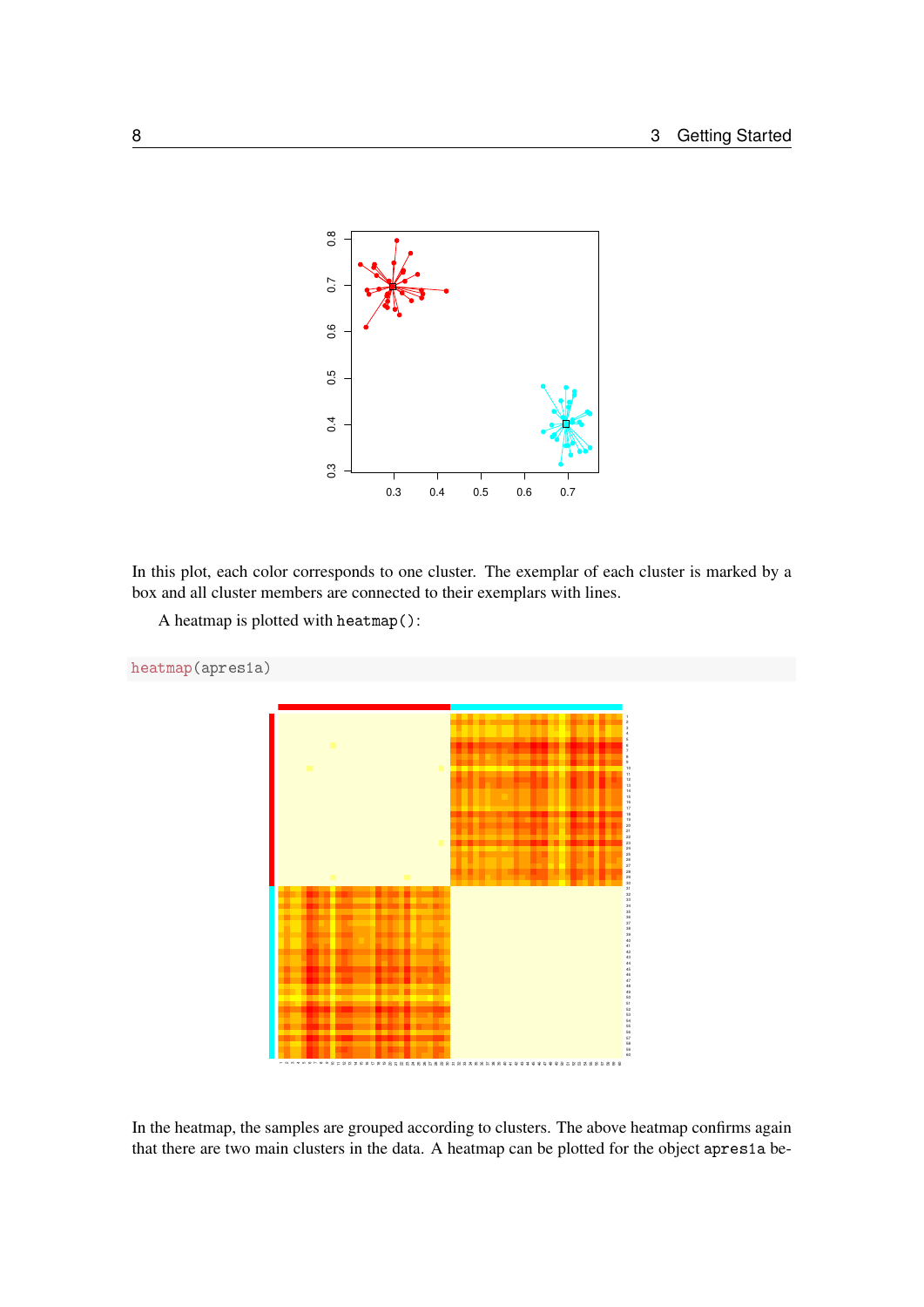cause apcluster(), if called for data and a similarity function, by default includes the similarity matrix in the output object (unless it was called with the switch includeSim=FALSE). If the similarity matrix is not included (which is the default if apcluster () has been called on a similarity matrix directly), heatmap() must be called with the similarity matrix as second argument:

```
heatmap(apres1b, s1)
```


Suppose we want to have better insight into what the algorithm did in each iteration. For this purpose, we can supply the option details=TRUE to apcluster():

```
apresic <- apcluster(si, details=TRUE)
```
This option tells the algorithm to keep a detailed log about its progress. For example, this allows for plotting the three performance measures that AP uses internally for each iteration:

```
plot(apresic)
```
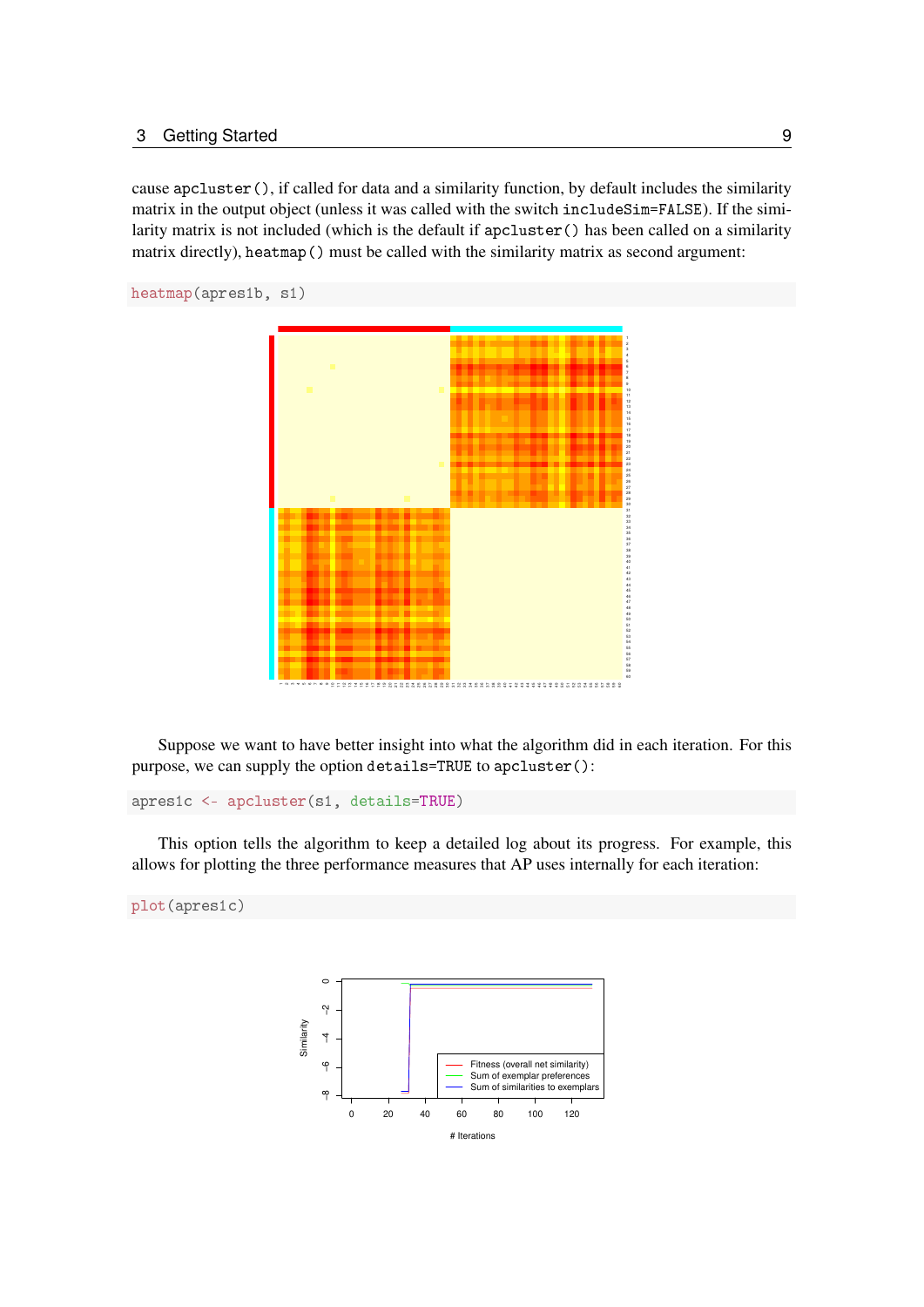These performance measures are:

- 1. Sum of exemplar preferences
- 2. Sum of similarities of exemplars to their cluster members
- 3. Net fitness: sum of the two former

For details, the user is referred to the original affinity propagation paper [6] and the supplementary material published on the affinity propagation Web page.<sup>1</sup> We see from the above plot that the algorithm has not made any change for the last 100 iterations. AP, through its parameter convits, allows to control for how long AP waits for a change until it terminates (the default is convits=100). If the user has the feeling that AP will probably converge quicker on his/her data set, a lower value can be used:

```
apres1c <- apcluster(s1, convits=15, details=TRUE)
apres1c
★★
## APResult object
★★
## Number of samples = 60## Number of iterations = 46
## Input preference = -0.1416022## Sum of similarities = -0.1955119
\## Sum of preferences = -0.2832044
## Net similarity = -0.4787163## Number of clusters = 2
★★
## Exemplars:
★★ ✷✺ ✹✹
## Clusters:
## Cluster 1, exemplar 25:
★★ ✶ ✷ ✸ ✹ ✺ ✻ ✼ ✽ ✾ ✶✵ ✶✶ ✶✷ ✶✸ ✶✹ ✶✺ ✶✻ ✶✼ ✶✽ ✶✾ ✷✵ ✷✶ ✷✷ ✷✸ ✷✹ ✷✺
## 26 27 28 29 30
## Cluster 2, exemplar 44:
★★ ✸✶ ✸✷ ✸✸ ✸✹ ✸✺ ✸✻ ✸✼ ✸✽ ✸✾ ✹✵ ✹✶ ✹✷ ✹✸ ✹✹ ✹✺ ✹✻ ✹✼ ✹✽ ✹✾ ✺✵ ✺✶ ✺✷
\## 53 54 55 56 57 58 59 60
```
## 4 Adjusting Input Preferences

Apart from the similarity matrix itself, the most important input parameter of AP is the so-called *input preference* which can be interpreted as the tendency of a data sample to become an exemplar (see [6] and supplementary material on the AP homepage<sup>1</sup> for a more detailed explanation). This input preference can either be chosen individually for each data sample or it can be a single value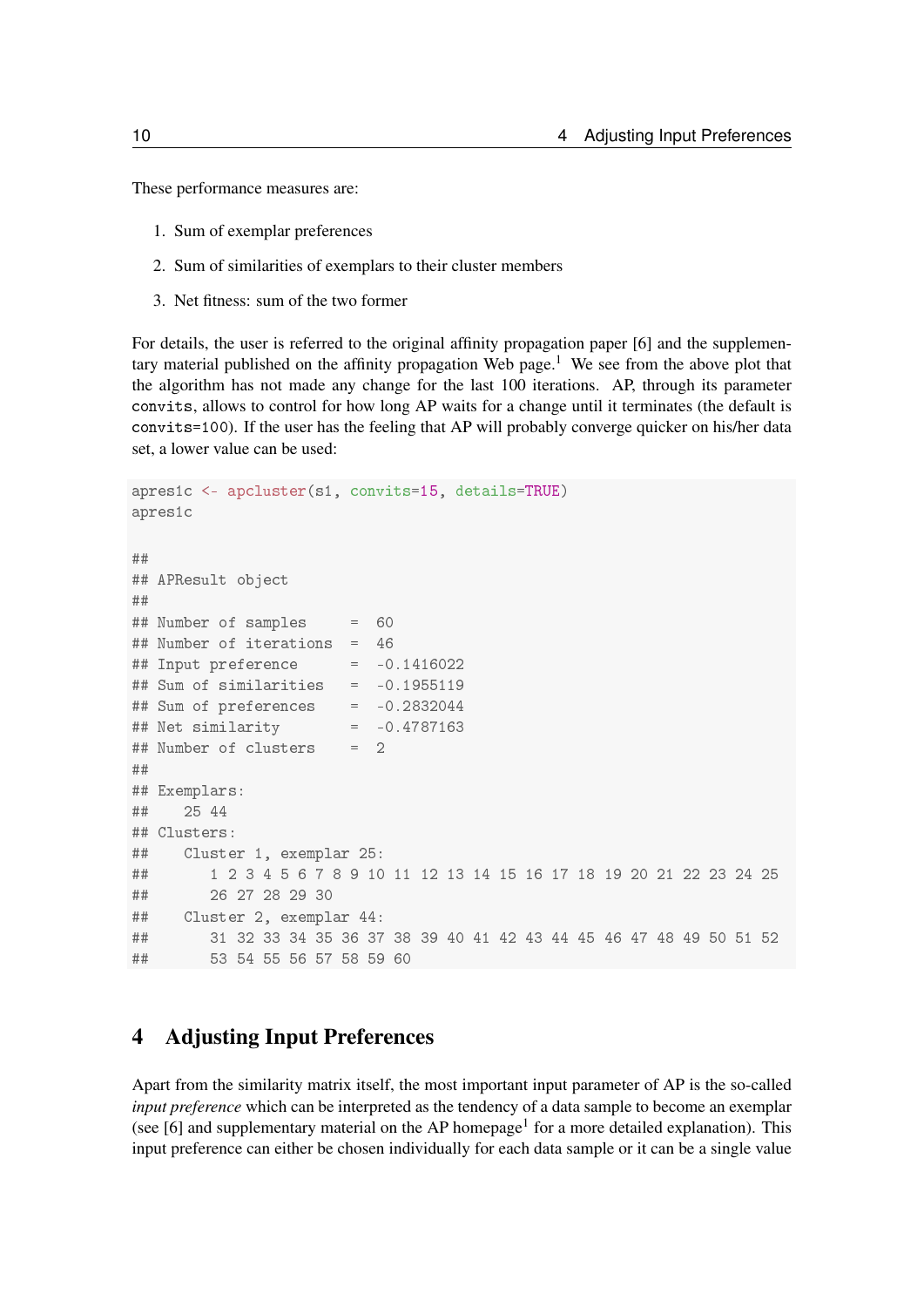shared among all data samples. Input preferences largely determine the number of clusters, in other words, how fine- or coarse-grained the clustering result will be.

The input preferences one can specify for AP are roughly in the same range as the similarity values, but they do not have a straightforward interpretation. Frey and Dueck have introduced the following rule of thumb: "*The shared value could be the median of the input similarities (resulting in a moderate number of clusters) or their minimum (resulting in a small number of clusters).*" [6]

Our AP implementation uses the median rule by default if the user does not supply a custom value for the input preferences. In order to provide the user with a knob that is — at least to some extent — interpretable, the function  $apcluster()$  provides an argument q that allows to set the input preference to a certain quantile of the input similarities: resulting in the median for  $q=0.5$ and in the minimum for  $q=0$ . As an example, let us add two more "clouds" to the data set from above:

```
cl3 <- cbind(rnorm(20, 0.50, 0.03), rnorm(20, 0.72, 0.03))
c14 \le -\text{bind}(rnorm(25, 0.50, 0.03), rnorm(25, 0.42, 0.04))x2 \leftarrow rbind(x1, cl3, cl4)
plot(x2, xlab="", ylab="", pch=19, cex=0.8)
```


For the default setting, we obtain the following result:

```
apres2a <- apcluster(negDistMat(r=2), x2)
plot(apres2a, x2)
```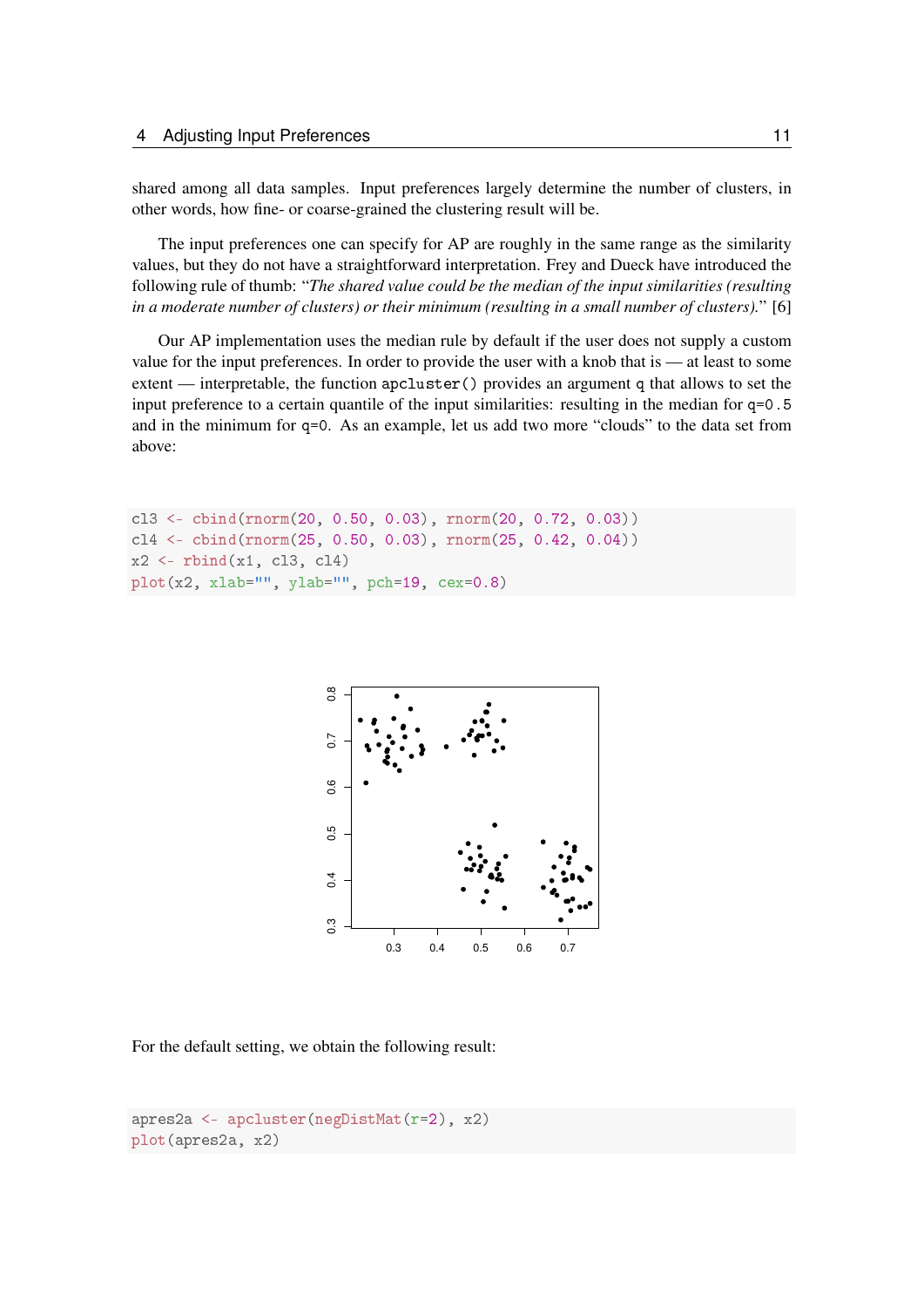

For the minimum of input similarities, we obtain the following result:

```
apres2b <- apcluster(negDistMat(r=2), x2, q=0)
plot(apres2b, x2)
```


So we see that AP is quite robust against a reduction of input preferences in this example which may be caused by the clear separation of the four clusters. If we increase input preferences, however, we can force AP to split the four clusters into smaller sub-clusters: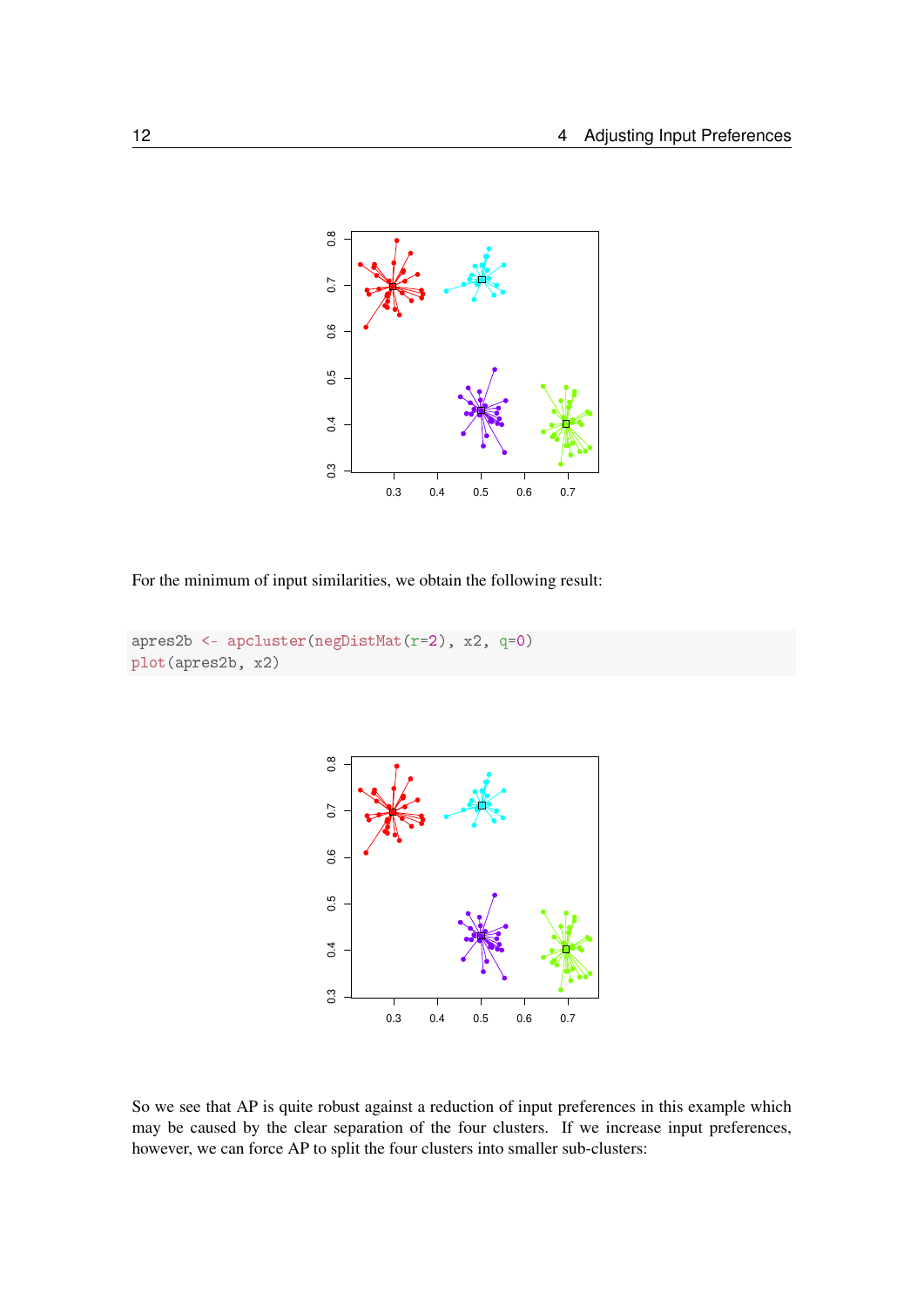```
apres2c <- apcluster(negDistMat(r=2), x2, q=0.8)
plot(apres2c, x2)
```


Note that the input preference used by AP can be recovered from the output object (no matter which method to adjust input preferences has been used). On the one hand, the value is printed if the object is displayed (by show or by entering the output object's name). On the other hand, the value can be accessed directly via the slot p:

apres2c@p

★★ ❬✶❪ ✲✵✳✵✵✾✶✹✹✻✵✾

As noted above already, we can produce a heatmap by calling heatmap() for an APResult object:

heatmap(apres2c)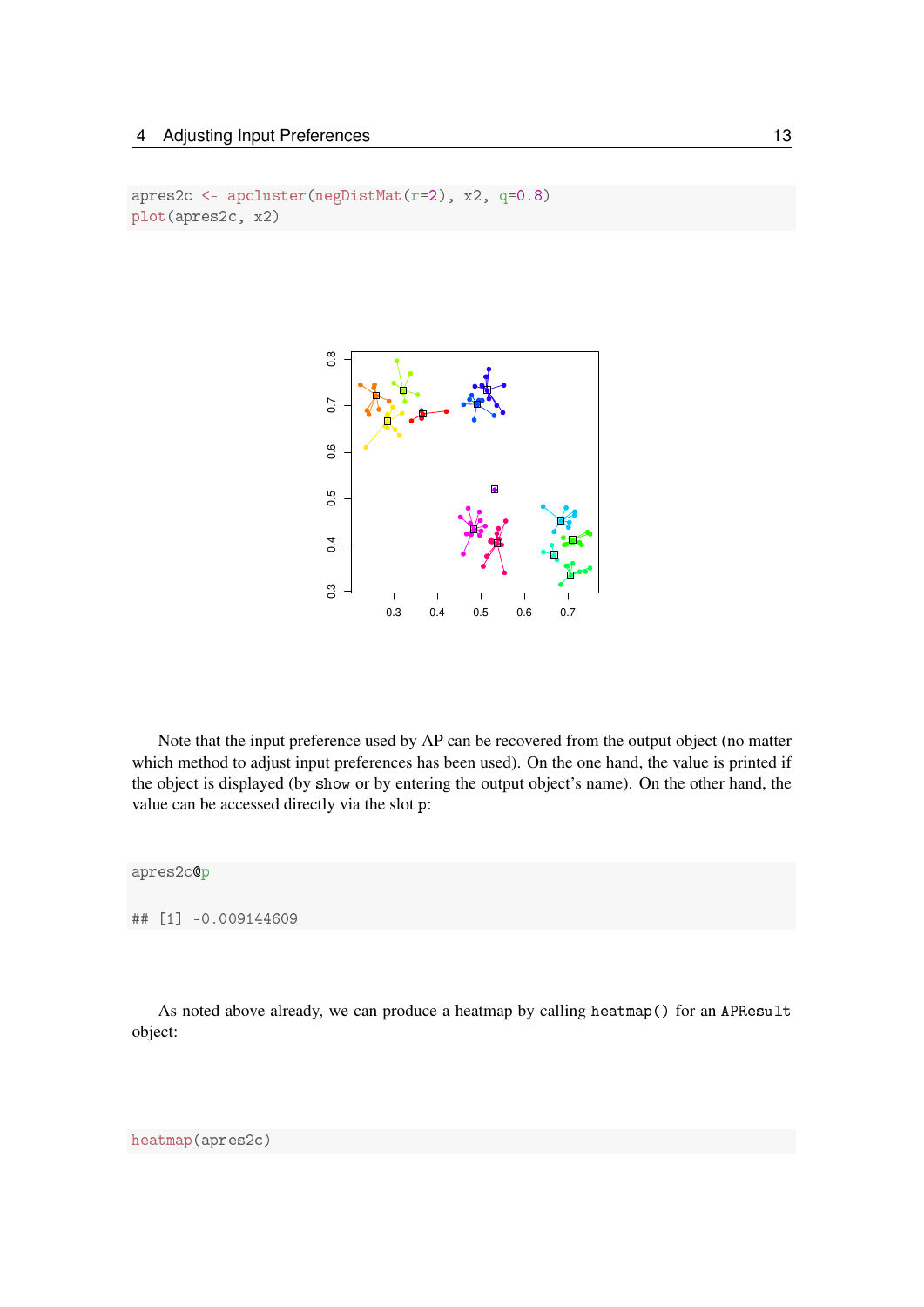

The order in which the clusters are arranged in the heatmap is determined by means of joining the cluster agglomeratively (see Section 5 below). Although the affinity propagation result contains 13 clusters, the heatmap indicates that there are actually four clusters which can be seen as very brightly colored squares along the diagonal. We also see that there seem to be two pairs of adjacent clusters, which can be seen from the fact that there are two relatively light-colored blocks along the diagonal encompassing two of the four clusters in each case. If we look back at how the data have been created (see also plots above), this is exactly what is to be expected.

The above example with  $q=0$  demonstrates that setting input preferences to the minimum of input similarities does not necessarily result in a very small number of clusters (like one or two). This is due to the fact that input preferences need not necessarily be exactly in the range of the similarities. To determine a meaningful range, an auxiliary function is available which, in line with Frey's and Dueck's Matlab code,<sup>1</sup> allows to compute a minimum value (for which one or at most two clusters would be obtained) and a maximum value (for which as many clusters as data samples would be obtained):

#### preferenceRange(apres2b@sim)

★★ ❬✶❪ ✲✺✳✶✸✻✷✺✺❡✰✵✵ ✲✶✳✽✶✽✺✸✽❡✲✵✻

The function returns a two-element vector with the minimum value as first and the maximum value as second entry. The computations are done approximately by default. If one is interested in exact bounds, supply exact=TRUE (resulting in longer computation times).

Many clustering algorithms need to know a pre-defined number of clusters. This is often a major nuisance, since the exact number of clusters is hard to know for non-trivial (in particular, high-dimensional) data sets. AP avoids this problem. If, however, one still wants to require a fixed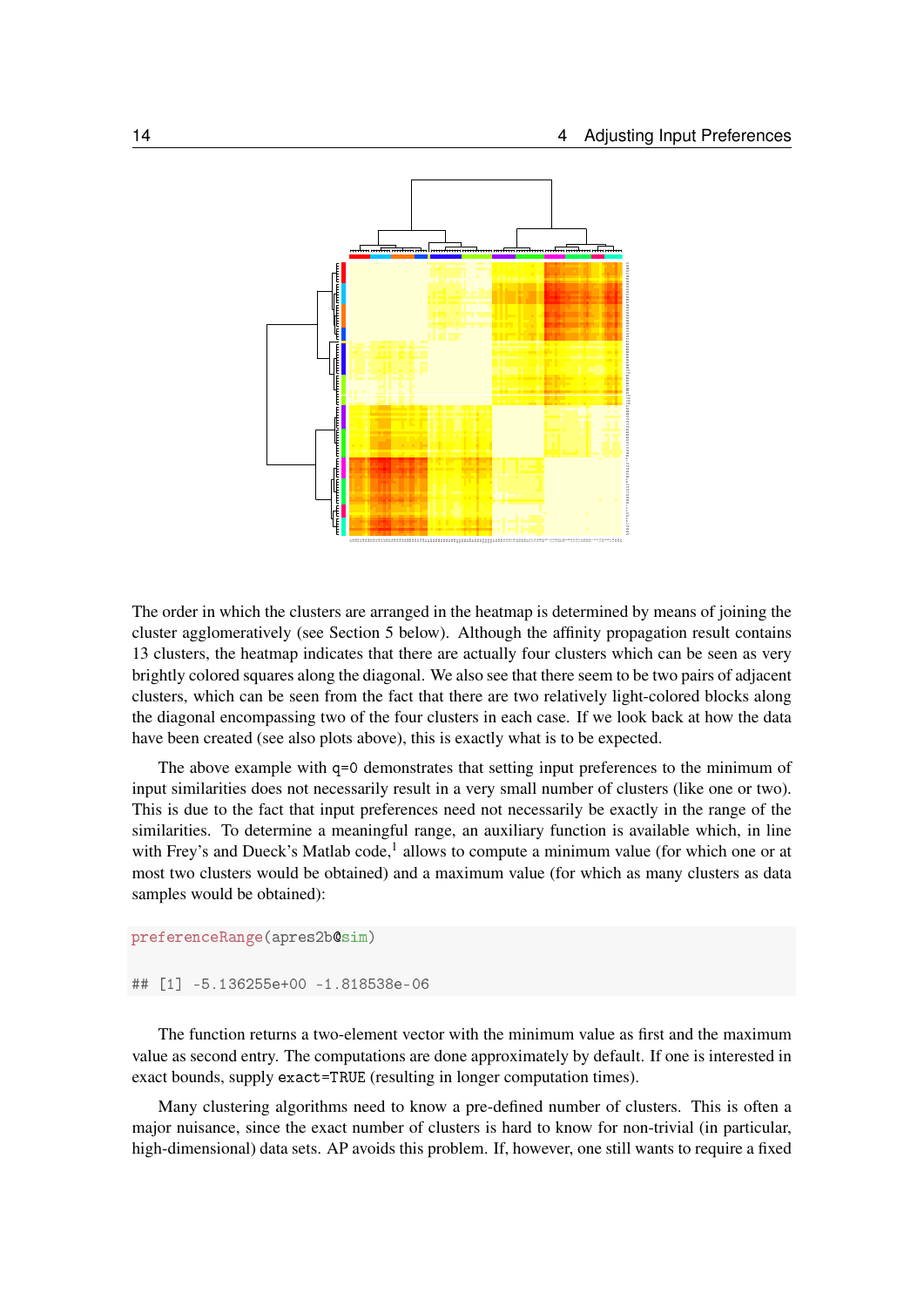number of clusters, this has to be accomplished by a search algorithm that adjusts input preferences in order to produce the desired number of clusters in the end. For convenience, this search algorithm is available as a function apcluster K() (analogous to Frey's and Dueck's Matlab implementation<sup>1</sup>). We can use this function to force AP to produce only two clusters (merging the two pairs of adjacent clouds into one cluster each). Analogously to apcluster(), apclusterK() supports two variants — it can either be called for a similarity measure and data or on a similarity matrix directly.

```
apres2d <- apclusterK(negDistMat(r=2), x2, K=2, verbose=TRUE)
```

```
## Trying p = -0.005138071## Number of clusters: 16
## Trying p = -0.05136435## Number of clusters: 4
## Trying p = -0.5136271## Number of clusters: 4
## Trying p = -2.568128 (bisection step no. 1)
## Number of clusters: 2
★★
## Number of clusters: 2 for p = -2.568128
```
plot(apres2d, x2)



Now let us quickly consider a simple data set with more than two features. The notorious example is Fisher's iris data set: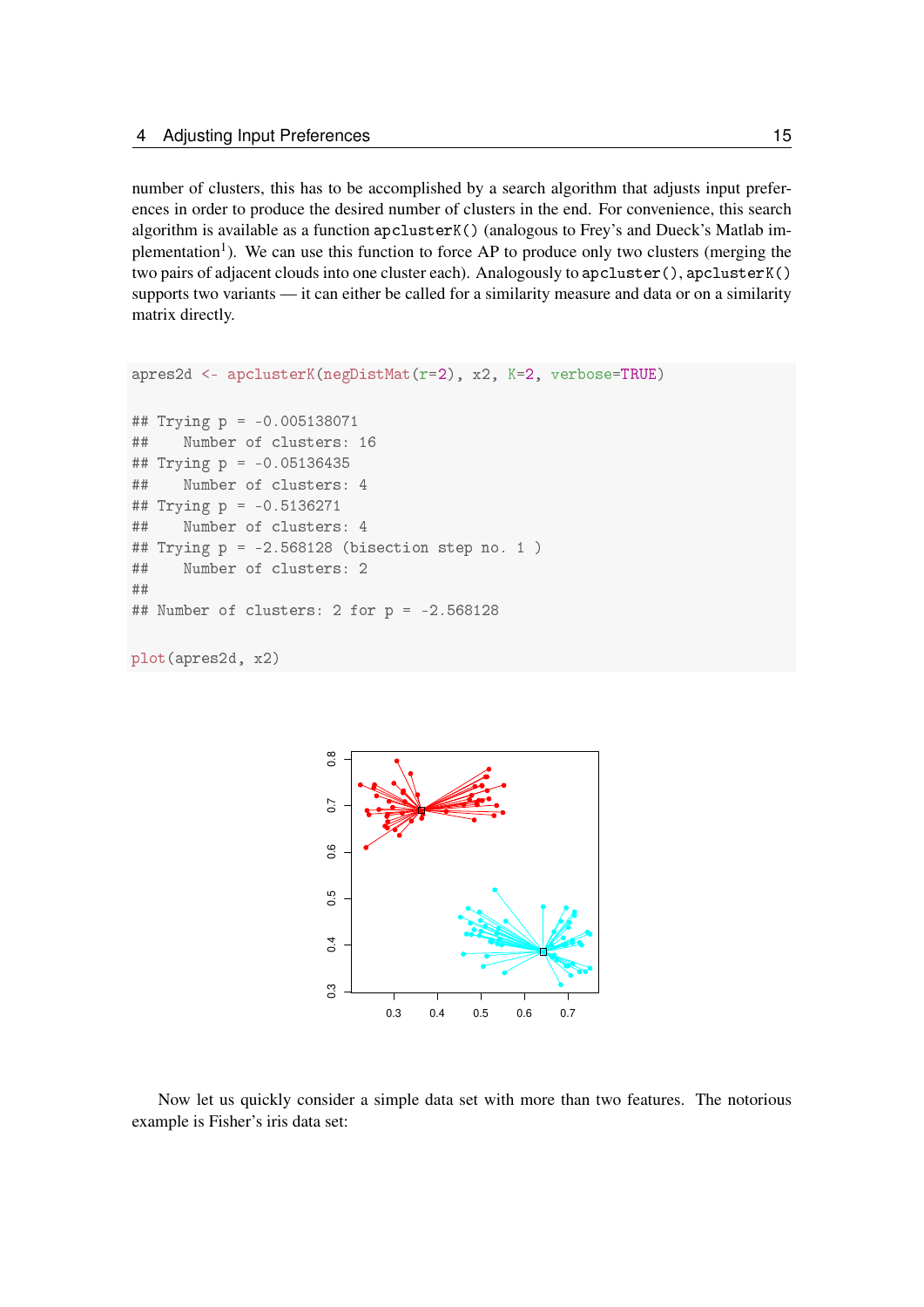```
data(iris)
apIris1 <- apcluster(negDistMat(r=2), iris)
apIris1
#### APResult object
#### Number of samples
                        = 150## Number of iterations = 162
## Input preference
                     = -5.57## Sum of similarities = -45.96## Sum of preferences = -33.42## Net similarity
                        = -79.38## Number of clusters
                       = 6#### Exemplars:
##8 55 70 106 113 139
## Clusters:
     Cluster 1, exemplar 8:
####1 2 3 4 5 6 7 8 9 10 11 12 13 14 15 16 17 18 19 20 21 22 23 24 25
##26 27 28 29 30 31 32 33 34 35 36 37 38 39 40 41 42 43 44 45 46 47
        48 49 50
####Cluster 2, exemplar 55:
        51 52 53 55 59 66 69 73 74 75 76 77 78 87 88 98 134
####Cluster 3, exemplar 70:
##54 58 60 61 63 65 68 70 72 80 81 82 83 89 90 91 93 94 95 96 97 99
##100 107
##Cluster 4, exemplar 106:
        106 108 110 118 119 123 131 132 136
####Cluster 5, exemplar 113:
##101 103 104 105 109 111 112 113 116 117 121 125 126 129 130 133
##137 138 140 141 142 144 145 146 148 149
##Cluster 6, exemplar 139:
        56 57 62 64 67 71 79 84 85 86 92 102 114 115 120 122 124 127 128
####135 139 143 147 150
```
AP has identified 6 clusters. Since Version 1.3.2, the package also allows for superimposing clustering results in scatter plot matrices:

16

plot(apIris1, iris)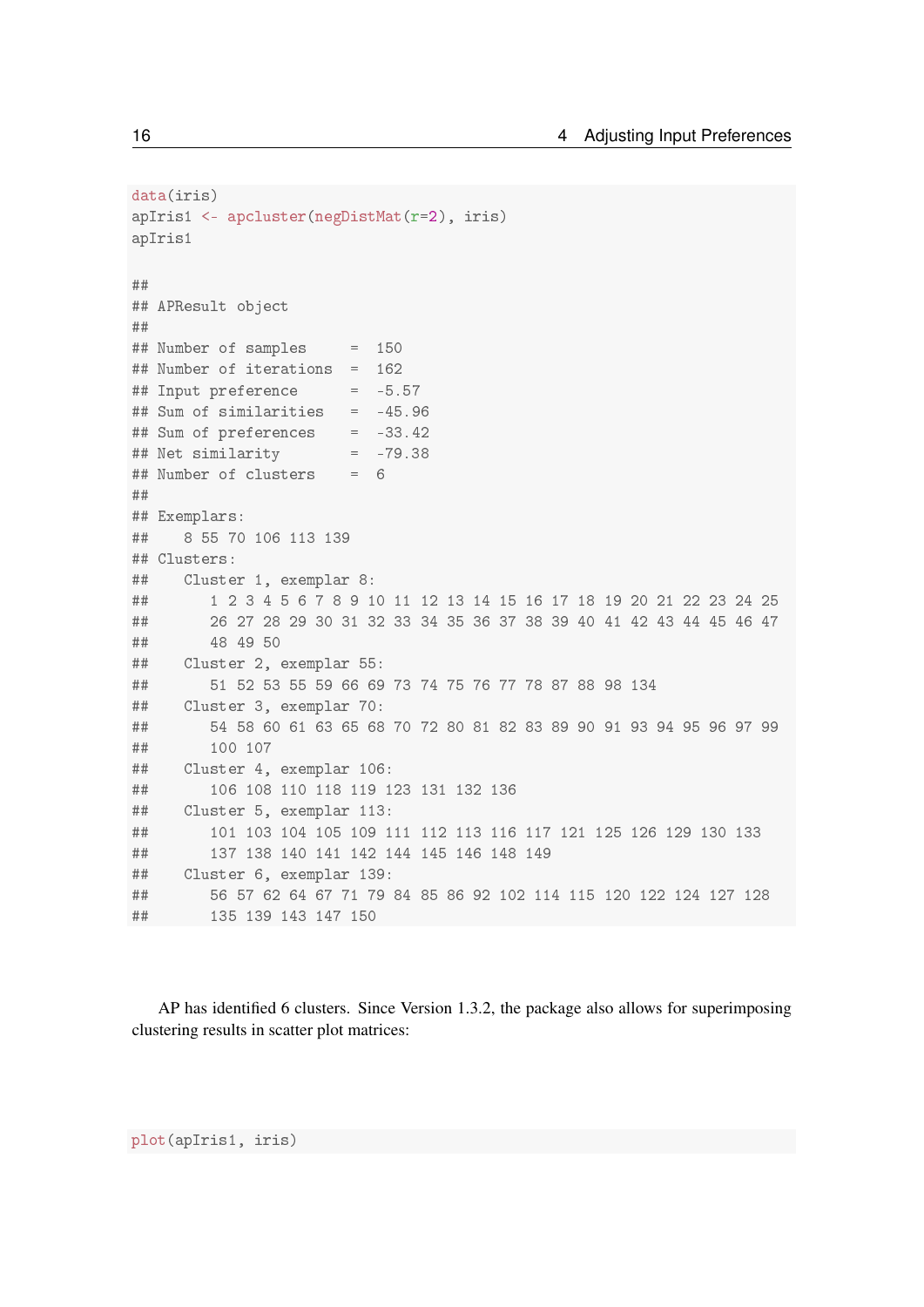

The heatmap looks as follows:

heatmap(apIris1)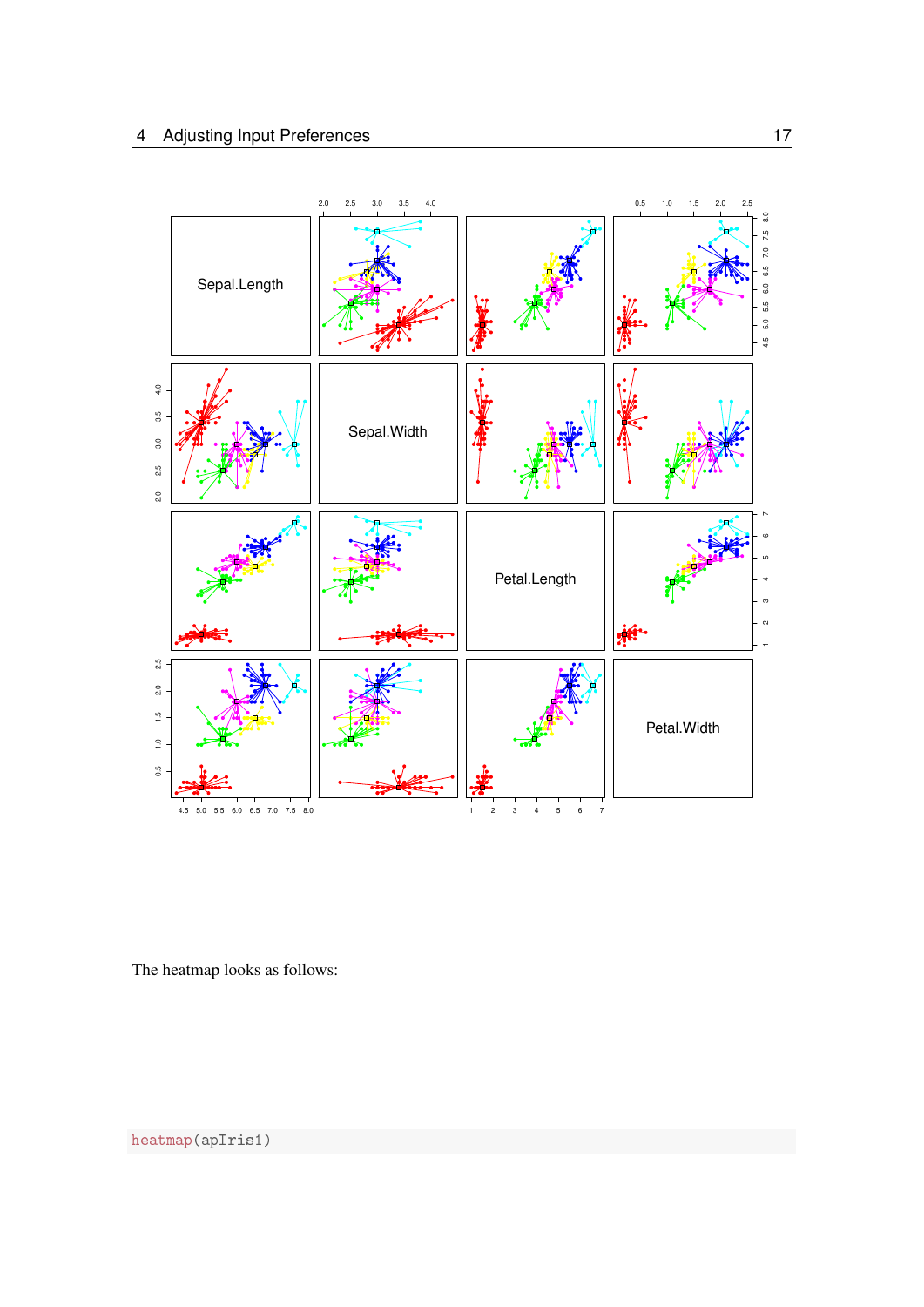

Now let us try to obtain fewer clusters by using the minimum of off-diagonal similarities:

```
data(iris)
apIris2 <- apcluster(negDistMat(r=2), iris, q=0)
apIris2
★★
## APResult object
★★
## Number of samples = 150## Number of iterations = 126
## Input preference = -50.2## Sum of similarities = -84.44
## Sum of preferences = -150.6
## Net similarity = -235.04
## Number of clusters = 3
★★
## Exemplars:
## 8 56 113
## Clusters:
## Cluster 1, exemplar 8:
\## \qquad \qquad 1 \ \ 2 \ \ 3 \ \ 4 \ \ 5 \ \ 6 \ \ 7 \ \ 8 \ \ 9 \ \ 10 \ \ 11 \ \ 12 \ \ 13 \ \ 14 \ \ 15 \ \ 16 \ \ 17 \ \ 18 \ \ 19 \ \ 20 \ \ 21 \ \ 22 \ \ 23 \ \ 24 \ \ 25\## \quad 26 \quad 27 \quad 28 \quad 29 \quad 30 \quad 31 \quad 32 \quad 33 \quad 34 \quad 35 \quad 36 \quad 37 \quad 38 \quad 39 \quad 40 \quad 41 \quad 42 \quad 43 \quad 44 \quad 45 \quad 46 \quad 47## 48 49 50
## Cluster 2, exemplar 56:
\# \# \frac{52}{54} \frac{54}{56} \frac{56}{57} \frac{58}{59} \frac{59}{60} \frac{61}{62} \frac{62}{63} \frac{64}{64} \frac{65}{66} \frac{67}{68} \frac{69}{70} \frac{71}{72} \frac{73}{74}
```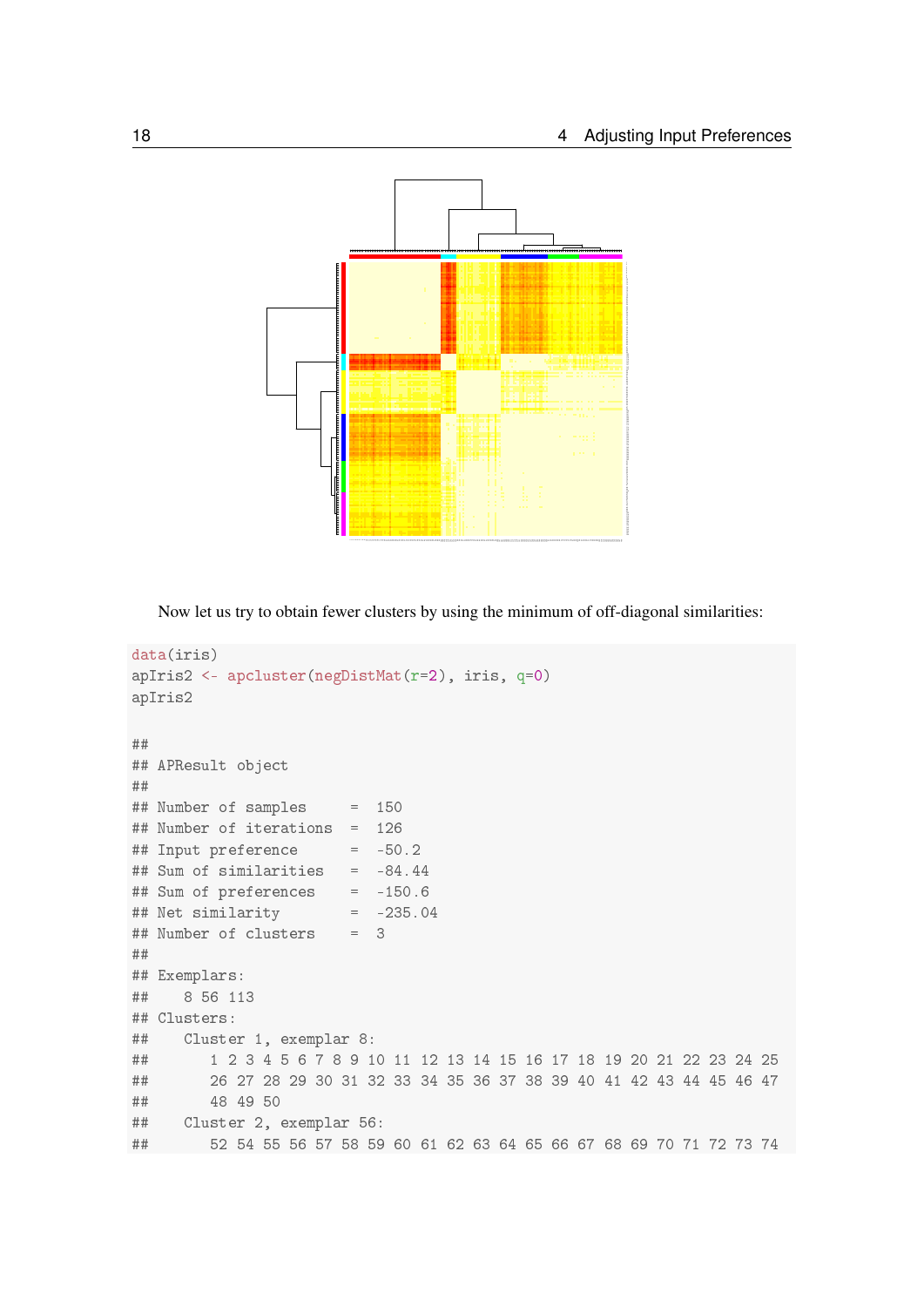| ## | 75 76 79 80 81 82 83 84 85 86 88 89 90 91 92 93 94 95 96 97 98 99 |
|----|-------------------------------------------------------------------|
| ## | 100 102 107 114 120 122 124 127 128 134 139 143 150               |
| ## | Cluster 3, exemplar 113:                                          |
| ## | 51 53 77 78 87 101 103 104 105 106 108 109 110 111 112 113 115    |
| ## | 116 117 118 119 121 123 125 126 129 130 131 132 133 135 136 137   |
| ## | 138 140 141 142 144 145 146 147 148 149                           |

AP has identified 3 clusters. If we again superimpose them in the scatter plot matrix, we obtain the following:

plot(apIris2, iris)



Finally, the heatmap looks as follows: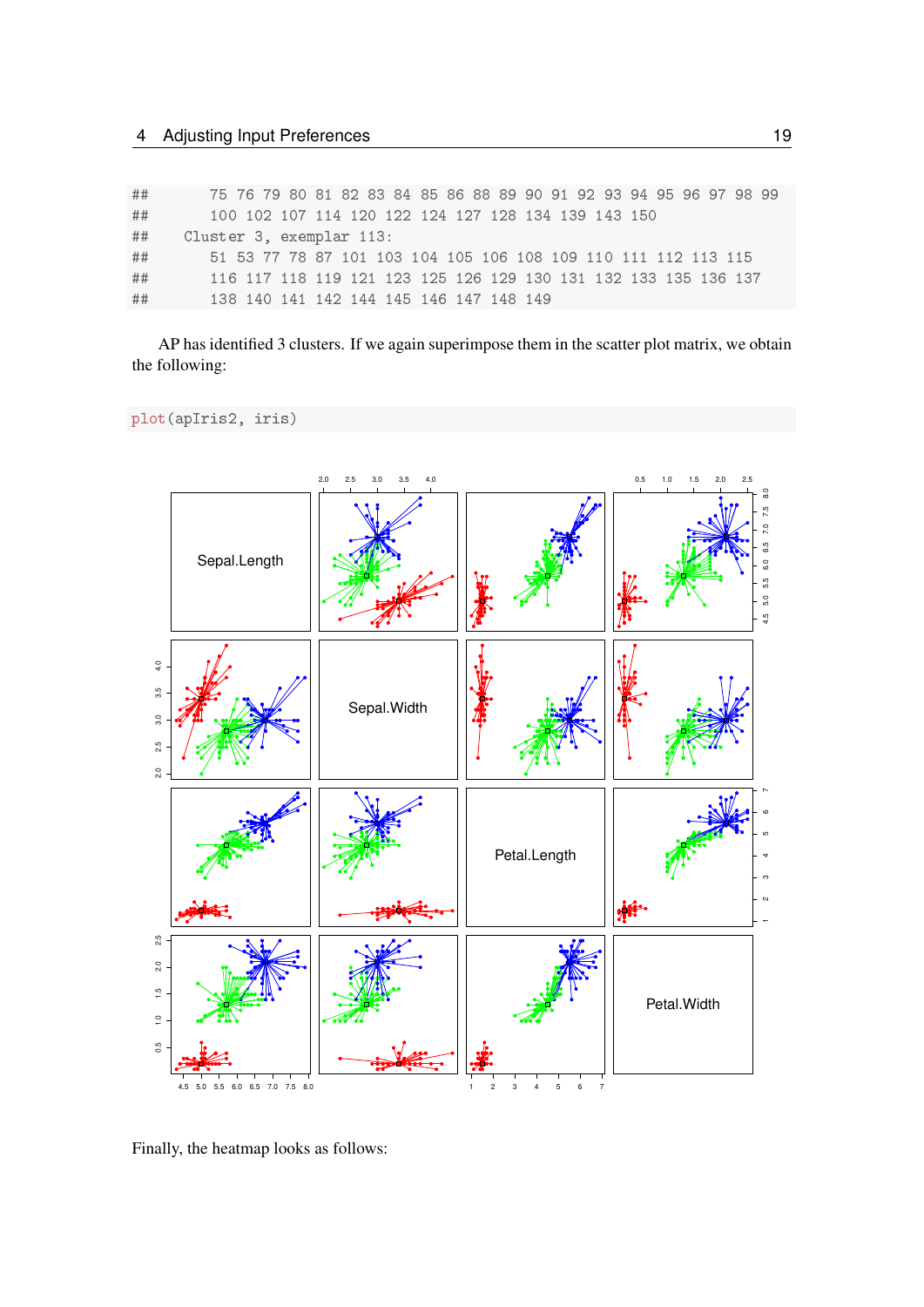

So, looking at the heatmap, the 3 clusters seem quite reasonable, at least in the light of the fact that there are three species in the data set, *Iris setosa*, *Iris versicolor*, and *Iris virginica*, where *Iris setosa* is very clearly separated from each other (first cluster in the heatmap) and the two others are partly overlapping.

## 5 Exemplar-based Agglomerative Clustering

The function  $\text{aggExCluster}()$  realizes what can best be described as "exemplar-based agglomerative clustering", i.e. agglomerative clustering whose merging objective is geared towards the identification of meaningful exemplars. Analogously to apcluster(), aggExCluster() supports two variants — it can either be called for a similarity measure and data or on matrix of pairwise similarities.

#### 5.1 Getting started

Let us start with a simple example:

```
aggres1a <- aggExCluster(negDistMat(r=2), x1)
aggres1a
★★
## AggExResult object
```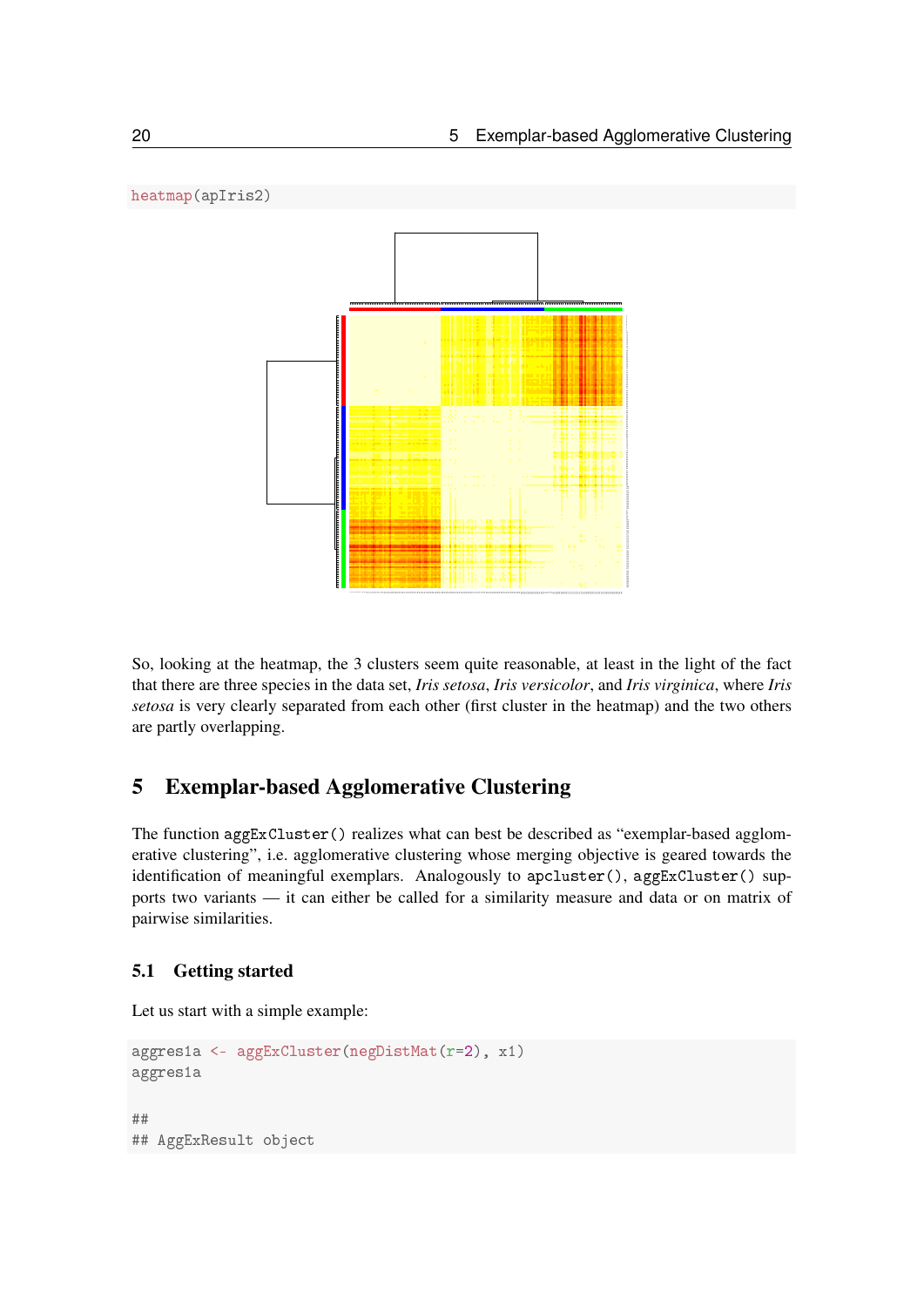★★ ## Number of samples = 60 ## Maximum number of clusters = 60

The output object aggres1a contains the complete cluster hierarchy. As obvious from the above example, the show () method only displays the most basic information. Calling plot () on an object that was the result of aggExCluster () (an object of class AggExResult), a dendrogram is plotted:



The heights of the merges in the dendrogram correspond to the merging objective: the higher the vertical bar of a merge, the less similar the two clusters have been. The dendrogram, therefore, clearly indicates two clusters. Heatmaps can be produced analogously as for APResult objects with the additional property that dendrograms are displayed on the top and on the left: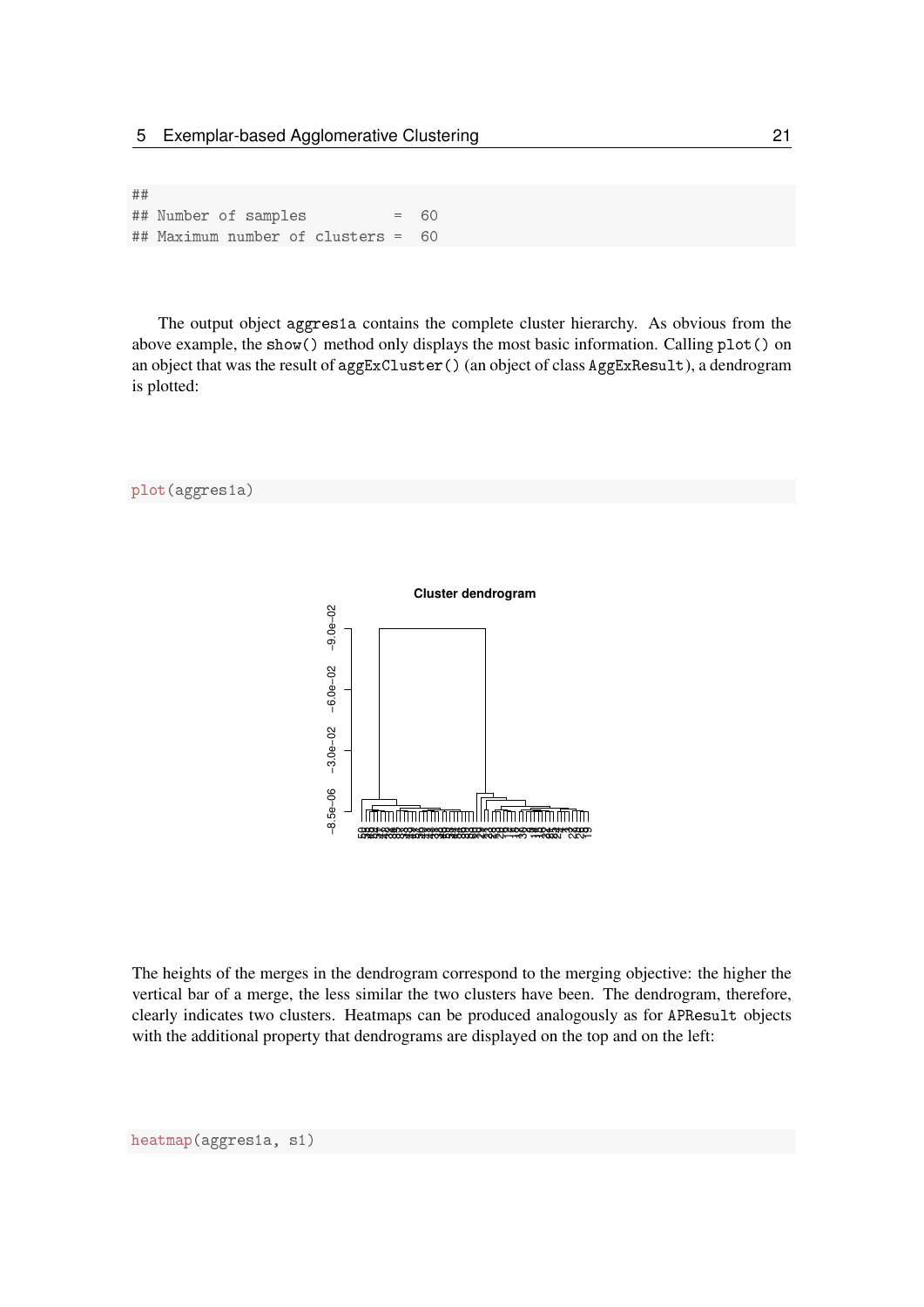

Once we have confirmed the number of clusters, which is clearly 2 according to the dendrogram and the heatmap above, we can extract the level with two clusters from the cluster hierarchy. In concordance with standard R terminology, the function for doing this is called  $cutree()$ :

```
clia <- cutree(aggresia, k=2)
clia
★★
## ExClust object
★★
## Number of samples = 60
## Number of clusters = 2
★★
## Exemplars:
## 44 25
## Clusters:
## Cluster 1, exemplar 44:
★★ ✺✵ ✺✺ ✹✺ ✺✷ ✺✼ ✹✼ ✹✷ ✸✷ ✸✹ ✸✺ ✸✼ ✸✸ ✹✸ ✹✾ ✺✶ ✺✻ ✹✵ ✹✶ ✹✽ ✸✶ ✸✽ ✹✻
\## 59 58 44 54 36 39 53 60
## Cluster 2, exemplar 25:
★★ ✶✵ ✷✾ ✶✶ ✷✸ ✷✽ ✶✸ ✷✵ ✻ ✶✷ ✼ ✶✽ ✶✼ ✸✵ ✷ ✽ ✶✹ ✶✺ ✶✻ ✷✷ ✷✶ ✷✺ ✷✹ ✹ ✶
## 3 27 9 26 5 19
```
plot(clia, xi)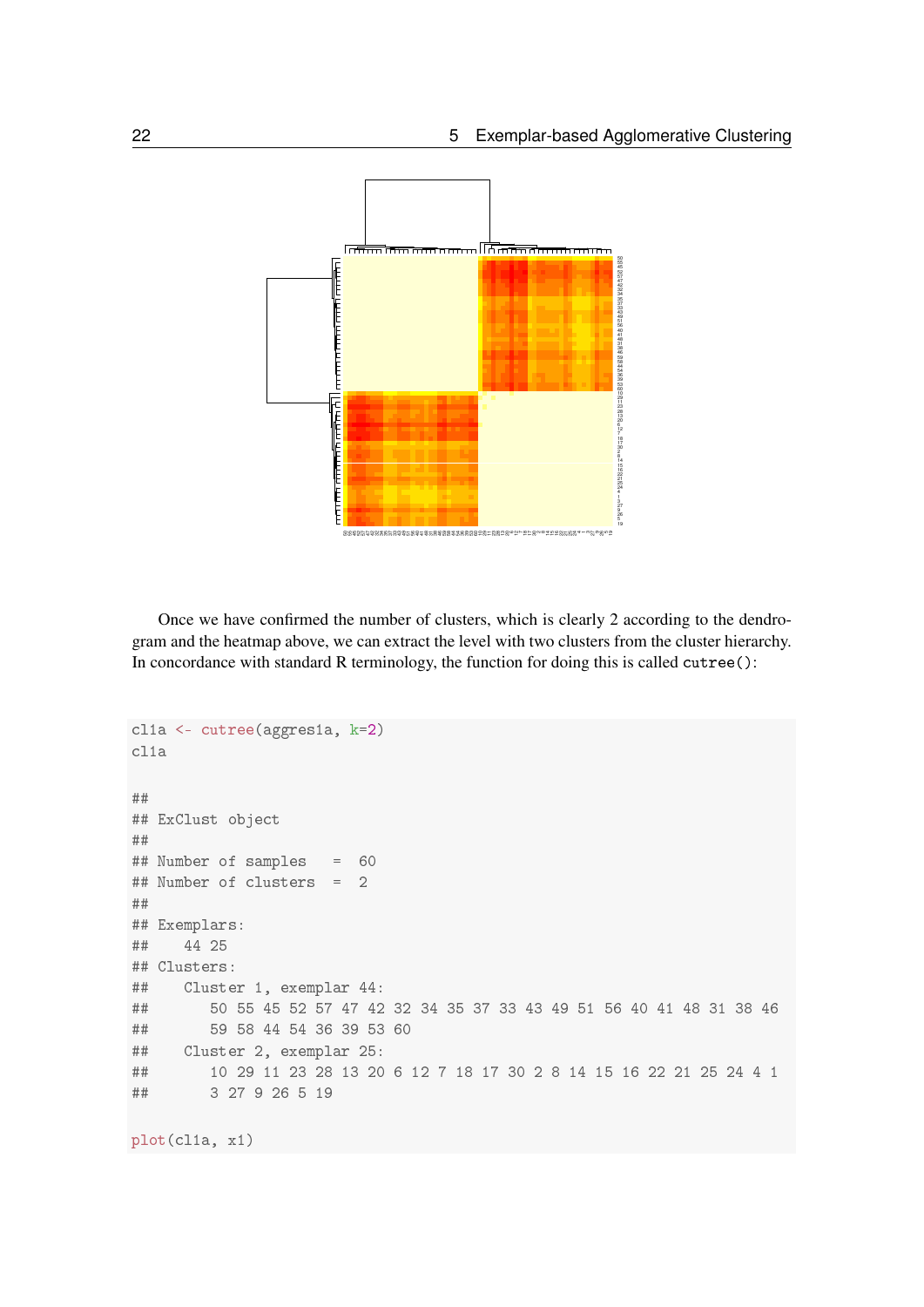

#### 5.2 Merging clusters obtained from affinity propagation

The most important application of  $\arg\texttt{ExCluster}()$  (and the reason why it is part of the  $\arg\texttt{cluster}$ package) is that it can be used for creating a hierarchy of clusters starting from a set of clusters previously computed by affinity propagation. The examples in Section 4 indicate that it may sometimes be tricky to define the right input preference. Exemplar-based agglomerative clustering on affinity propagation results provides an additional tool for finding the right number of clusters.

Let us revisit the four-cluster example from Section 4. We can apply aggExCluster () to an affinity propagation result if we run it on the affinity propagation result supplied as second argument x:

```
aggres2a <- aggExCluster(x=apres2c)
aggres2a
★★
## AggExResult object
★★
## Number of samples = 105
## Maximum number of clusters = 13
```
The result apres2c had 13 clusters. aggExCluster() successively joins these clusters until only one cluster is left. The dendrogram of this cluster hierarchy is given as follows: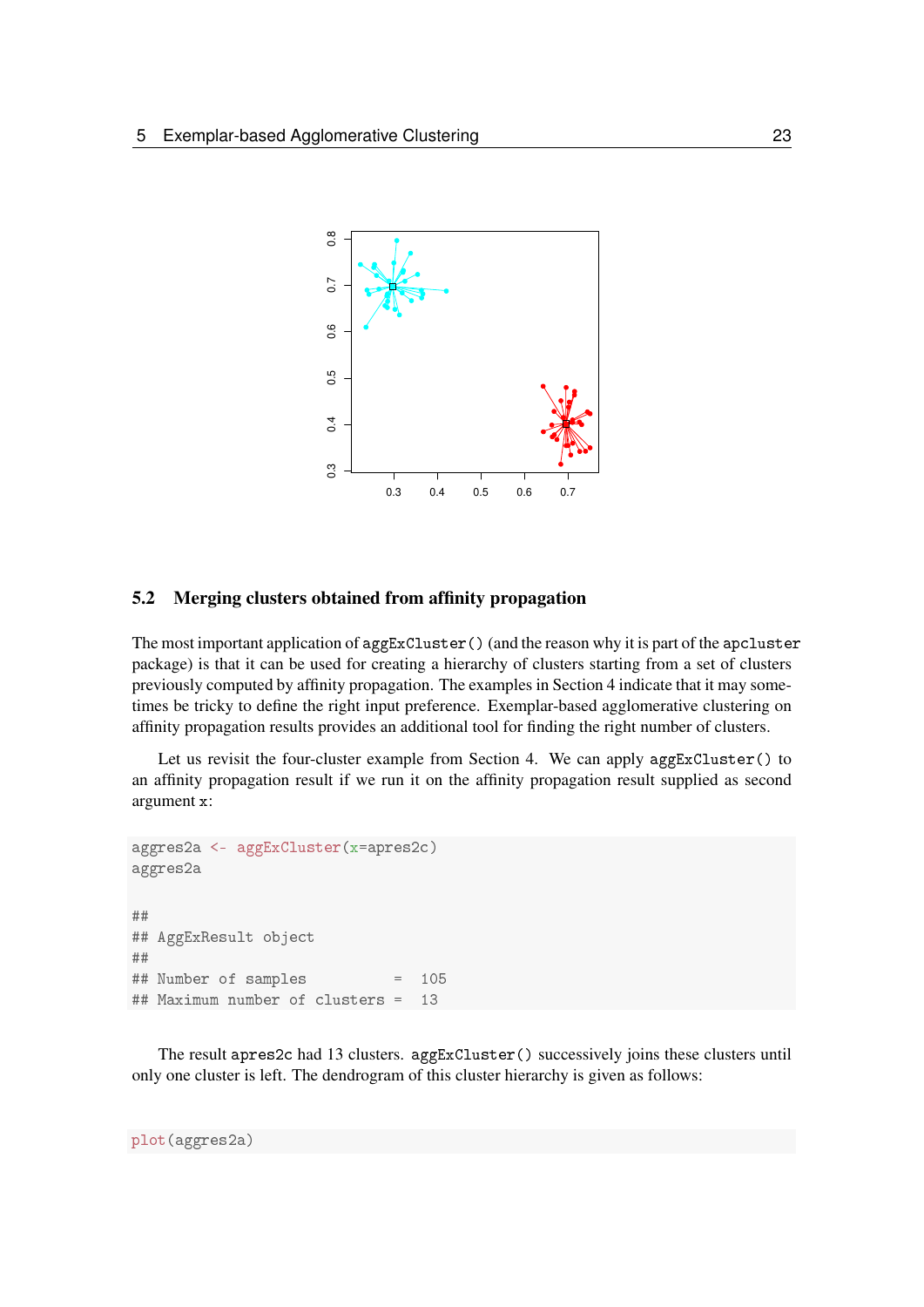

If one wants to see the original samples in the dendrogram of the cluster hierarchy, the showSamples=TRUE option can be used. In this case, it is recommended to reduce the font size of the labels via the nodePar parameter (see ?plot.dendrogram and the examples therein):

plot(aggres2a, showSamples=TRUE, nodePar=list(pch=NA, lab.cex=0.4))



The following heatmap coincides with the one shown in Section 4 above. This is not surprising, since the heatmap plot for an affinity propagation result uses  $aggExCluster()$  internally to arrange the clusters: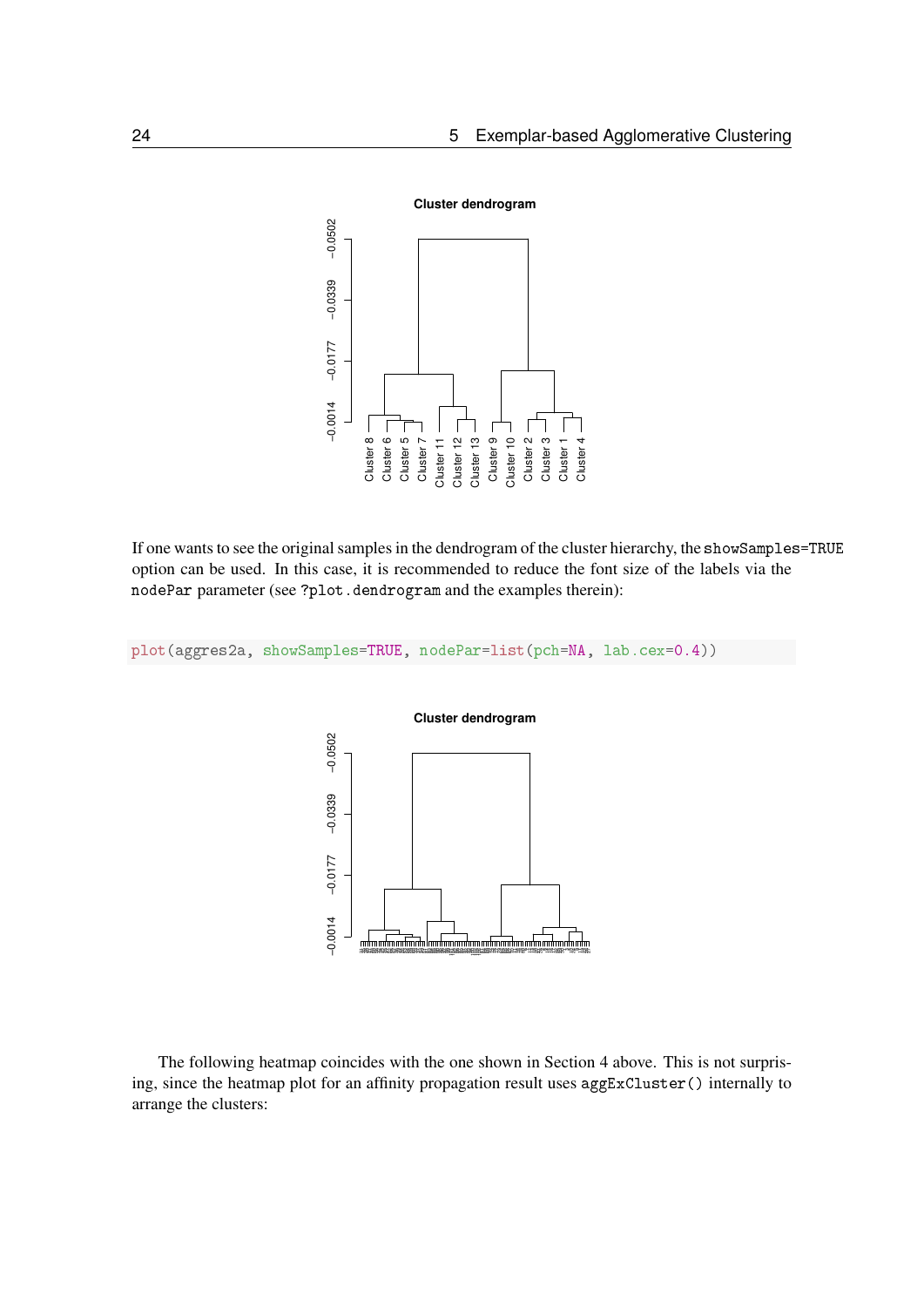

Once we are more or less sure about the number of clusters, we extract the right clustering level from the hierarchy. For demonstation purposes, we do this for  $k = 5, \ldots, 2$  in the following plots:

```
par(mfrow=c(2,2))for (k \in 5:2)plot(aggres2a, x2, k=k, main=paste(k, "clusters"))
```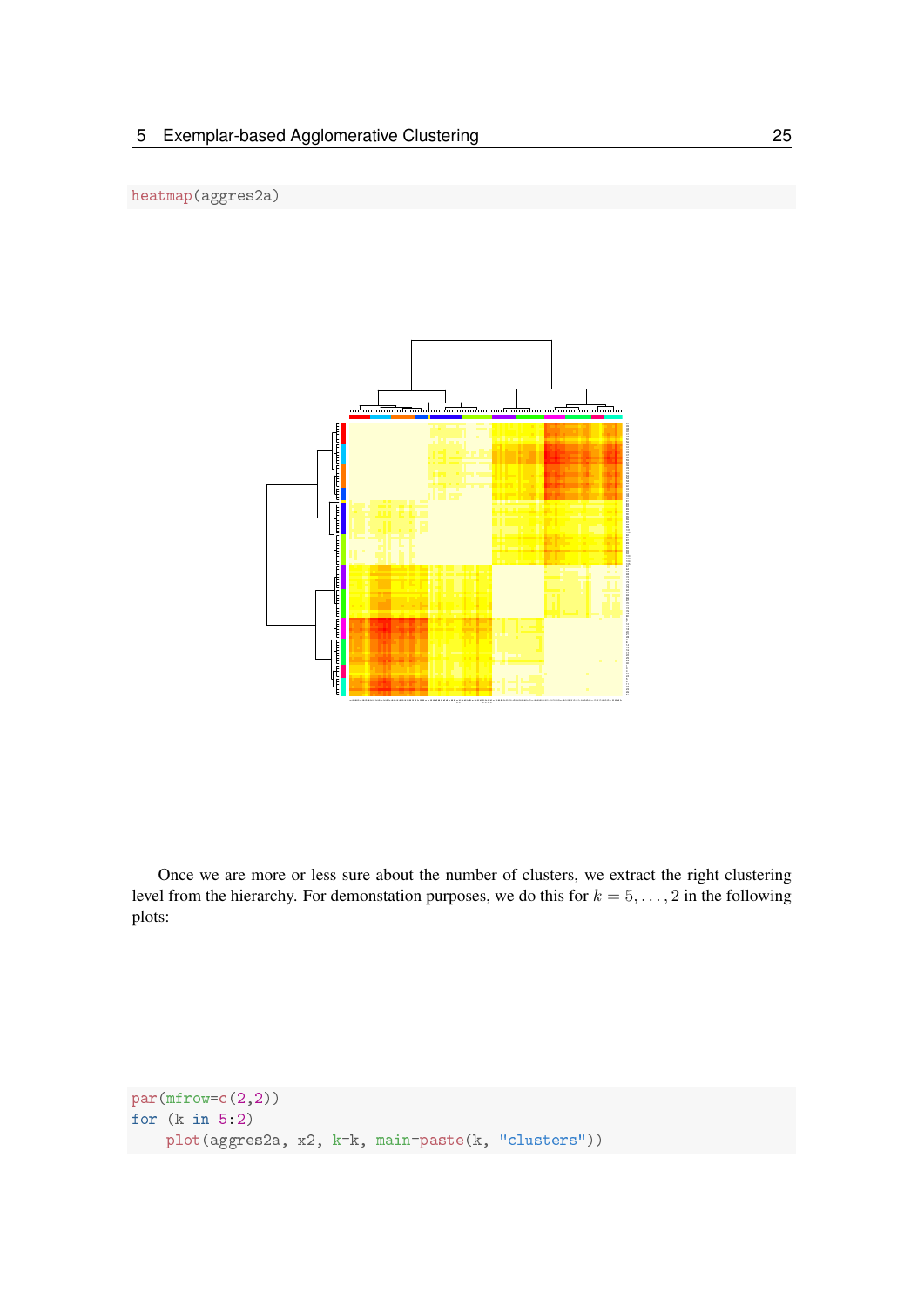

There is one obvious, but important, condition: applying  $aggExCluster()$  to an affinity propagation result only makes sense if the number of clusters to start from is at least as large as the number of true clusters in the data set. Clearly, if the number of clusters is already too small, then merging will make the situation only worse.

#### 5.3 Details on the merging objective

Like any other agglomerative clustering method (see, e.g., [7, 10, 13]), aggExCluster () merges clusters until only one cluster containing all samples is obtained. In each step, two clusters are merged into one, i.e. the number of clusters is reduced by one. The only aspect in which aggExCluster () differs from other methods is the merging objective.

Suppose we consider two clusters for possible merging, each of which is given by an index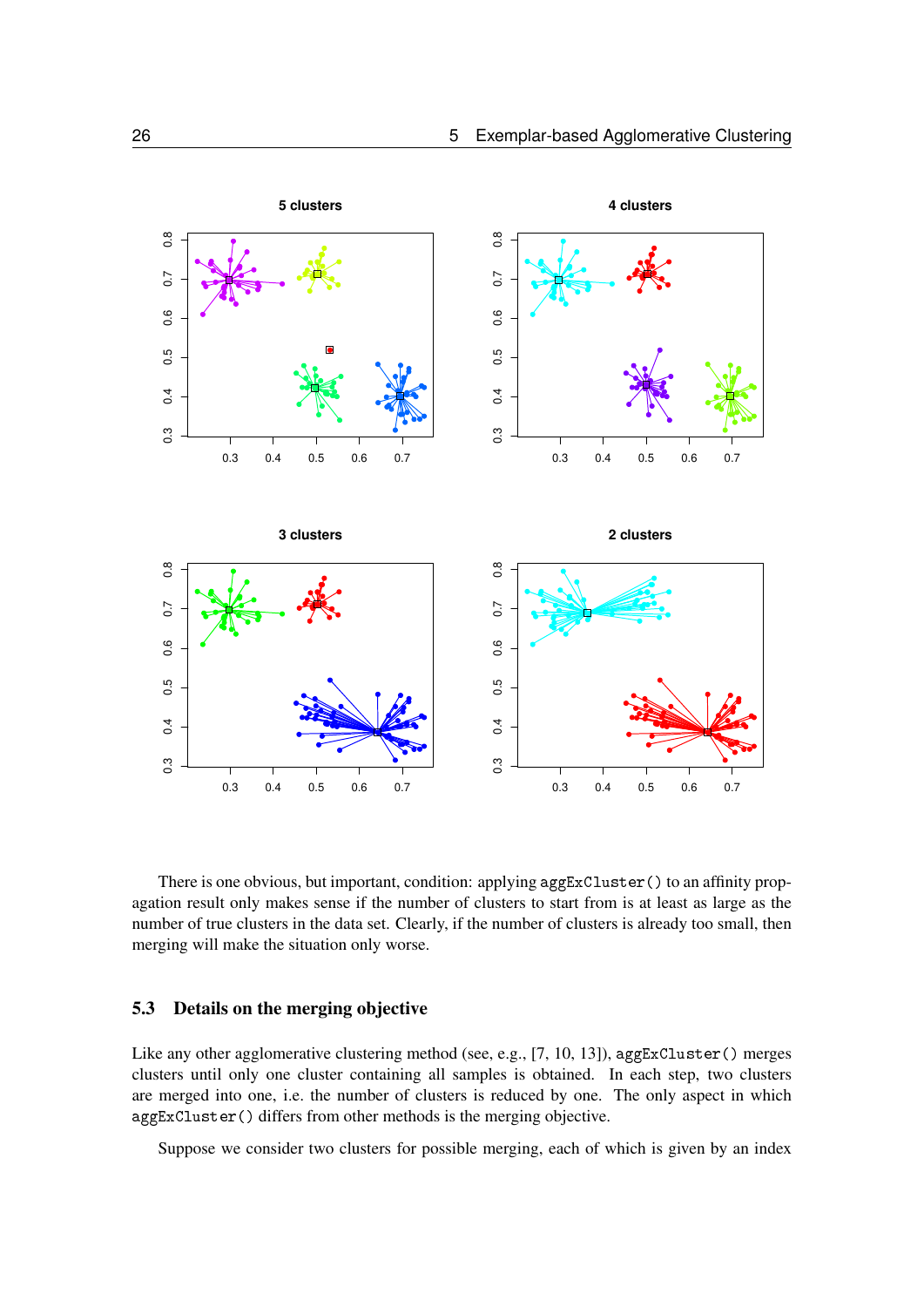set:

$$
I = \{i_1, \ldots, i_{n_I}\}\
$$
 and  $J = \{j_1, \ldots, j_{n_J}\}\$ 

Then we first determine the potential *joint exemplar*  $ex(I, J)$  as the sample that maximizes the average similarity to all samples in the joint cluster  $I \cup J$ :

$$
\mathrm{ex}(I, J) = \underset{i \in I \cup J}{\mathrm{argmax}} \frac{1}{n_I + n_J} \cdot \sum_{j \in I \cup J} S_{ij}
$$

Recall that S denotes the similarity matrix and  $S_{ij}$  corresponds to the similarity of the *i*-th and the  $j$ -th sample. Then the merging objective is computed as

$$
obj(I, J) = \frac{1}{2} \cdot \left( \frac{1}{n_I} \cdot \sum_{j \in I} S_{ex(I, J)j} + \frac{1}{n_J} \cdot \sum_{k \in J} S_{ex(I, J)k} \right),
$$

which can be best described as "*balanced average similarity to the joint exemplar*". In each step, aggExCluster() considers all pairs of clusters in the current cluster set and joins that pair of clusters whose merging objective is maximal. The rationale behind the merging objective is that those two clusters should be joined that are best described by a joint exemplar.

## 6 Leveraged Affinity Propagation

Leveraged affinity propagation is based on the idea that, for large data sets with many samples, the cluster structure is already visible on a subset of the samples. Instead of evaluating the similarity matrix for all sample pairs, the similarities of all samples to a subset of samples are computed — resulting in a non-square similarity matrix. Clustering is performed on this reduced similarity matrix allowing for clustering large data sets more efficiently.

In this form of clustering, several rounds of affinity propagation are executed with different sample subsets — iteratively improving the clustering result. The implementation is based on the Matlab code of Frey and Dueck provided on the AP Web page<sup>1</sup>. Apart from dynamic improvements through reduced amount of distance calculations and faster clustering, the memory consumption is also reduced not only in terms of the memory used for storing the similarity matrix, but also in terms of memory used by the clustering algorithm internally.

The two main parameters controlling leveraged AP clustering are the fraction of data points that should be selected for clustering (parameter frac) and the number of sweeps or repetitions of individual clustering runs (parameter sweeps). Initially, a sample subset is selected randomly. For the subsequent repetitions, the exemplars of the previous run are kept in the sample subset and the other samples in the subset are chosen randomly again. The best result of all sweeps with the highest net similarity is kept as final clustering result.

When called with a similarity measure and a dataset the function apcluster L() performs both the calculation of similarities and leveraged affinity propagation. In the example below, we use 10% of the samples and run 5 repetitions. The function implementing the similarity measure can either be passed as a function or as a function name (which must of course be resolvable in the current environment). Additional parameters for the distance calculation can be passed to apclusterL() which passes them on to the function implementing the similarity measure via the ... argument list. In any case, this function must be implemented such that it expects the data in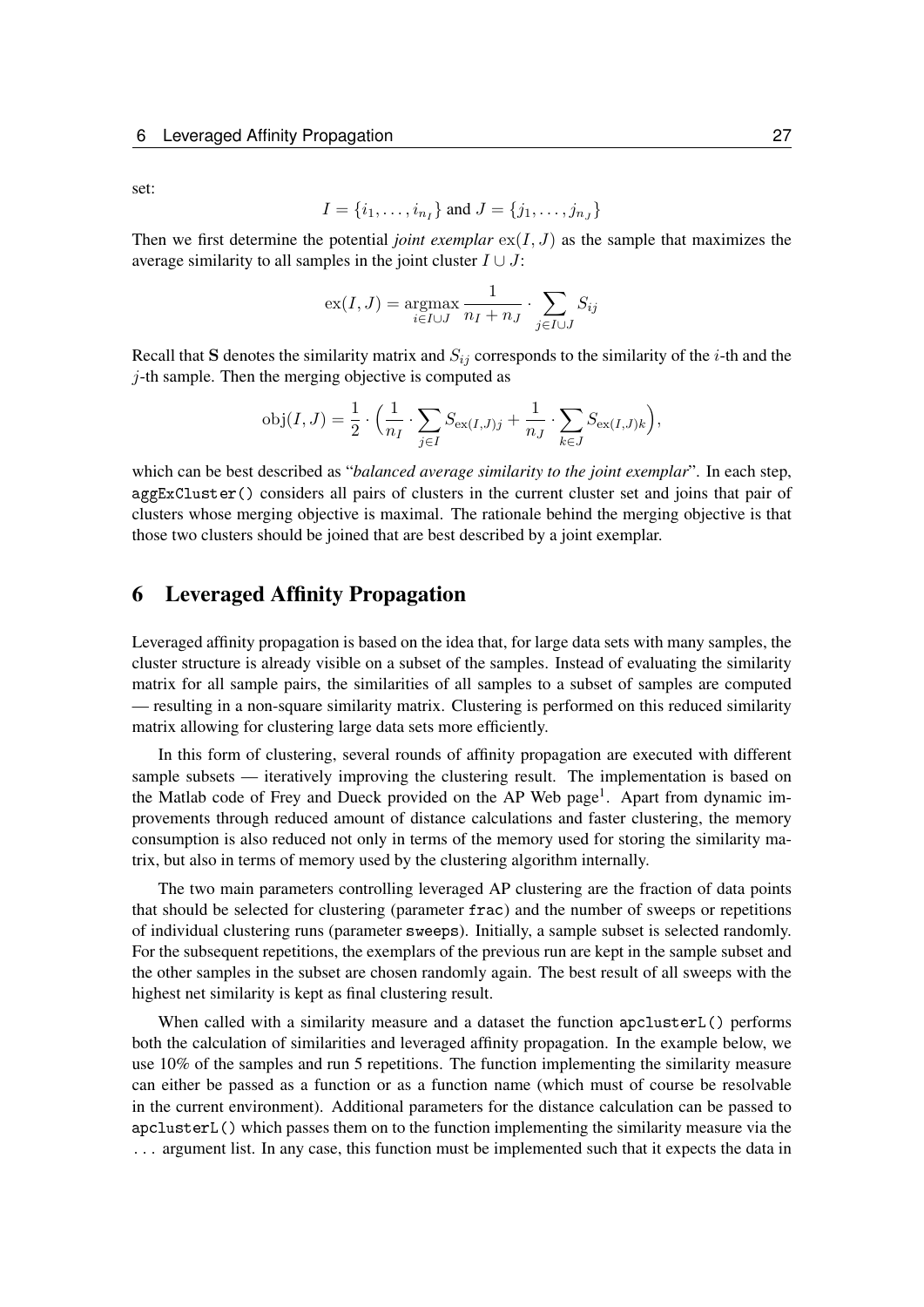its first argument  $x$  (a subsettable data structure, such as, a vector, matrix, data frame, or list) and that it takes the selection of "column objects" as a second argument sel which must be a set of column indices. The functions  $\texttt{negDistMat}(), \texttt{expSimMat}(), \texttt{linSimMat}(), \texttt{corSimMat}(),$  and linKernel() provided by the apcluster package also support the easy creation of parameterfree similarity measures (in R terminology called "closures"). We recommend this variant, as it is safer in terms of possible name conflicts between arguments of apclusterL() and arguments of the similarity function.

Here is an example that makes use of a closure for defining the similarity measure:

```
c15 \leq \cosh(\text{rnorm}(100, 0.3, 0.05), \text{rnorm}(100, 0.7, 0.04))c16 <- cbind(rnorm(100, 0.70, 0.04), rnorm(100, 0.4, 0.05))
x3 \leq rbind(c15, c16)
apres3 <- apclusterL(s=negDistMat(r=2), x=x3, frac=0.1, sweeps=5, p=-0.2)
apres3
★★
## APResult object
★★
## Number of samples = 200
\## Number of sel samples = 20 (10%)
## Number of sweeps = 5## Number of iterations = 127
\# # Input preference = -0.2## Sum of similarities = -0.7386853
\## Sum of preferences = -0.4
## Net similarity = -1.138685## Number of clusters = 2
★★
## Exemplars:
★★ ✷✹ ✶✾✼
## Clusters:
## Cluster 1, exemplar 24:
\#  # \qquad 1 \ 2 \ 3 \ 4 \ 5 \ 6 \ 7 \ 8 \ 9 \ 10 \ 11 \ 12 \ 13 \ 14 \ 15 \ 16 \ 17 \ 18 \ 19 \ 20 \ 21 \ 22 \ 23 \ 24 \ 25\## \hspace{1.5cm} 26 \hspace{1.5cm} 27 \hspace{1.5cm} 28 \hspace{1.5cm} 29 \hspace{1.5cm} 30 \hspace{1.5cm} 31 \hspace{1.5cm} 32 \hspace{1.5cm} 33 \hspace{1.5cm} 34 \hspace{1.5cm} 35 \hspace{1.5cm} 36 \hspace{1.5cm} 37 \hspace{1.5cm} 38 \hspace{1.5cm} 39 \hspace{1.5cm} 40 \hspace{1.5cm} 41 \hspace{1.5cm} 42 \hspace{1.5cm} 43 \hs★★ ✹✽ ✹✾ ✺✵ ✺✶ ✺✷ ✺✸ ✺✹ ✺✺ ✺✻ ✺✼ ✺✽ ✺✾ ✻✵ ✻✶ ✻✷ ✻✸ ✻✹ ✻✺ ✻✻ ✻✼ ✻✽ ✻✾
★★ ✼✵ ✼✶ ✼✷ ✼✸ ✼✹ ✼✺ ✼✻ ✼✼ ✼✽ ✼✾ ✽✵ ✽✶ ✽✷ ✽✸ ✽✹ ✽✺ ✽✻ ✽✼ ✽✽ ✽✾ ✾✵ ✾✶
\## 	 92 93 94 95 96 97 98 99 100
## Cluster 2, exemplar 197:
★★ ✶✵✶ ✶✵✷ ✶✵✸ ✶✵✹ ✶✵✺ ✶✵✻ ✶✵✼ ✶✵✽ ✶✵✾ ✶✶✵ ✶✶✶ ✶✶✷ ✶✶✸ ✶✶✹ ✶✶✺ ✶✶✻
★★ ✶✶✼ ✶✶✽ ✶✶✾ ✶✷✵ ✶✷✶ ✶✷✷ ✶✷✸ ✶✷✹ ✶✷✺ ✶✷✻ ✶✷✼ ✶✷✽ ✶✷✾ ✶✸✵ ✶✸✶ ✶✸✷
★★ ✶✸✸ ✶✸✹ ✶✸✺ ✶✸✻ ✶✸✼ ✶✸✽ ✶✸✾ ✶✹✵ ✶✹✶ ✶✹✷ ✶✹✸ ✶✹✹ ✶✹✺ ✶✹✻ ✶✹✼ ✶✹✽
# # 149 150 151 152 153 154 155 156 157 158 159 160 161 162 163 164
★★ ✶✻✺ ✶✻✻ ✶✻✼ ✶✻✽ ✶✻✾ ✶✼✵ ✶✼✶ ✶✼✷ ✶✼✸ ✶✼✹ ✶✼✺ ✶✼✻ ✶✼✼ ✶✼✽ ✶✼✾ ✶✽✵
★★ ✶✽✶ ✶✽✷ ✶✽✸ ✶✽✹ ✶✽✺ ✶✽✻ ✶✽✼ ✶✽✽ ✶✽✾ ✶✾✵ ✶✾✶ ✶✾✷ ✶✾✸ ✶✾✹ ✶✾✺ ✶✾✻
\# \# \# \frac{197}{198} \frac{198}{199} \frac{200}{199}
```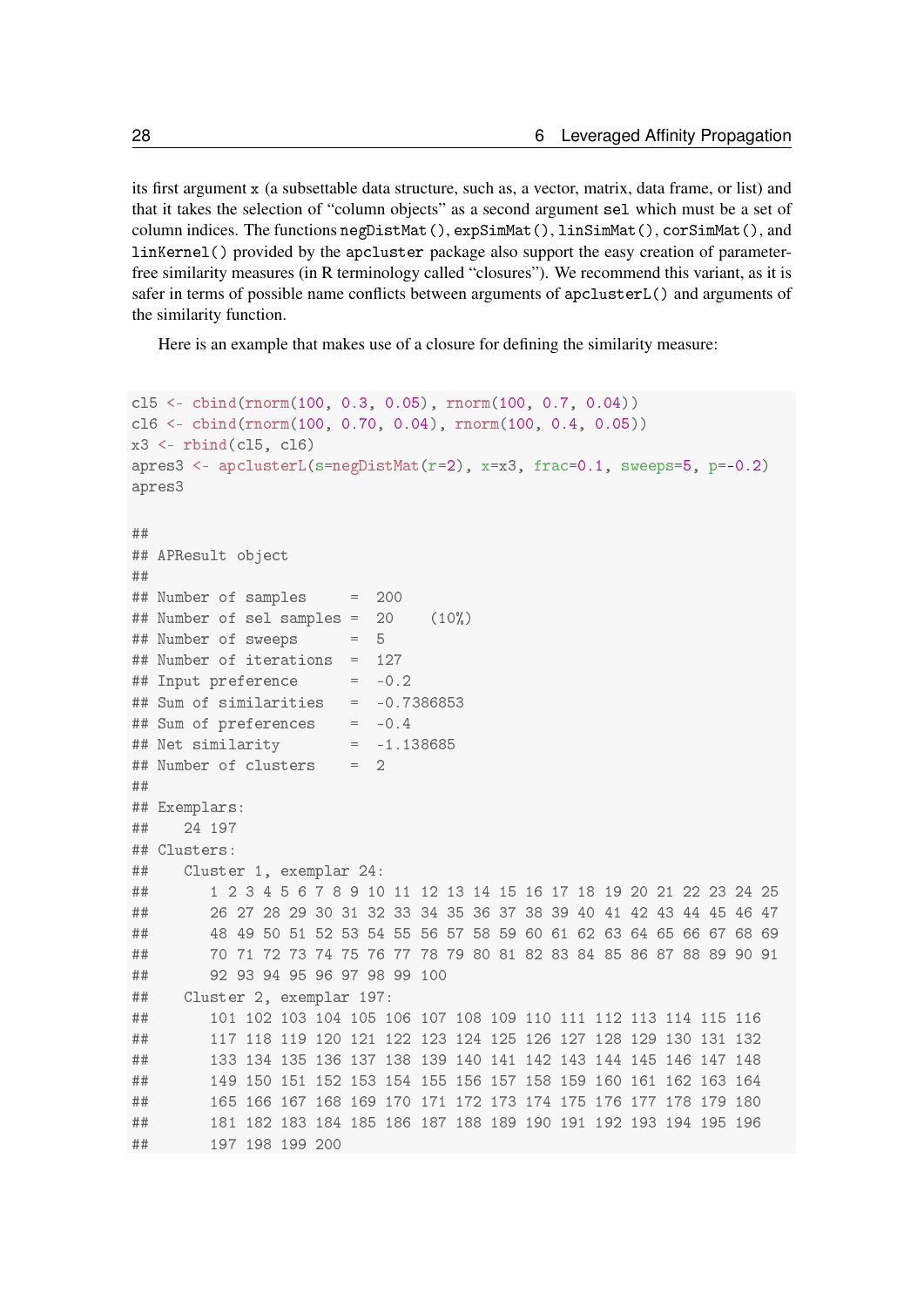

The function  $apclusterL()$  creates a result object of S4 class APResult that contains the same information as for standard AP. Additionally, the selected sample subset, the associated rectangular similarity matrix for the best sweep (provided that includeSim=TRUE) and the net similarities of all sweeps are returned in this object.

```
dim(apres3@sim)
## [1] 200 20
apres3@sel
## 8 24 41 45 48 53 55 71 81 89 99 100 102 103 105 109 127 150
# # 8 24 41 45 48 53 55 71 81 89 99 100 102 103 105 109 127 150
## 168 197
## 168 197
apres3@netsimLev
★★ ❬✶❪ ✲✶✳✷✹✼✶✾✽ ✲✶✳✶✹✺✸✵✼ ✲✶✳✶✹✶✻✻✶ ✲✶✳✶✹✶✻✻✶ ✲✶✳✶✸✽✻✽✺
```
The result returned by leveraged affinity propagation can be used for further processing in the same way as a result object returned from apcluster (), e.g., merging of clusters with agglomerative clustering can be performed.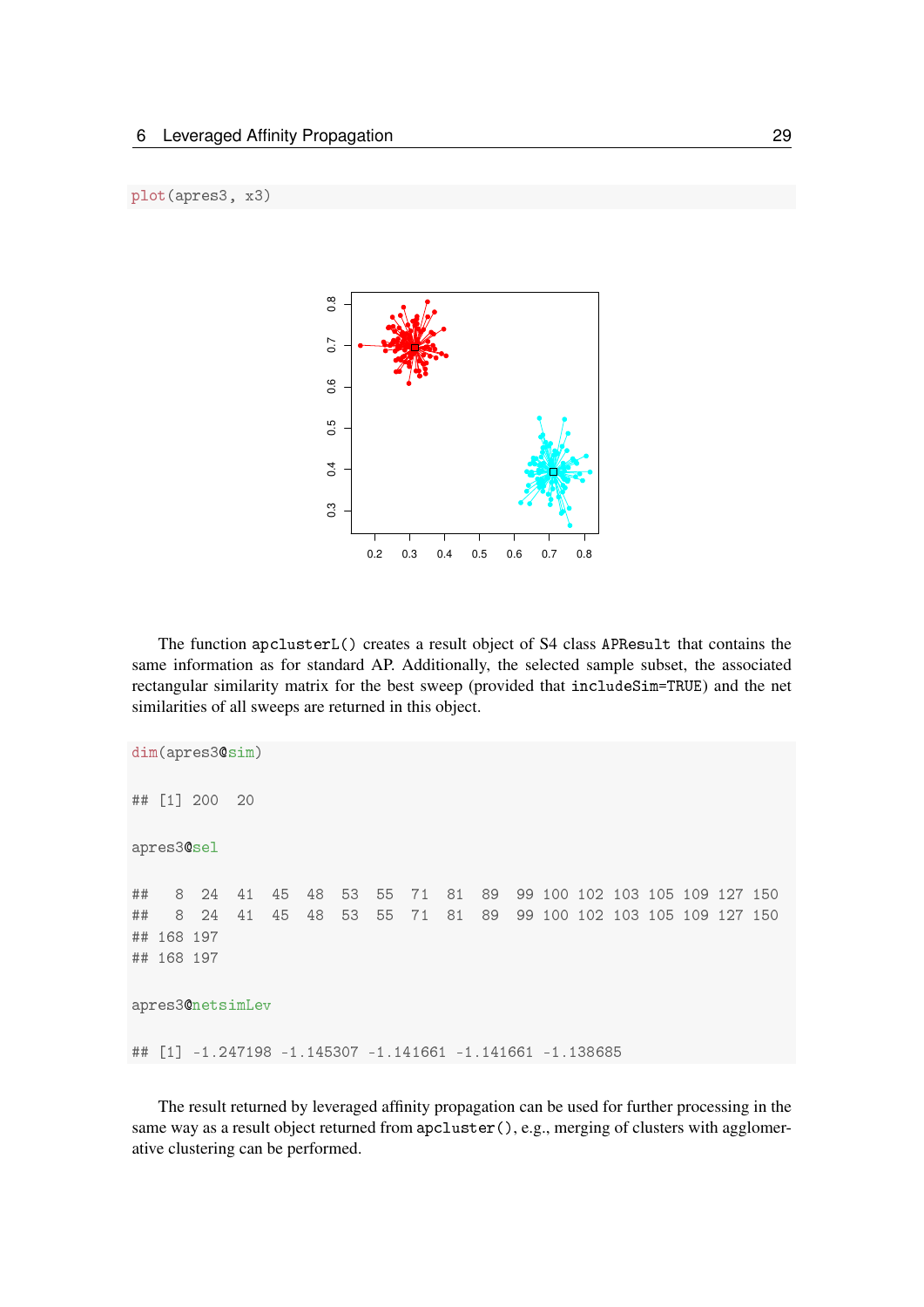For heatmap plotting either the parameter include Sim=TRUE must be set in apcluster () or apclusterL() to make the similarity matrix available in the result object or the similarity matrix must be passed as second parameter to heatmap () explicitly. The heatmap for leveraged AP looks slightly different compared to the heatmap for affinity propagation because the number of samples is different in both dimensions.

heatmap(apres3)



Often selected samples will be chosen as exemplars because, only for them, the full similarity information is available. This means that the fraction of samples should be selected in a way such that a considerable number of samples is available for each expected cluster. Please also note that a data set of the size used in this example can easily be clustered with regular affinity propagation. The data set was kept small to keep the package build time short and the amount of data output in the manual reasonable.

For users requiring a higher degree of flexibility, e.g., for a customized selection of the sample subset, apclusterL() called with a rectangular similiarity matrix performs affinity propagation on a rectangular similarity matrix. See the source code of apclusterL() with signature s=function and x=ANY for an example how to embed apcluster L() into a complete loop performing leveraged AP. The package-provided functions for distance calculation support the generation of rectangular similarity matrices (see Chapter 9).

## 7 Sparse Affinity Propagation

Starting with Version 1.4.0 of the apcluster package, the functions  $apcluster(), apcluster((),$ and preferenceRange() can also handle similarity matrices as defined by the Matrix package.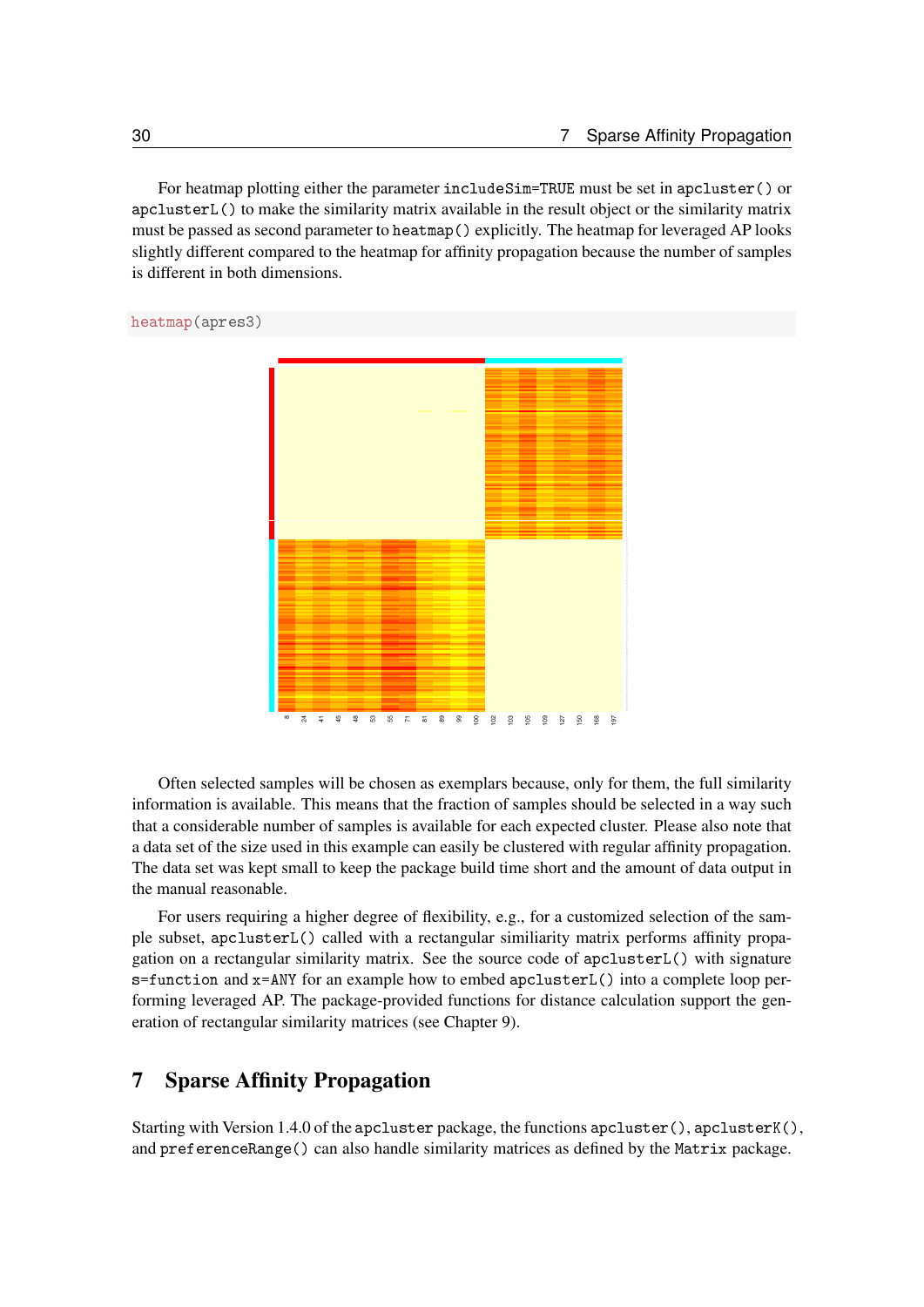While all dense matrix formats are converted to standard R matrices, sparse matrices are converted internally to dgTMatrix objects. For these sparse matrices, special implementations of the apcluster(), apclusterK(), and preferenceRange() are available that fully exploit the sparseness of the matrices and may require much less operations if the matrix is sufficiently sparse.

In order to demonstrate that, consider the following example:

```
dsim <- negDistMat(x2, r=2)ssim <- as.SparseSimilarityMatrix(dsim, lower=-0.2)
str(ssim)
## Formal class 'dgTMatrix' [package "Matrix"] with 6 slots
## ..@ i : int [1:9244] 1 2 3 4 5 6 7 8 9 10 ...
## ..@ j : int [1:9244] 00000000000...
## ..@ Dim : int [1:2] 105 105
## .. @ Dimnames: List of 2
## ....$ : NULL
## ....$ : NULL
## .. 0 x 		 : num [1:9244] -6.46e-03 -7.36e-05 -2.74e-04 -3.28e-03 -2.27e-02 ...
## ..@ factors : list()
```
The function as SparseSimilarityMatrix() converts the dense similarity matrix dsim into a sparse similarity matrix by removing all pairwise similarities that are -0.2 or lower. Note that this is only for demonstration purposes. If the size of data permits that, it is advisable to use the entire dense similarity matrix. Anyway, let us run sparse AP on this similarity matrix:

```
sapres <- apcluster(ssim, q=0)
plot(sapres, x2)
```
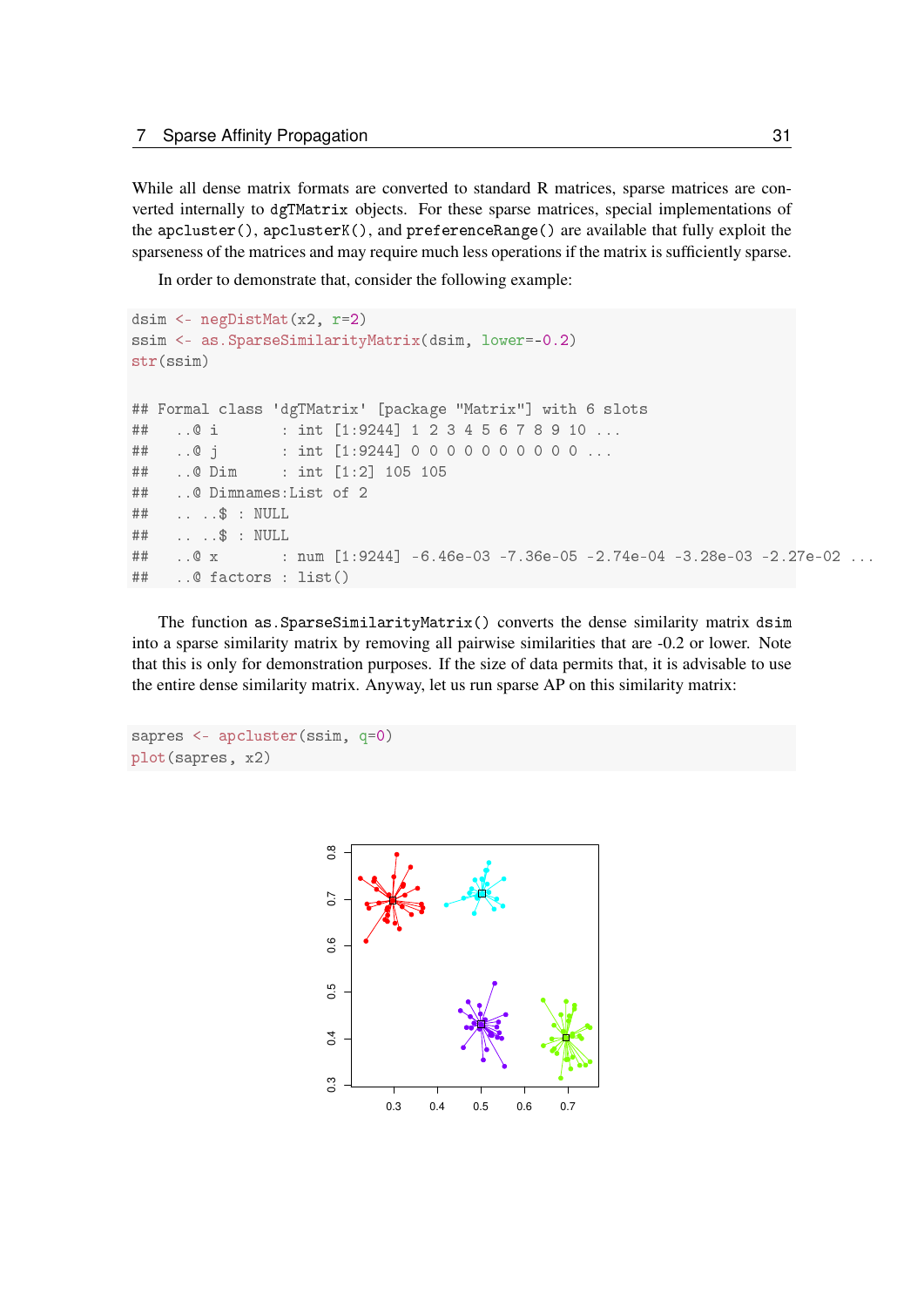The functions preferenceRange() and apclusterK() work in the same way as for dense similarity matrices:

```
preferenceRange(ssim)
## [1] -3.186784e+00 -1.818538e-06
apclusterK(ssim, K=2)
## Trying p = -0.0031886## Number of clusters: 23
## Trying p = -0.03186964## Number of clusters: 5
## Trying p = -0.31868## Number of clusters: 4
## Trying p = -1.593393 (bisection step no. 1)
## Number of clusters: 2
★★
## Number of clusters: 2 for p = -1.593393★★
## APResult object
★★
## Number of samples = 105
## Number of iterations = 129
## Input preference = -1.593393## Sum of similarities = -1.416411
## Sum of preferences = -3.186785
## Net similarity = -4.603197## Number of clusters = 2★★
## Exemplars:
## 1 37
## Clusters:
## Cluster 1, exemplar 1:
★★ ✶ ✷ ✸ ✹ ✺ ✻ ✼ ✽ ✾ ✶✵ ✶✶ ✶✷ ✶✸ ✶✹ ✶✺ ✶✻ ✶✼ ✶✽ ✶✾ ✷✵ ✷✶ ✷✷ ✷✸ ✷✹ ✷✺
★★ ✷✻ ✷✼ ✷✽ ✷✾ ✸✵ ✻✶ ✻✷ ✻✸ ✻✹ ✻✺ ✻✻ ✻✼ ✻✽ ✻✾ ✼✵ ✼✶ ✼✷ ✼✸ ✼✹ ✼✺ ✼✻ ✼✼
★★ ✼✽ ✼✾ ✽✵
## Cluster 2, exemplar 37:
★★ ✸✶ ✸✷ ✸✸ ✸✹ ✸✺ ✸✻ ✸✼ ✸✽ ✸✾ ✹✵ ✹✶ ✹✷ ✹✸ ✹✹ ✹✺ ✹✻ ✹✼ ✹✽ ✹✾ ✺✵ ✺✶ ✺✷
★★ ✺✸ ✺✹ ✺✺ ✺✻ ✺✼ ✺✽ ✺✾ ✻✵ ✽✶ ✽✷ ✽✸ ✽✹ ✽✺ ✽✻ ✽✼ ✽✽ ✽✾ ✾✵ ✾✶ ✾✷ ✾✸ ✾✹
\## \qquad \qquad 95 \; 96 \; 97 \; 98 \; 99 \; 100 \; 101 \; 102 \; 103 \; 104 \; 105
```
The functions  $\arg\text{ExCluster}()$  and heatmap() have been extended to be able to handle sparse matrices. Note, however, that these functions are not yet exploiting sparsity properly. Instead, they convert all inputs to dense matrices before processing them, which may lead to memory and/or performance issues for large data sets.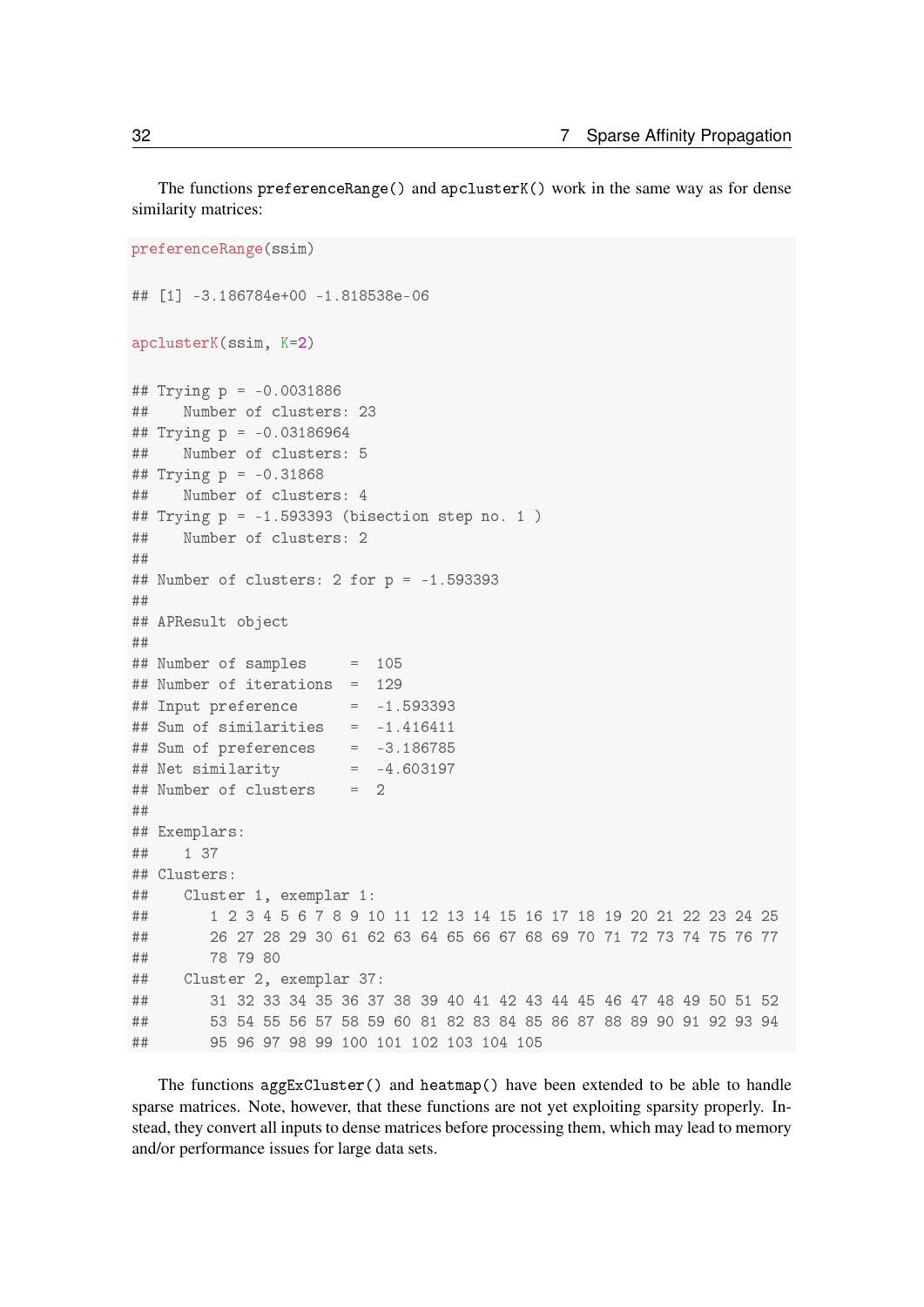



The above heatmap illustrates that values that are not stored in the sparse similarity matrix are filled up with low values (see the red areas between some pairs of samples that belong to different clusters). Actually, each missing value is replaced with

$$
\min(s) - (\max(s) - \min(s)) = 2 \cdot \min(s) - \max(s),
$$

where  $\min(s)$  and  $\max(s)$  denote the smallest and the largest similarity value specified in the sparse similarity matrix s, respectively. The same replacement takes place when  $\arg\text{ExCluster}()$ converts sparse similarity matrices to dense ones.

## 8 A Toy Example with Biological Sequences

As noted in the introduction above, one of the goals of this package is to leverage affinity propagation in bioinformatics applications. In order to demonstrate the usage of the package in a biological application, we consider a small toy example here.

The package comes with a toy data set ch22Promoters that consists of sub-sequences of promoter regions of 150 random genes from the human chromosome no. 22 (according to the human genome assembly hg18). Each sequence consists of the 1000 bases upstream of the transcription start site of each gene. Suppose we want to cluster these sequences in order to find out whether groups of promoters can be identified on the basis of the sequence only and, if so, to identify exemplars that are most typical for these groups.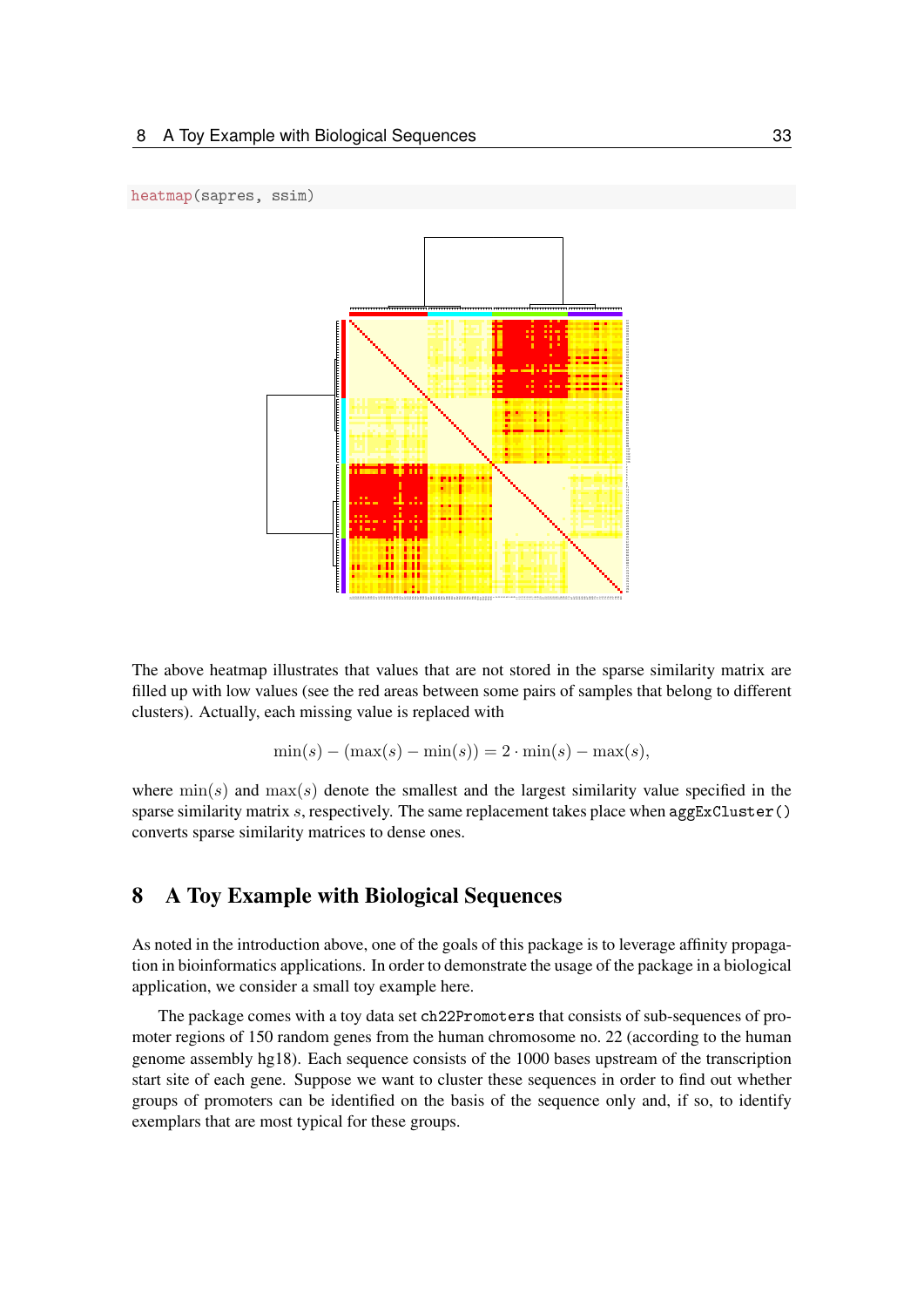```
library(Biostrings)
filepath <- system.file("examples", "ch22Promoters.fasta",
                      package="apcluster")
ch22Promoters <- readDNAStringSet(filepath)
ch22Promoters
## A DNAStringSet instance of length 150
★★ ✇✐❞t❤ s❡q ♥❛♠❡s
## [1] 1000 AGACTTAAGGGACCTGGT...CGTGTGCGCATGCGCAGC NM_001169111
## [2] 1000 CCCGGCTAATTTTTTTTGT...CGGAGTCCGGGCGAGGTG NM 012324
## [3] 1000 CACATGTGCCCTCTGGGC...CAAACGCAGCGCCAGACA NM_144704
## [4] 1000 AAGCATGGTGGGATTGGC...GAATGGTCCCGCGGCTCC NM 002473
## [5] 1000 TTTAGAGAACTGGGTCTT...CAGAGCCCAGCGGGAGCG NM 001184970
★★ ✳✳✳ ✳✳✳ ✳✳✳
## [146] 1000 TCCGCCTCCTGGGTTCAA...TCGGGGAGGGCAGTAAG NM_032608
## [147] 1000 ACTAAACTTAGTATATTA...CGCGGGTGGGCGGGCCCT NM_003560
## [148] 1000 AGGATCACATCAGCTAAC...TTCAACCCTAGATCCACC NM 001166242
## [149] 1000 AGGCAGGAGAATCGATTG...GGATCATGAGGTCAGGAG NM_001165877
## [150] 1000 GCTCAGGATGAAATAGGC...GAGCTGCTGGGAAGTTGT NM_145343
```
Obviously, these are classical nucleotide sequences, each of which is identified by the RefSeq identifier of the gene the promoter sequence stems from.

In order to compute a similarity matrix for this data set, we choose (without further justification, just for demonstration purposes) the simple *spectrum kernel* [8] with a sub-sequence length of  $k = 6$ . We use the implementation from the kebabs package [11] to compute the similarity matrix in a convenient way:

```
library(kebabs)
specK6 <- spectrumKernel(k=6)
promSim <- getKernelMatrix(specK6, ch22Promoters)
promSim[1:4, 1:4]## An object of class "KernelMatrix"
★★ ◆▼❴✵✵✶✶✻✾✶✶✶ ◆▼❴✵✶✷✸✷✹ ◆▼❴✶✹✹✼✵✹ ◆▼❴✵✵✷✹✼✸
## NM 001169111 1.0000000 0.4123114 0.2684041 0.2706982
★★ ◆▼❴✵✶✷✸✷✹ ✵✳✹✶✷✸✶✶✹ ✶✳✵✵✵✵✵✵✵ ✵✳✷✾✽✺✻✸✽ ✵✳✷✾✶✼✷✵✽
## NM 144704 0.2684041 0.2985638 1.0000000 0.3254940
## NM_002473 0.2706982 0.2917208 0.3254940 1.0000000
```
Now we run affinity propagation on the similarity matrix:

```
promAP <- apcluster(promSim, q=0)
promAP
```
 $#H$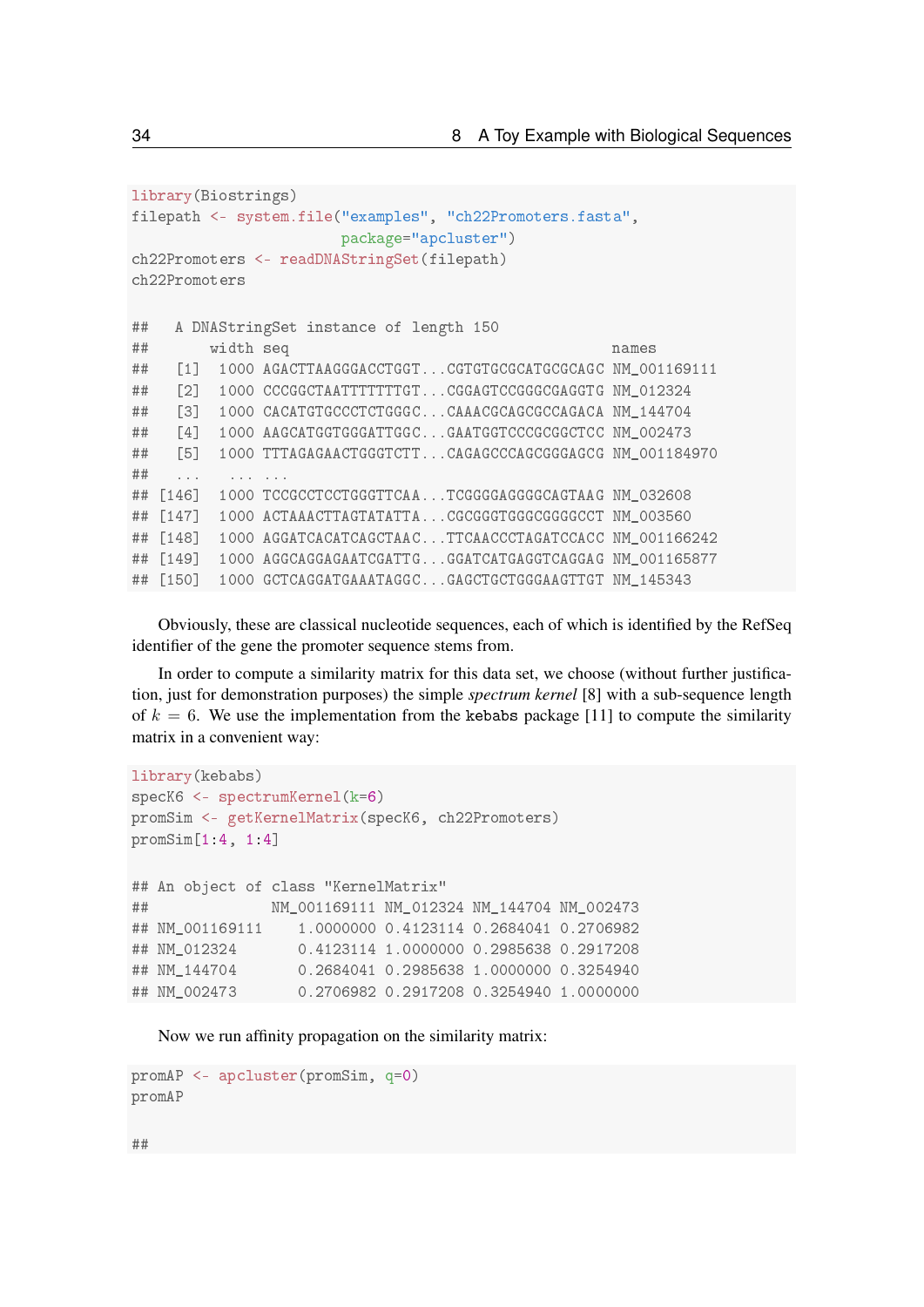```
## APResult object
#### Number of samples
                     = 150## Number of iterations = 187
## Input preference
                        = 0.01367984## Sum of similarities = 57.79686
## Sum of preferences
                      = 0.1094387## Net similarity
                       = 57.9063## Number of clusters
                       = 8#### Exemplars:
##NM 001199580 NM 022141 NM 152868 NM 001128633 NM 052945 NM 001099294
##NM_152513 NM_080764
## Clusters:
##Cluster 1, exemplar NM_001199580:
        NM_001169111 NM_012324 NM_144704 NM_002473 NM_005198 NM_004737
####NM 007194 NM 014292 NM 001199580 NM 032758 NM 003325 NM 014876
        NM_000407 NM_053004 NM_023004 NM_001130517 NM_002882 NM_001169110
##NM 020831 NM 001195071 NM 031937 NM 001164502 NM 152299 NM 014509
####NM 138433 NM 006487 NM 005984 NM 001085427 NM 013236
##Cluster 2, exemplar NM_022141:
##NM 001184970 NM 002883 NM 001051 NM 014460 NM 153615 NM 022141
##NM_001137606 NM_001184971 NM_053006 NM_015367 NM_000395 NM_012143
##NM 004147
##Cluster 3, exemplar NM_152868:
##NM_015140 NM_138415 NM_001195072 NM_001164501 NM_014339 NM_152868
##NM 033257 NM 014941 NM 033386 NM 007311 NM 017911 NM 007098
##NM_001670 NM_015653 NM_032775 NM_001172688 NM_001136029
##NM_001024939 NM_002969 NM_052906 NM_152511 NM_001001479
\# \#Cluster 4, exemplar NM_001128633:
        NM 001128633 NM 002133 NM 015672 NM 013378 NM 001128633 NM 000106
####NM 152855
      Cluster 5, exemplar NM_052945:
####NM 001102371 NM 017829 NM 020243 NM 002305 NM 030882 NM 000496
        NM 022720 NM 024053 NM 052945 NM 018006 NM 014433 NM 032561
####NM_001142964 NM_181492 NM_003073 NM_015366 NM_005877 NM_148674
##NM 005008 NM 017414 NM 000185 NM 001135911 NM 001199562 NM 003935
        NM 003560 NM 001166242 NM 001165877
####Cluster 6, exemplar NM 001099294:
        NM 004900 NM 001097 NM 174975 NM 004377 NM 001099294 NM 004121
##NM_001146288 NM_002415 NM_001159546 NM_004327 NM_152426 NM_004861
##
        NM_001193414 NM_001145398 NM_015715 NM_021974 NM_001159554
##NM_001171660 NM_015124 NM_006932 NM_152906 NM_001002034 NM_000754
####NM 145343
##Cluster 7, exemplar NM_152513:
##NM 001135772 NM 007128 NM 014227 NM 203377 NM 152267 NM 017590
```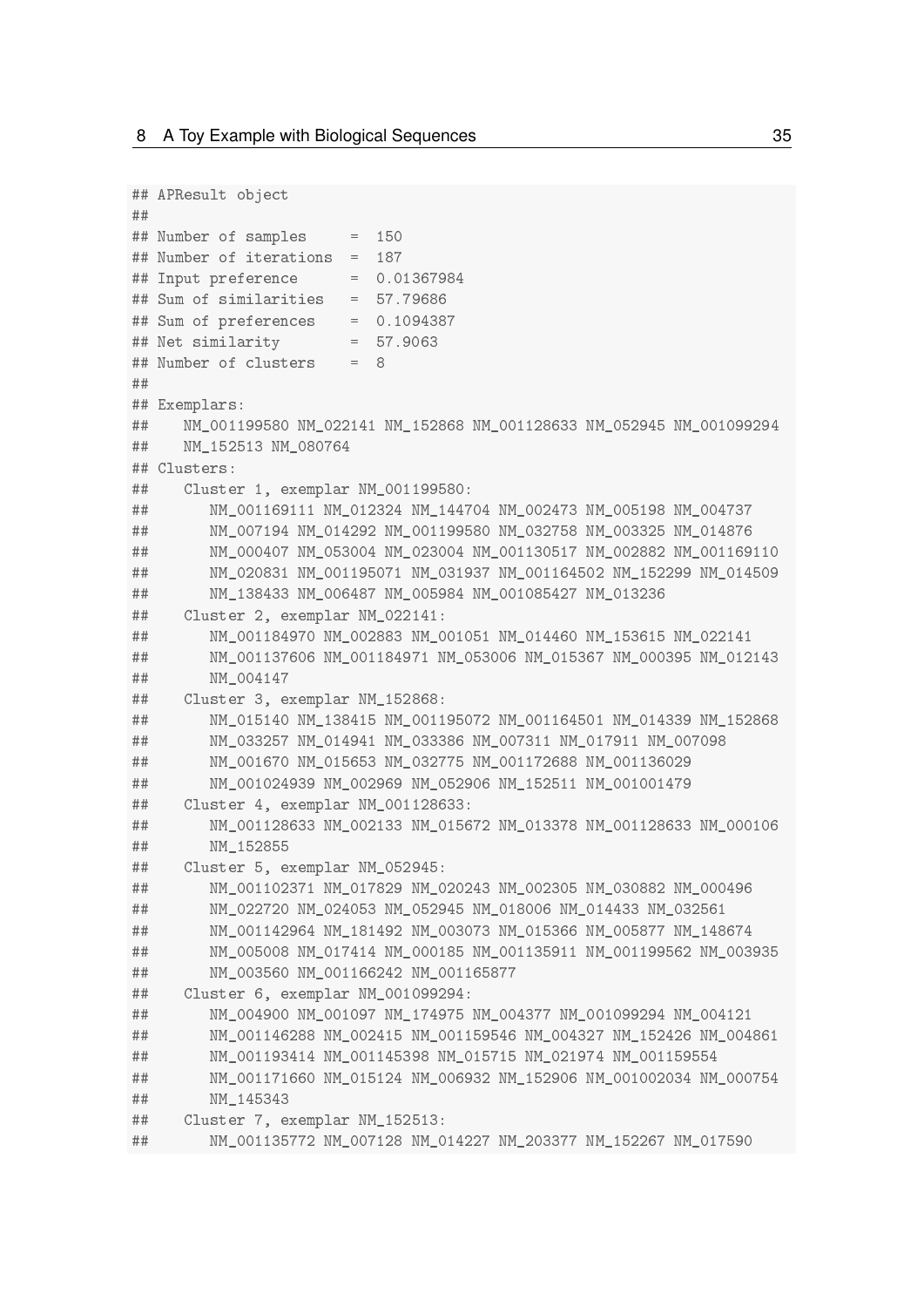| ##<br>NM_001098535 NM_000262 NM_152510 NM_003347 NM_001039141<br>##<br>NM 001014440 NM 152513 NM 015330 NM 138338 NM 032608<br>##<br>Cluster 8, exemplar NM_080764:<br>NM_175878 NM_003490 NM_001039366 NM_001010859 NM_014306 NM_080764<br>##<br>##<br>NM 001164104 | ## | NM 001098270 NM 138481 NM 012401 NM 014303 NM 001144931 |
|----------------------------------------------------------------------------------------------------------------------------------------------------------------------------------------------------------------------------------------------------------------------|----|---------------------------------------------------------|
|                                                                                                                                                                                                                                                                      |    |                                                         |
|                                                                                                                                                                                                                                                                      |    |                                                         |
|                                                                                                                                                                                                                                                                      |    |                                                         |
|                                                                                                                                                                                                                                                                      |    |                                                         |
|                                                                                                                                                                                                                                                                      |    |                                                         |

So we obtain 8 clusters in total. The corresponding heatmap looks as follows (note that we have to supply the similarity matrix, as it is not included by default if apcluster () is called with the similarity matrix; the reason is that, for large data sets, it is more memory-efficient not to make multiple copies of the similarity matrix; see also 10.1):



heatmap(promAP, promSim, Rowv=FALSE, Colv=FALSE)

Let us now run agglomerative clustering to further join clusters.

promAgg <- aggExCluster(promSim, promAP)

The resulting dendrogram is given as follows: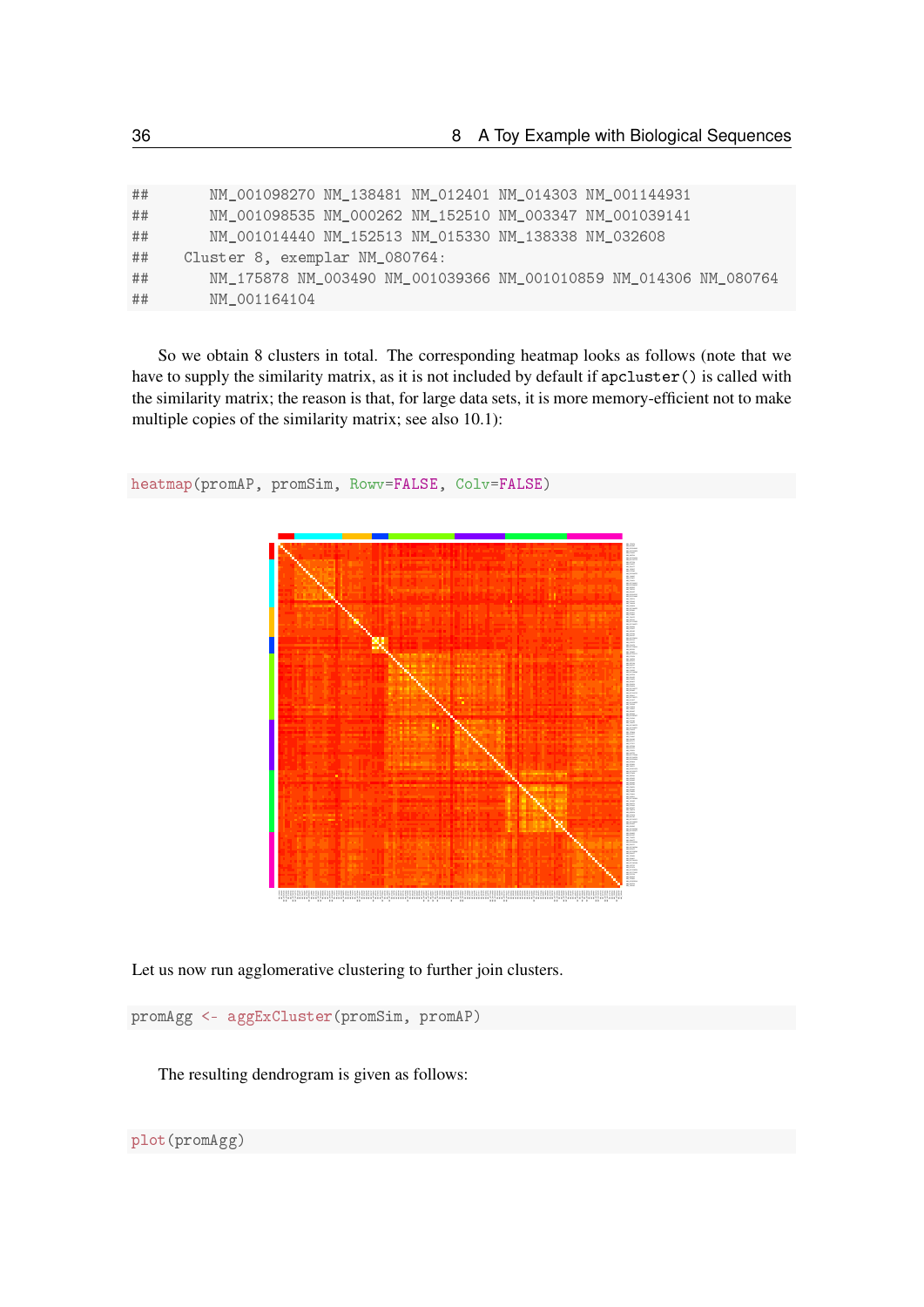

The dendrogram does not give a very clear indication about the best number of clusters. Let us adopt the viewpoint for a moment that 5 clusters are reasonable.

```
prom5 <- cutree(promAgg, k=5)
prom5
★★
## ExClust object
★★
## Number of samples = 150
## Number of clusters = 5
★★
## Exemplars:
## 115 116 10 30 63
## Clusters:
## Cluster 1, exemplar 115:
## NM_001135772 NM_007128 NM_014227 NM_203377 NM_152267 NM_017590
★★ ◆▼❴✵✵✶✵✾✽✷✼✵ ◆▼❴✶✸✽✹✽✶ ◆▼❴✵✶✷✹✵✶ ◆▼❴✵✶✹✸✵✸ ◆▼❴✵✵✶✶✹✹✾✸✶
## WM_001098535 NM_000262 NM_152510 NM_003347 NM_001039141
## WI_001014440 NM_152513 NM_015330 NM_138338 NM_032608
## Cluster 2, exemplar 116:
## • NM 175878 NM 003490 NM 001039366 NM 001010859 NM 014306 NM 080764
## NM_001164104
## Cluster 3, exemplar 10:
\## \quad \  5 \quad 6 \quad 9 \quad 23 \quad 32 \quad 34 \quad 40 \quad 41 \quad 53 \quad 62 \quad 86 \quad 93 \quad 117 \quad 10 \quad 14 \quad 18 \quad 29 \quad 59 \quad 61 \quad 73## Cluster 4, exemplar 30:
\# \# \frac{1}{2} \frac{3}{4} \frac{4}{11} \frac{1}{2} \frac{26}{7} \frac{27}{30} \frac{30}{7} \frac{30}{7} \frac{30}{7} \frac{27}{7} \frac{27}{7} \frac{79}{7} \frac{30}{7} \frac{81}{7}\## \quad \text{105 } 120 \quad 128 \quad 139 \quad 142 \quad 145 \quad 22 \quad 24 \quad 25 \quad 33 \quad 44 \quad 46 \quad 49 \quad 77 \quad 87 \quad 97 \quad 98 \quad 99 \quad 102★★ ✶✵✽ ✶✶✵ ✶✶✶ ✶✶✹ ✶✶✽ ✶✷✹ ✶✷✻ ✶✷✼ ✶✸✵
```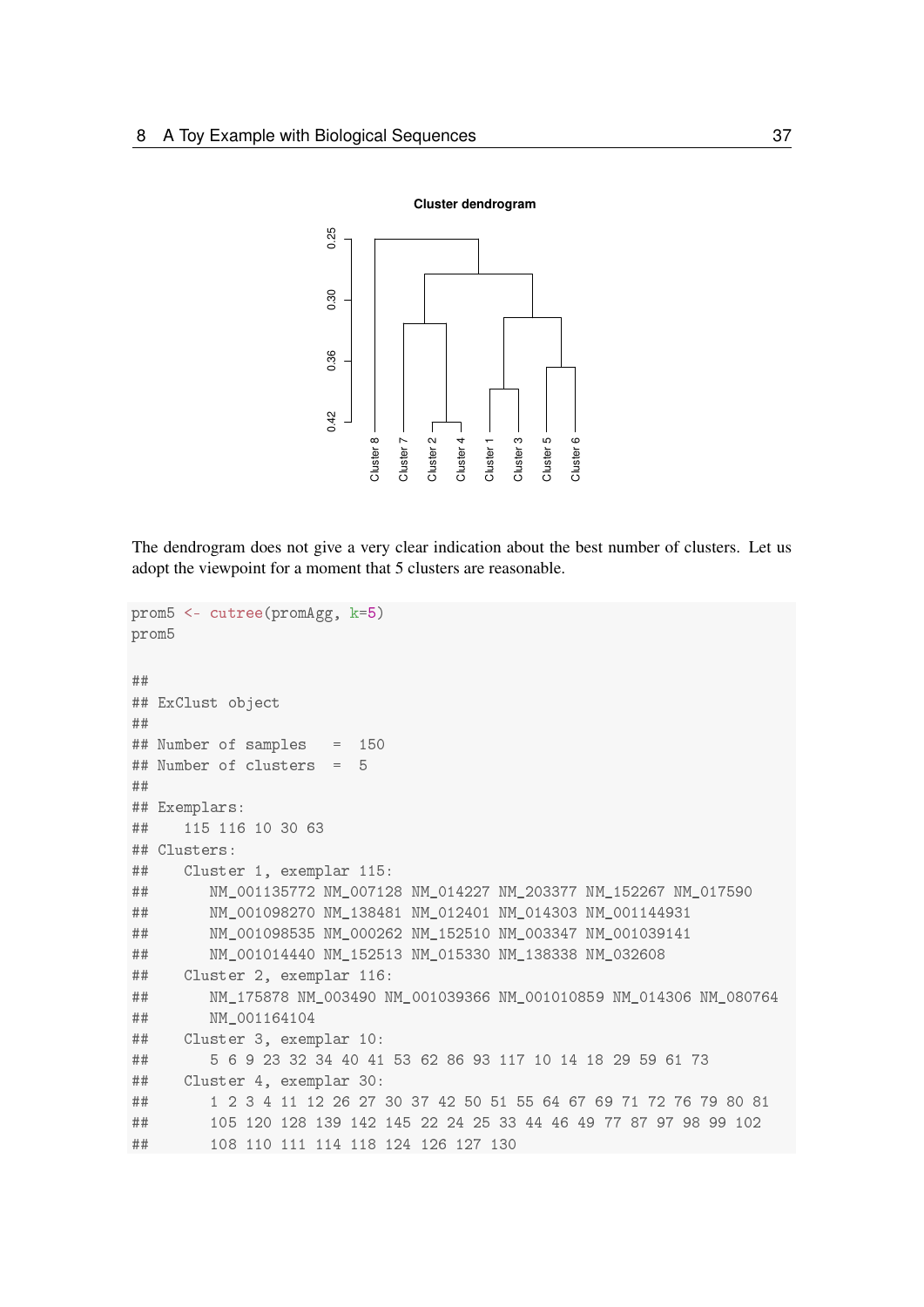| ## | Cluster 5, exemplar 63: |  |  |  |                                                 |  |                                                                  |  |
|----|-------------------------|--|--|--|-------------------------------------------------|--|------------------------------------------------------------------|--|
| ## |                         |  |  |  |                                                 |  | 8 35 38 45 48 52 57 58 63 65 68 88 90 96 100 104 112 113 119 122 |  |
| ## |                         |  |  |  |                                                 |  | 132 133 135 136 147 148 149 13 15 17 54 66 75 78 82 84 89 92 103 |  |
| ## |                         |  |  |  | 107 109 123 125 131 134 137 140 141 143 144 150 |  |                                                                  |  |

The final heatmap looks as follows:

heatmap(prom5, promSim, Rowv=FALSE, Colv=FALSE)



## 9 Similarity Matrices

Apart from the obvious monotonicity "the higher the value, the more similar two samples", affinity propagation does not make any specific assumption about the similarity measure. Negative squared distances must be used if one wants to minimize squared errors [6]. Apart from that, the choice and implementation of the similarity measure is left to the user.

Our package offers a few more methods to obtain similarity matrices. The choice of the right one (and, consequently, the objective function the algorithm optimizes) still has to be made by the user.

All functions described in this section assume the input data matrix to be organized such that each row corresponds to one sample and each column corresponds to one feature (in line with the standard function dist). If a vector is supplied instead of a matrix, each single entry is interpreted as a (one-dimensional) sample.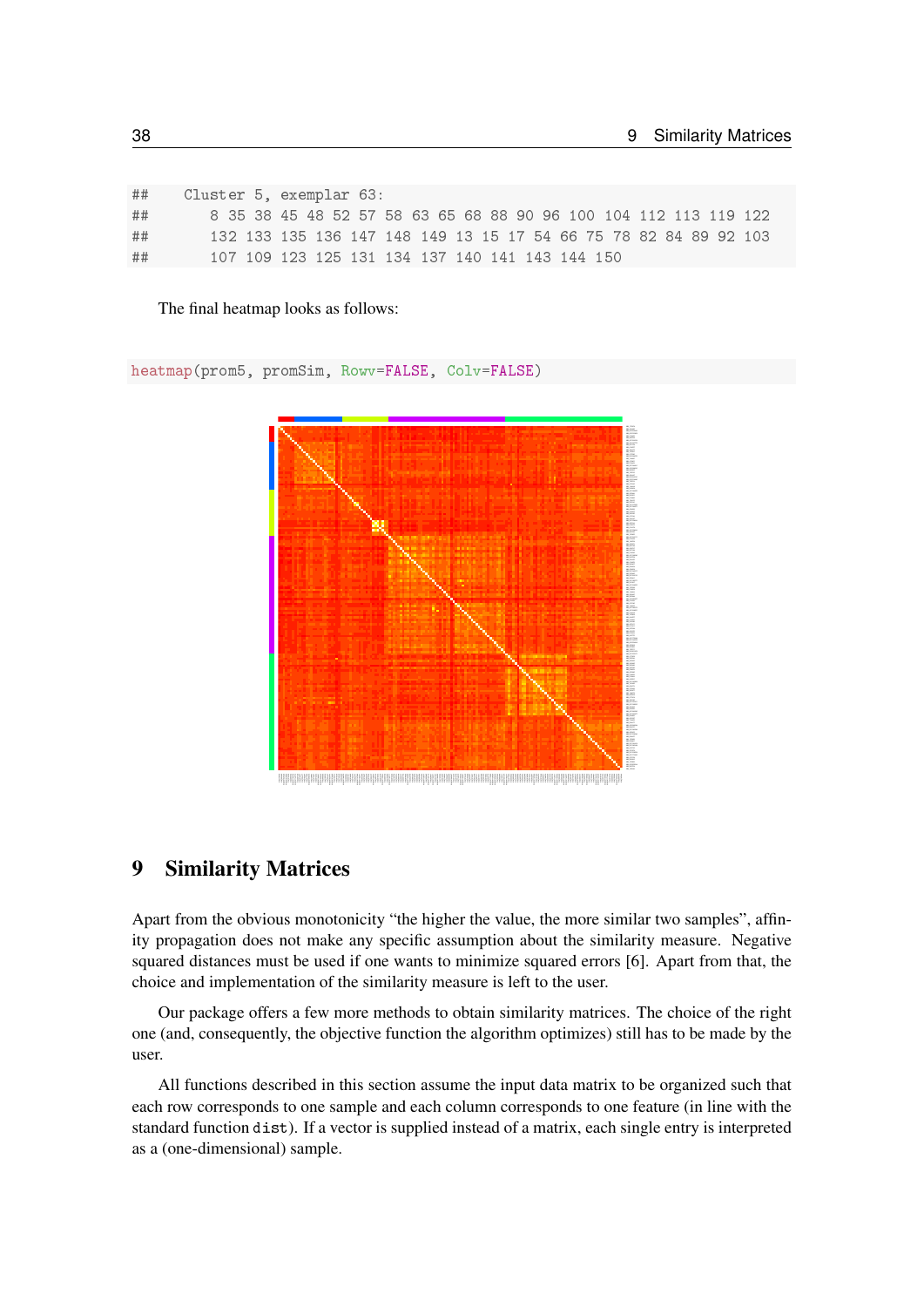#### 9.1 The function  $negDistMat()$

The function negDistMat(), in line with Frey and Dueck, allows for computing negative distances for a given set of real-valued data samples. If called with the first argument  $x$ , a similarity matrix with pairwise negative distances is returned:

s <- negDistMat(x2)

The function  $negDistMat()$  provides the same set of distance measures and parameters as the standard function dist () (except for method="binary" which makes little sense for real-valued data). Presently, negDistMat() provides the following variants of computing the distance  $d(x, y)$ of two data samples  $\mathbf{x} = (x_1, \dots, x_n)$  and  $\mathbf{y} = (y_1, \dots, y_n)$ :

#### Euclidean:

$$
d(\mathbf{x}, \mathbf{y}) = \sqrt{\sum_{i=1}^{n} (x_i - y_i)^2}
$$

use method="euclidean" or do not specify argument method (since this is the default);

#### Maximum:

$$
d(\mathbf{x}, \mathbf{y}) = \max_{i=1}^{n} |x_i - y_i|
$$

use method="maximum";

#### Sum of absolute distances / Manhattan:

$$
d(\mathbf{x}, \mathbf{y}) = \sum_{i=1}^{n} |x_i - y_i|
$$

use method="manhattan";

#### Canberra:

$$
d(\mathbf{x}, \mathbf{y}) = \sum_{i=1}^{n} \frac{|x_i - y_i|}{|x_i + y_i|}
$$

summands with zero denominators are not taken into account; use method="canberra";

#### Minkowski:

$$
d(\mathbf{x}, \mathbf{y}) = \left(\sum_{i=1}^{n} (x_i - y_i)^p\right)^{\frac{1}{p}}
$$

use method="minkowski" and specify p using the additional argument  $p$  (default is  $p=2$ , resulting in the standard Euclidean distance);

#### Discrepancy:

$$
d(\mathbf{x}, \mathbf{y}) = \max_{1 \le \alpha \le \beta \le n} \left| \sum_{i=\alpha}^{\beta} (y_i - x_i) \right|
$$

use method="discrepancy" [14].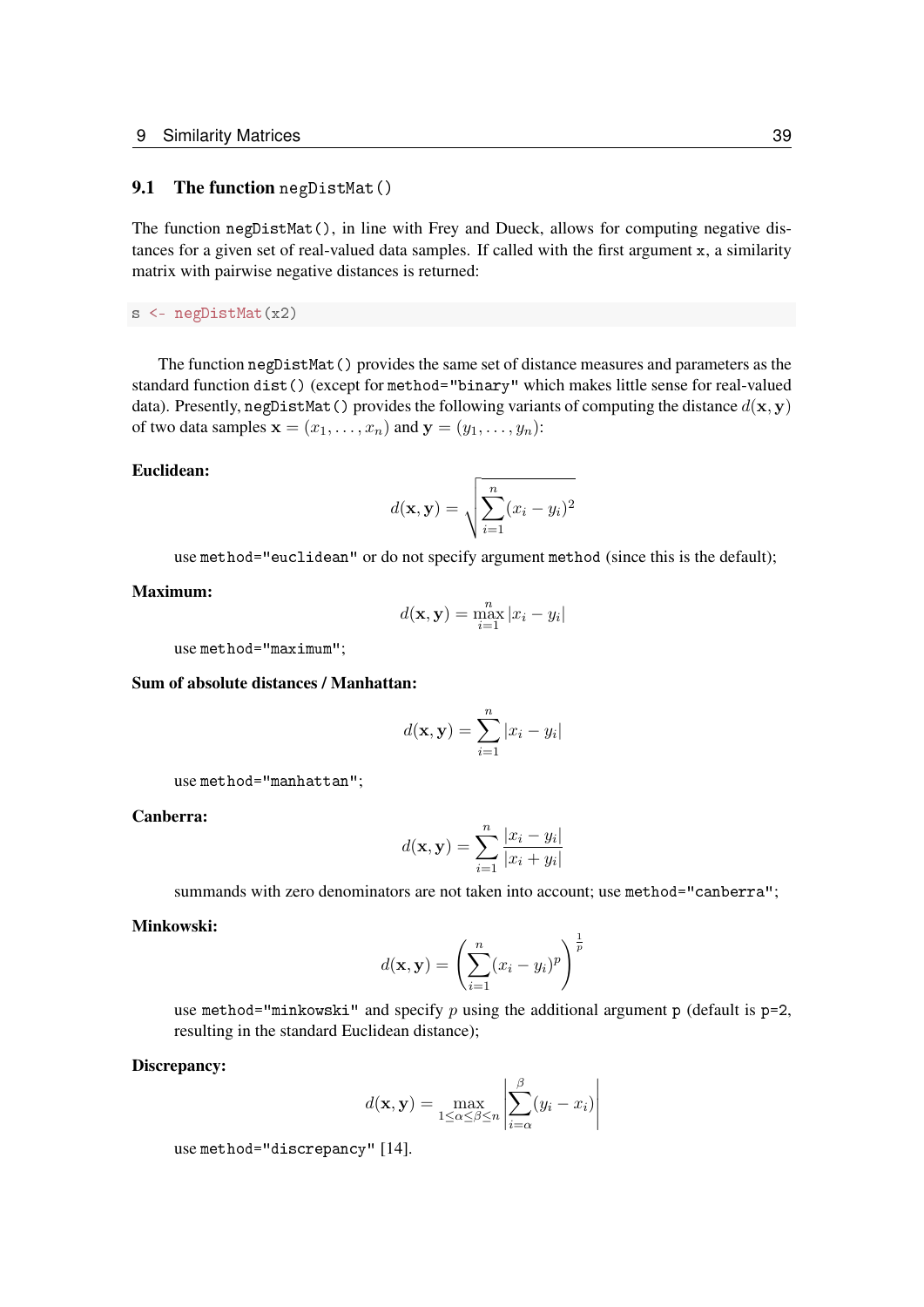The function negDistMat () then takes the distances computed with one of the variants listed above and returns  $-1$  times the r-th power of it, i.e.,

$$
s(\mathbf{x}, \mathbf{y}) = -d(\mathbf{x}, \mathbf{y})^r.
$$
 (1)

The exponent r can be adjusted with the argument r. The default is  $r = 1$ , hence, one has to supply r=2 to obtain negative squared distances as in the examples in previous sections.

Here are some examples:

```
ex \leftarrow \text{matrix}(c(0, 0.5, 0.8, 1, 0, 0.2, 0.5, 0.7,0.1, 0, 1, 0.3, 1, 0.8, 0.2), 5, 3, byrow=TRUE)
ex
\# \# [ , 1] [ , 2] [ , 3]## [1,] 0.0 0.5 0.8
\# \# [2, ] 1.0 0.0 0.2
## [3,] 0.5 0.7 0.1
\# \# \left[4, \right] 0.0 1.0 0.3
## [5,] 1.0 0.8 0.2
```
Standard Euclidean distance:

```
negDistMat(ex)
```

```
★★ ✶ ✷ ✸ ✹ ✺
## 1 0.0000000 -1.2688578 -0.8831761 -0.7071068 -1.2041595
## 2 -1.2688578 0.0000000 -0.8660254 -1.4177447 -0.8000000
## 3 -0.8831761 -0.8660254 0.0000000 -0.6164414 -0.5196152
## 4 -0.7071068 -1.4177447 -0.6164414 0.0000000 -1.0246951
## 5 -1.2041595 -0.8000000 -0.5196152 -1.0246951 0.0000000
```
Squared Euclidean distance:

negDistMat(ex, r=2)

★★ ✶ ✷ ✸ ✹ ✺ ## 1 0.00 -1.61 -0.78 -0.50 -1.45 ## 2 -1.61 0.00 -0.75 -2.01 -0.64 ## 3 -0.78 -0.75 0.00 -0.38 -0.27 ## 4 -0.50 -2.01 -0.38 0.00 -1.05 ##  $5 -1.45 -0.64 -0.27 -1.05 0.00$ 

Maximum norm-based distance: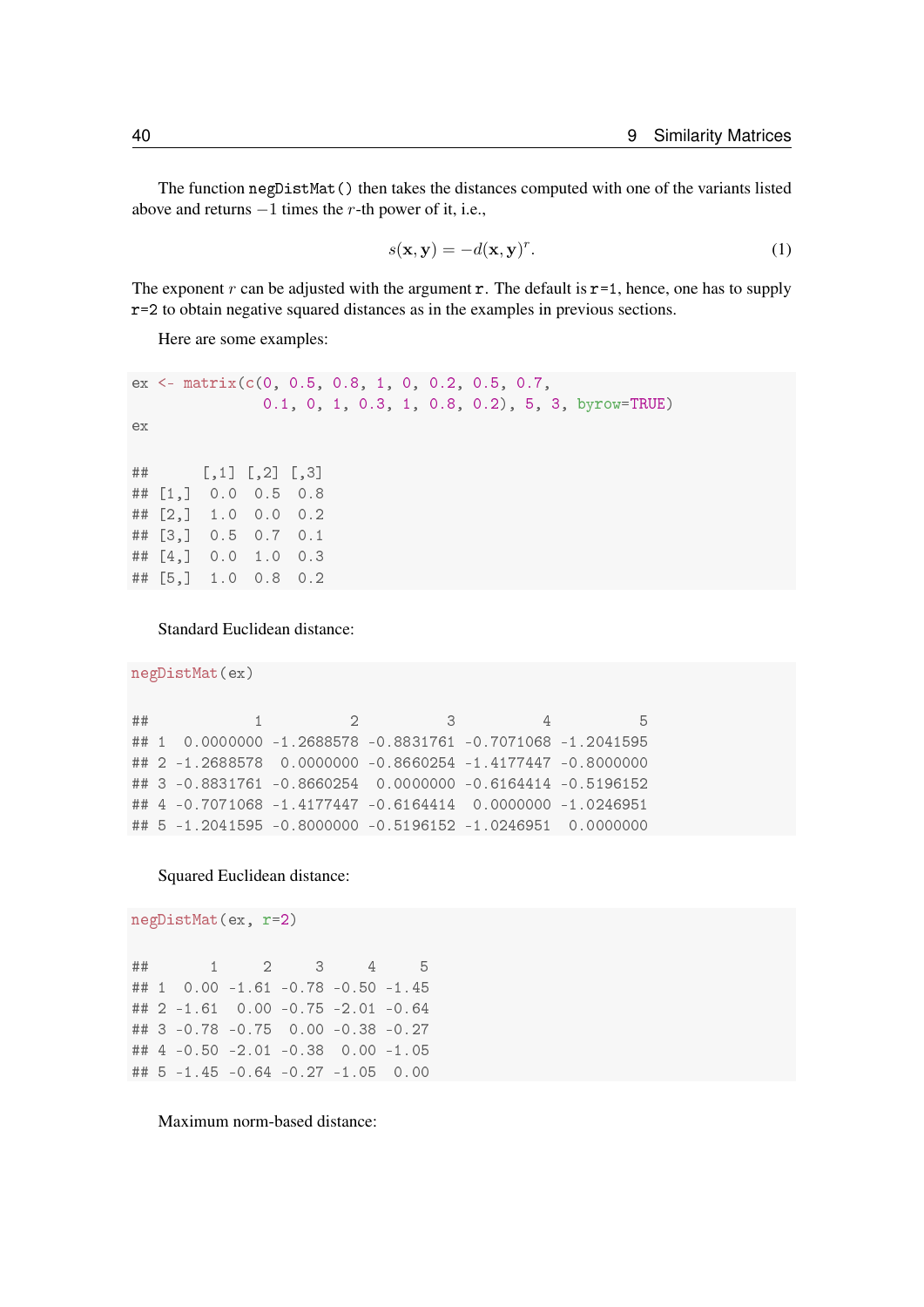```
negDistMat(ex, method="maximum")
```
 $#$  $\mathbf{1}$  $\overline{2}$ 3  $\overline{4}$  $\overline{5}$  $0.0 - 1.0 - 0.7 - 0.5 - 1.0$  $## 1$ ## 2 -1.0 0.0 -0.7 -1.0 -0.8 ## 3 -0.7 -0.7 0.0 -0.5 -0.5 ## 4 -0.5 -1.0 -0.5 0.0 -1.0 ## 5 -1.0 -0.8 -0.5 -1.0 0.0

Sum of absolute distances (aka Manhattan distance):

```
negDistMat(ex, method="manhattan")
```
 $##$  $\mathbf{1}$  $\overline{2}$ 3  $\overline{4}$ 5 ## 1  $0.0 -2.1 -1.4 -1.0 -1.9$ ## 2  $-2.1$  0.0  $-1.3$   $-2.1$   $-0.8$ ## 3  $-1.4$   $-1.3$  0.0  $-1.0$   $-0.7$ ##  $4 -1.0 -2.1 -1.0 0.0 -1.3$ ## 5 -1.9 -0.8 -0.7 -1.3 0.0

Canberra distance:

```
negDistMat(ex, method="canberra")
```

```
##\overline{2}3
              \overline{1}\overline{4}5
## 1 0.000000 -2.600000 -1.9444444 -1.181818 -1.8307692
## 2 -2.600000 0.000000 -1.6666667 -2.200000 -1.0000000
## 3 -1.944444 -1.666667 0.0000000 -1.676471 -0.7333333
## 4 -1.181818 -2.200000 -1.6764706 0.000000 -1.3111111
## 5 -1.830769 -1.000000 -0.7333333 -1.311111 0.0000000
```
Minkowski distance for  $p = 3$  (3-norm):

```
negDistMat(ex, method="minkowski", p=3)
```
 $##$  $\overline{\phantom{a}}$  $\overline{2}$ 3 5  $\overline{4}$ ## 1 0.0000000 -1.1027480 -0.7807925 -0.6299605 -1.0752028 ## 2 -1.1027480 0.0000000 -0.7769462 -1.2601310 -0.8000000 ## 3 -0.7807925 -0.7769462 0.0000000 -0.5428835 -0.5026526 ## 4 -0.6299605 -1.2601310 -0.5428835 0.0000000 -1.0029910 ## 5 -1.0752028 -0.8000000 -0.5026526 -1.0029910 0.0000000

If called without the data argument  $x$ , a function object is returned that can be supplied to clustering functions — as in the majority of the above examples: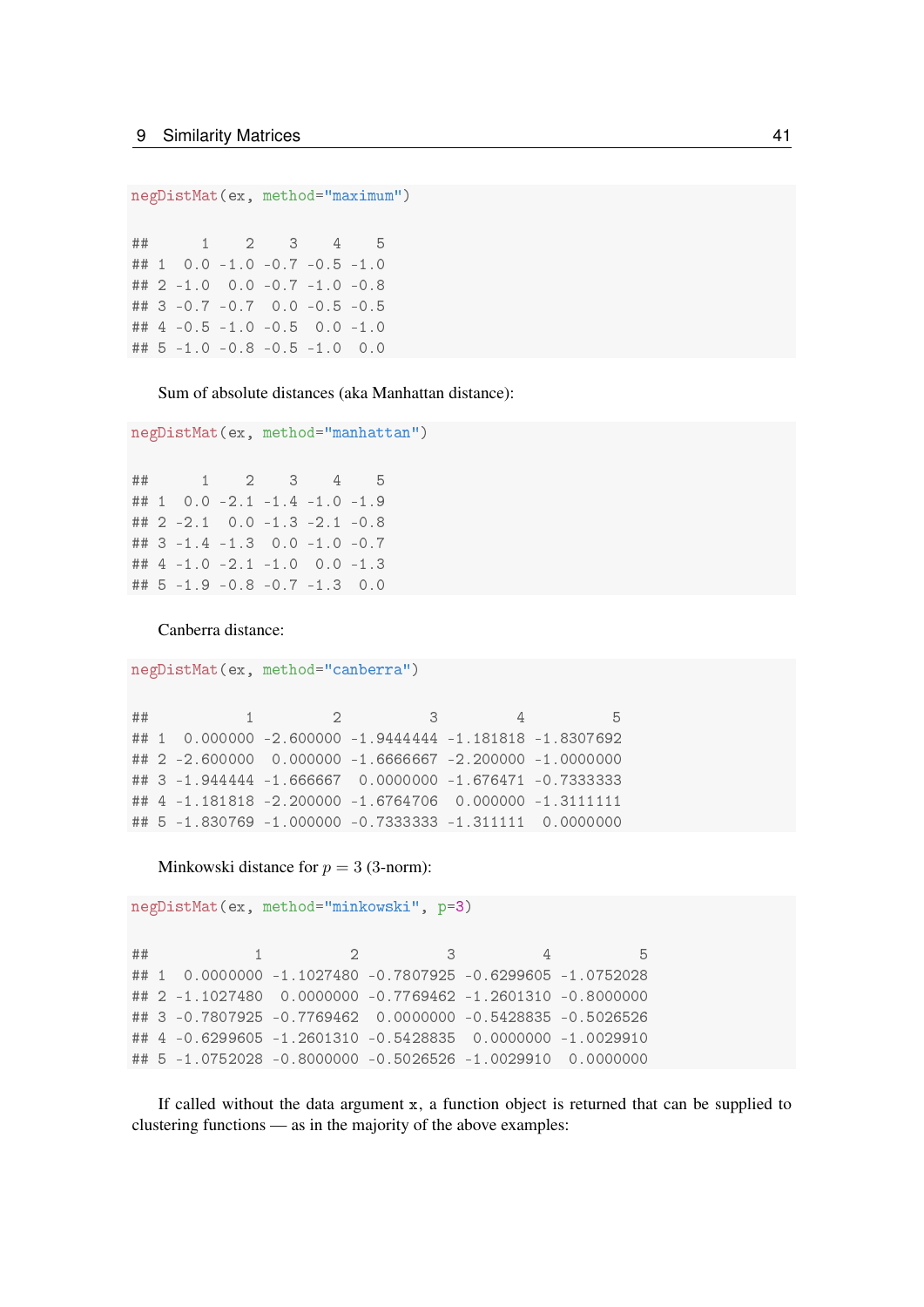```
sim <- negDistMat(r=2)
is.function(sim)
## [1] TRUE
apcluster(sim, x1)
★★
## APResult object
★★
## Number of samples = 60## Number of iterations = 131
## Input preference = -0.1416022## Sum of similarities = -0.1955119
## Sum of preferences = -0.2832044
## Net similarity = -0.4787163## Number of clusters = 2
★★
## Exemplars:
## 25 44
## Clusters:
## Cluster 1, exemplar 25:
★★ ✶ ✷ ✸ ✹ ✺ ✻ ✼ ✽ ✾ ✶✵ ✶✶ ✶✷ ✶✸ ✶✹ ✶✺ ✶✻ ✶✼ ✶✽ ✶✾ ✷✵ ✷✶ ✷✷ ✷✸ ✷✹ ✷✺
## 26 27 28 29 30
## Cluster 2, exemplar 44:
★★ ✸✶ ✸✷ ✸✸ ✸✹ ✸✺ ✸✻ ✸✼ ✸✽ ✸✾ ✹✵ ✹✶ ✹✷ ✹✸ ✹✹ ✹✺ ✹✻ ✹✼ ✹✽ ✹✾ ✺✵ ✺✶ ✺✷
\# \# \# \frac{1}{2} \frac{1}{2} \frac{1}{2} \frac{1}{2} \frac{1}{2} \frac{1}{2} \frac{1}{2} \frac{1}{2} \frac{1}{2} \frac{1}{2} \frac{1}{2} \frac{1}{2} \frac{1}{2} \frac{1}{2} \frac{1}{2} \frac{1}{2} \frac{1}{2} \frac{1}{2} \frac{1}{2} \frac{1}{2} \frac{1}{2
```
Depending on the application, it might be advisable to center and/or scale the data in order to equalize the influence of all features/columns. This makes sense for standard vector space distances like the Euclidean distance and can easily be accomplished by the scale() method. The discrepancy distance, in contrast, is strongly dependent on the order to feature/columns and is rather aimed at comparing signals. For this measure, therefore, row-wise centering can be advisable  $[1]$ . This is easily done with the sweep() function:

```
ex2 \leq -\frac{1}{x}(c(0, 0, 1, 1, 1, 0, 0, 0, 0, 0, 0))0, 0, 0, 0, 0, 0, 1, 1, 0,0, 1, 0, 1, 0, 1, 0, 1), 3, 8, byrow=TRUE)
matplot(t(ex2), ylab="")
matlines(t(ex2), type="s")
```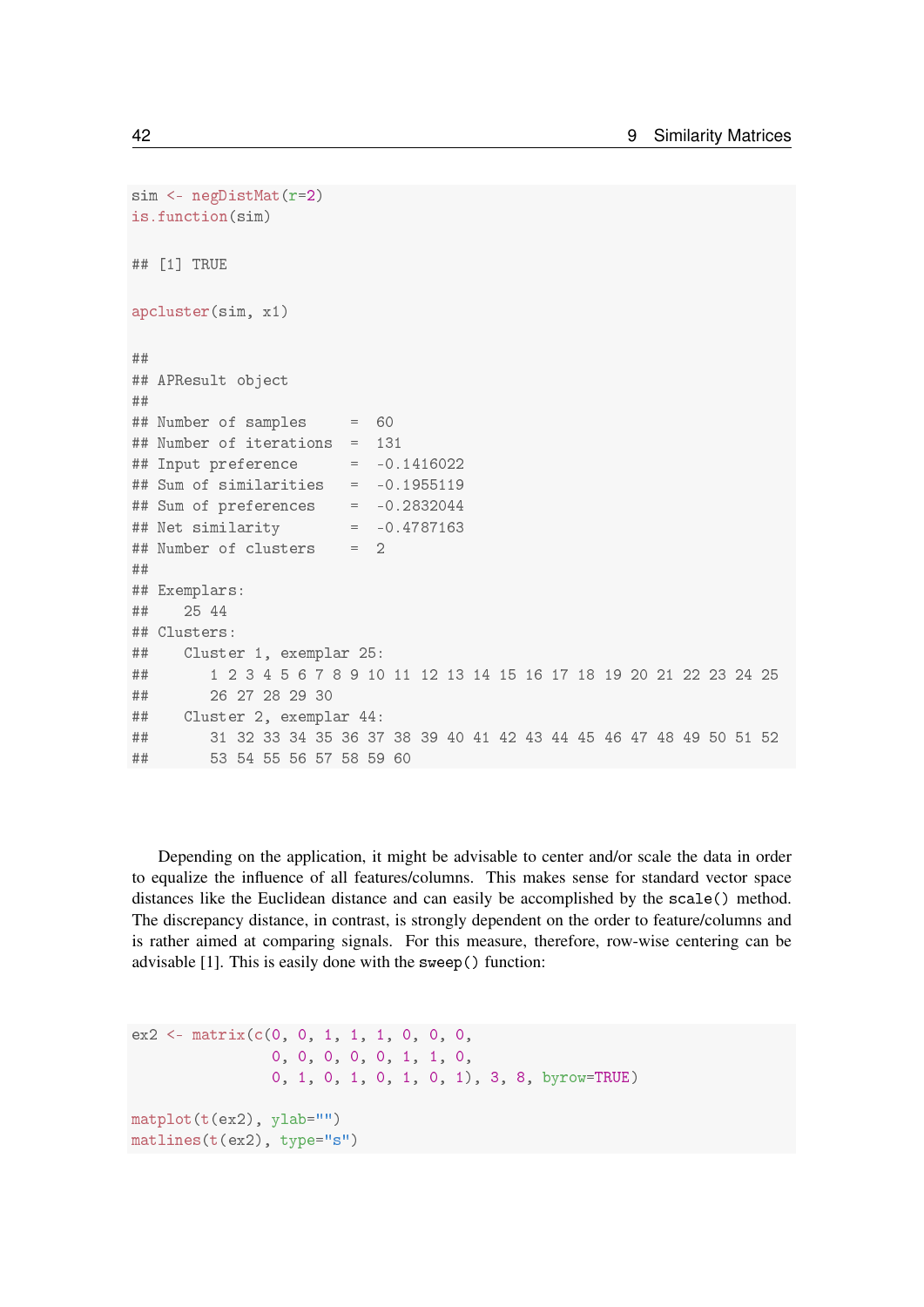

negDistMat(ex2, method="discrepancy") ## 1 2 3 ## 1 0 -3 -2 ## 2 -3 0 -1 ##  $3 - 2 - 1 = 0$ ex2Scaled <- sweep(ex2, 1, rowMeans(ex2)) ex2Scaled  $##$  $[0,1]$   $[0,2]$   $[0,3]$   $[0,4]$   $[0,5]$   $[0,6]$   $[0,7]$   $[0,8]$ ## [1,] -0.375 -0.375 0.625 0.625 0.625 -0.375 -0.375 -0.375 ## [2,] -0.250 -0.250 -0.250 -0.250 -0.250 0.750 0.750 -0.250 ## [3,] -0.500 0.500 -0.500 0.500 -0.500 0.500 -0.500 0.500  $matplot(t(ex2Scaled), ylab="")$ matlines(t(ex2Scaled), type="s")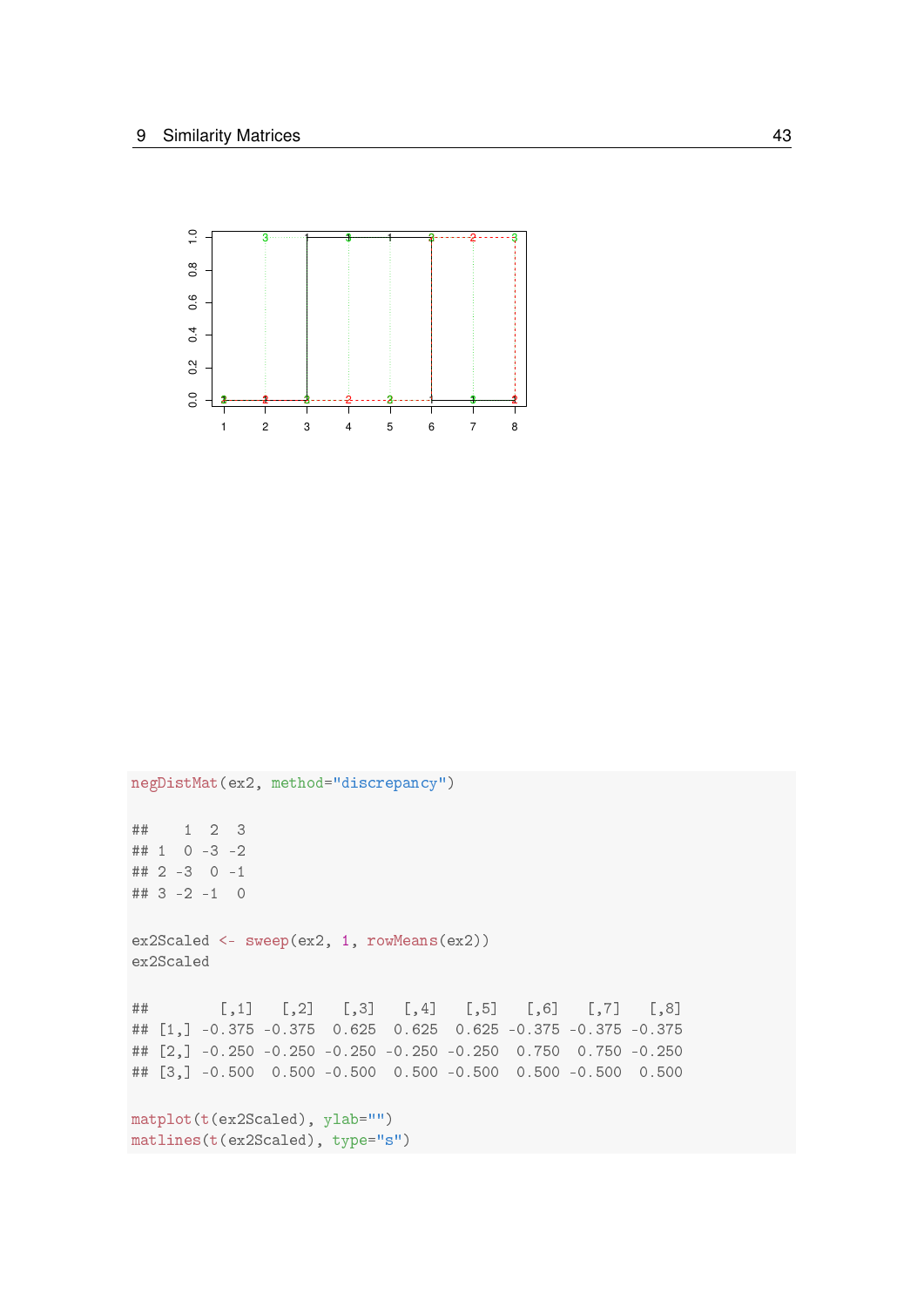

negDistMat(ex2Scaled, method="discrepancy")

★★ ✶ ✷ ✸ ## 1 0.000 -2.625 -2.375 ## 2 -2.625 0.000 -1.750 ## 3 -2.375 -1.750 0.000

#### 9.2 Other similarity measures

The package apcluster offers four more functions for creating similarity matrices for real-valued data:

Exponential transformation of distances: the function expSimMat () works in the same way as the function negDistMat(). The difference is that, instead of the transformation (1), it uses the following transformation:

$$
s(\mathbf{x}, \mathbf{y}) = \exp\left(-\left(\frac{d(\mathbf{x}, \mathbf{y})}{w}\right)^r\right)
$$

Here the default is  $r=2$ . It is clear that  $r=2$  in conjunction with method="euclidean" results in the well-known *Gaussian kernel / RBF kernel* [5, 9, 12], whereas r=1 in conjunction with method="euclidean" results in the similarity measure that is sometimes called *Laplace kernel* [5, 9]. Both variants (for non-Euclidean distances as well) can also be interpreted as *fuzzy equality/similarity relations* [3].

Linear scaling of distances with truncation: the function linSimMat() uses the transformation

$$
s(\mathbf{x}, \mathbf{y}) = \max\left(1 - \frac{d(\mathbf{x}, \mathbf{y})}{w}, 0\right)
$$

which is also often interpreted as a *fuzzy equality/similarity relation* [3].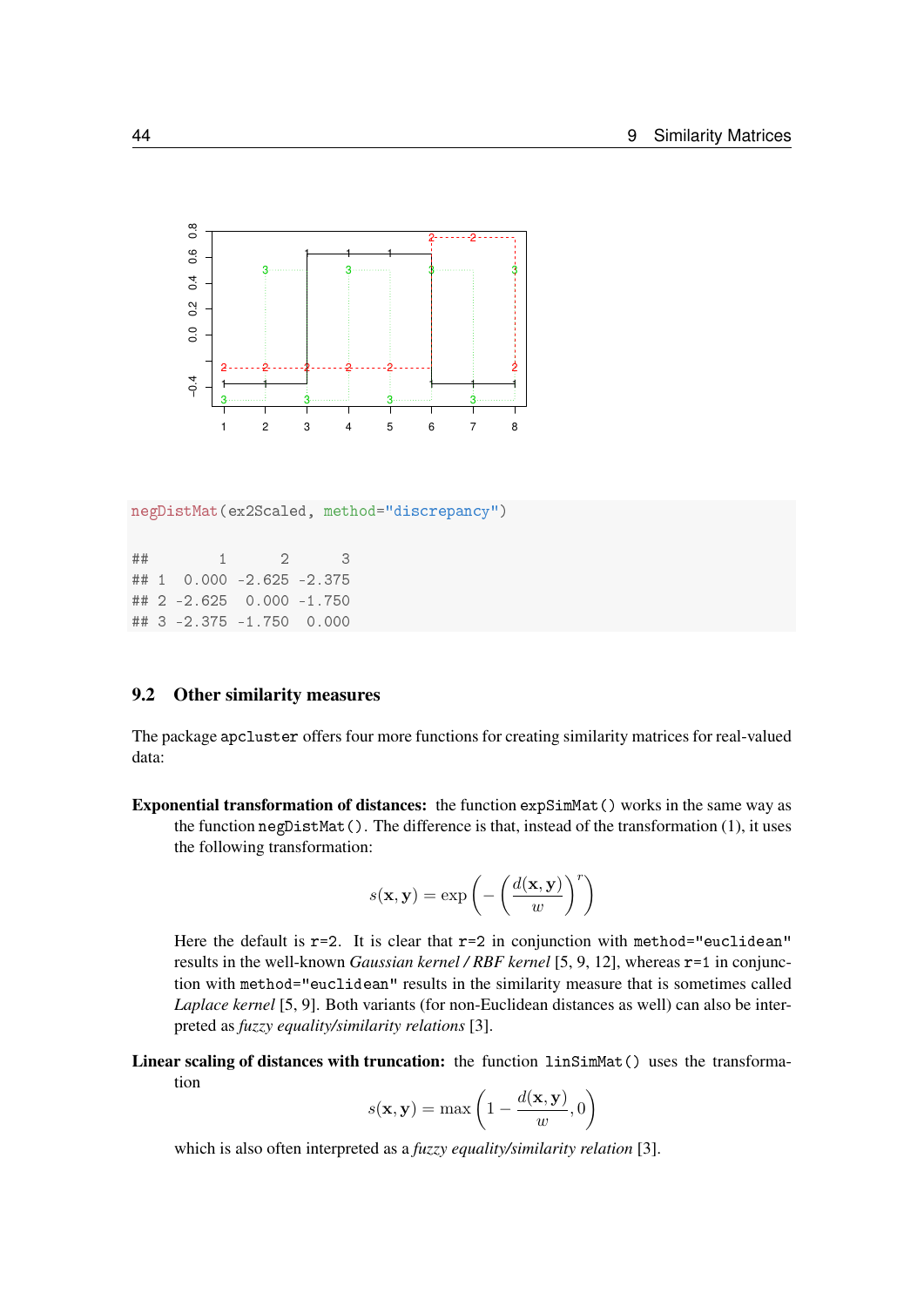- Correlation: the function  $\text{cosSimMat}(t)$  interprets the rows of its argument x (matrix or data frame) as multivariate observations and computes similarities as pairwise correlations. The function  $\text{corSimMat}()$  is actually a wrapper around the standard function  $\text{cor}(.)$ . Consequently, the method argument allows for selecting the type of correlation to compute (Pearson, Spearman, or Kendall).
- Linear kernel: scalar products can also be interpreted as similarity measures, a view that is often adopted by kernel methods in machine learning. In order to provide the user with this option as well, the function  $\text{linkernet}()$  is available. For two data samples  $\mathbf{x} = (x_1, \ldots, x_n)$  and  $y = (y_1, \ldots, y_n)$ , it computes the similarity as

$$
s(\mathbf{x}, \mathbf{y}) = \sum_{i=1}^{n} x_i \cdot y_i.
$$

The function has one additional argument, normalize (default: FALSE). If normalize is set to TRUE, values are normalized to the range  $[-1, +1]$  in the following way:

$$
s(\mathbf{x}, \mathbf{y}) = \frac{\sum_{i=1}^{n} x_i \cdot y_i}{\sqrt{\left(\sum_{i=1}^{n} x_i^2\right) \cdot \left(\sum_{i=1}^{n} y_i^2\right)}}
$$

Entries for which at least one of the two factors in the denominator is zero are set to zero (however, the user should be aware that this should be avoided anyway).

For the same example data as above, we obtain the following for the RBF kernel:

```
expSimMat(ex)
```

```
★★ ✶ ✷ ✸ ✹ ✺
★★ ✶ ✶✳✵✵✵✵✵✵✵ ✵✳✶✾✾✽✽✼✻ ✵✳✹✺✽✹✵✻✵ ✵✳✻✵✻✺✸✵✼ ✵✳✷✸✹✺✼✵✸
## 2 0.1998876 1.0000000 0.4723666 0.1339887 0.5272924
## 3 0.4584060 0.4723666 1.0000000 0.6838614 0.7633795
## 4 0.6065307 0.1339887 0.6838614 1.0000000 0.3499377
## 5 0.2345703 0.5272924 0.7633795 0.3499377 1.0000000
```
Laplace kernel:

```
expSimMat(ex, r=1)
```

```
★★ ✶ ✷ ✸ ✹ ✺
## 1 1.0000000 0.2811526 0.4134676 0.4930687 0.2999440
## 2 0.2811526 1.0000000 0.4206200 0.2422598 0.4493290
★★ ✸ ✵✳✹✶✸✹✻✼✻ ✵✳✹✷✵✻✷✵✵ ✶✳✵✵✵✵✵✵✵ ✵✳✺✸✾✽✻✷✷ ✵✳✺✾✹✼✹✾✸
## 4 0.4930687 0.2422598 0.5398622 1.0000000 0.3589059
## 5 0.2999440 0.4493290 0.5947493 0.3589059 1.0000000
```
Pearson correlation coefficient: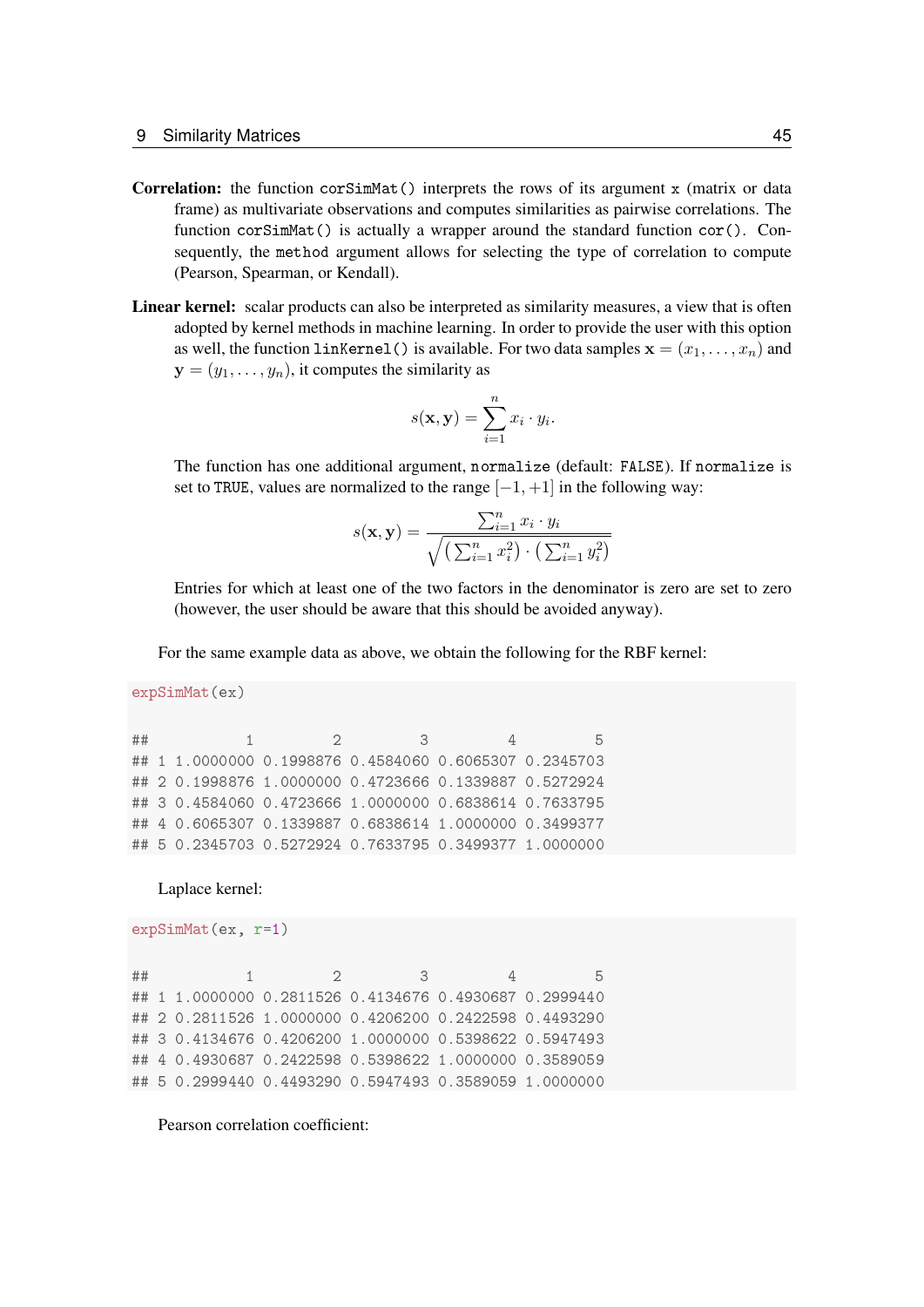```
corSimMat(ex, method="pearson")
```
 $##$  $\mathbf{1}$  $^{2}$ 3  $\overline{4}$ 5 ## 1 1.0000000 -8.416976e-01 -5.399492e-01 0.42592613 -0.91129318 ## 2 -0.8416976 1.000000e+00 4.007290e-17 -0.84702436 0.54470478 ## 3 -0.5399492 4.007290e-17 1.000000e+00 0.53155407 0.83862787 ## 4 0.4259261 -8.470244e-01 5.315541e-01 1.00000000 -0.01560216 ## 5 -0.9112932 5.447048e-01 8.386279e-01 -0.01560216 1.00000000

Spearman rank correlation coefficient:

```
corSimMat(ex, method="spearman")
```
 $\overline{4}$ 5  $##$  $\mathbf{1}$  $\overline{2}$ 3 ## 1 1.0 -0.5 -0.5 0.5 -1.0 ## 2 -0.5 1.0 -0.5 -1.0 0.5 ## 3 -0.5 -0.5 1.0 0.5 0.5 ## 4 0.5 -1.0 0.5 1.0 -0.5 ## 5 -1.0 0.5 0.5 -0.5 1.0

Linear scaling of distances with truncation:

```
##\overline{1}\overline{2}3
                                                \overline{4}5
## 1 1.0000000 0.0000000 0.2640199 0.4107443 0.0000000
## 2 0.0000000 1.0000000 0.2783122 0.0000000 0.3333333
## 3 0.2640199 0.2783122 1.0000000 0.4862988 0.5669873
## 4 0.4107443 0.0000000 0.4862988 1.0000000 0.1460874
## 5 0.0000000 0.3333333 0.5669873 0.1460874 1.0000000
```
Linear kernel:

 $linsimMat(ex, w=1.2)$ 

 $linkernel(ex[2:5,])$ 

| ## |  | 1 2 3 4                  |  |
|----|--|--------------------------|--|
|    |  | ## 1 1.04 0.52 0.06 1.04 |  |
|    |  | ## 2 0.52 0.75 0.73 1.08 |  |
|    |  | ## 3 0.06 0.73 1.09 0.86 |  |
|    |  | ## 4 1.04 1.08 0.86 1.68 |  |

Normalized linear kernel: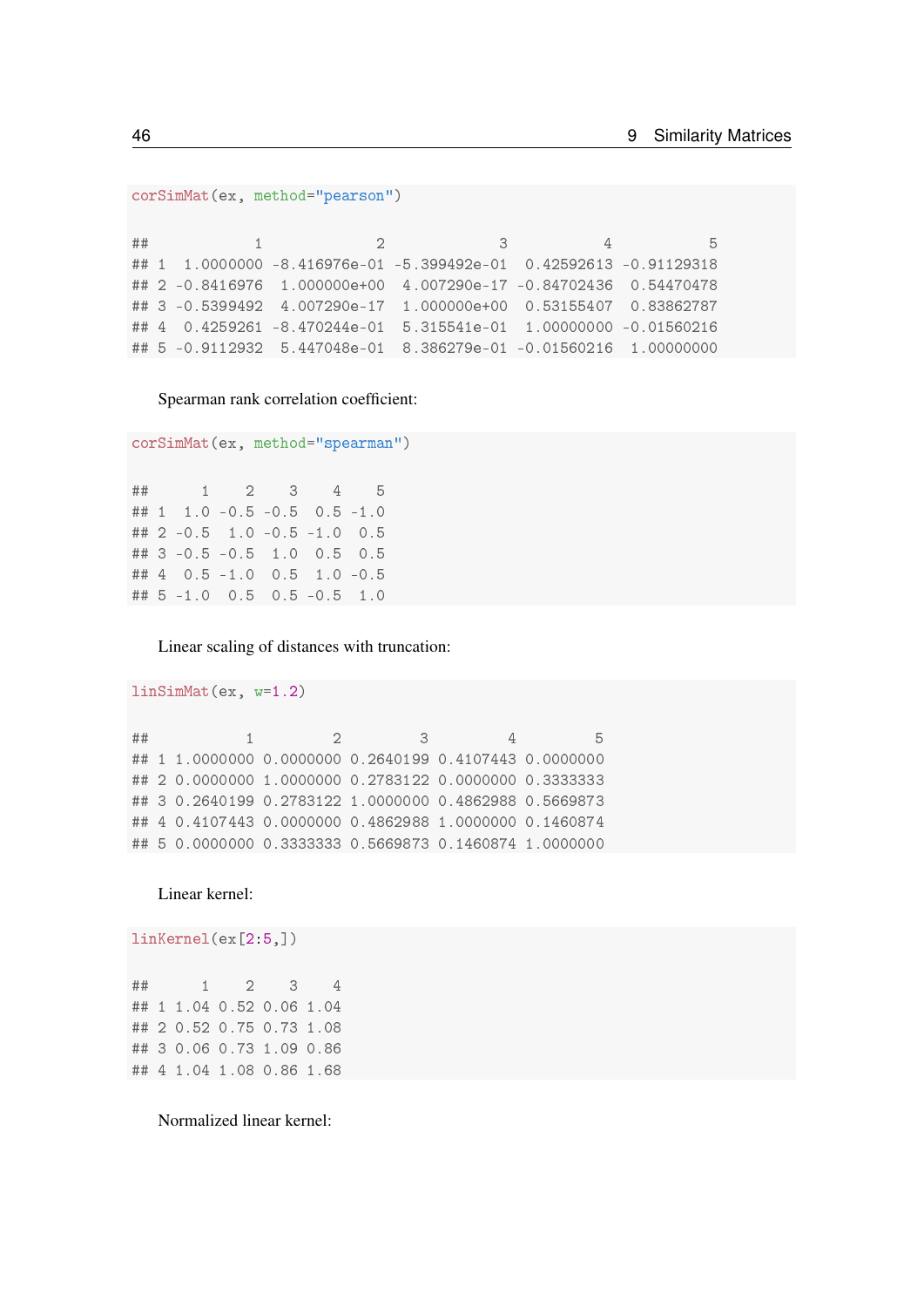linKernel(ex[2:5,], normalize=TRUE)

★★ ✶ ✷ ✸ ✹ ## 1 1.00000000 0.5887841 0.05635356 0.7867958 ## 2 0.58878406 1.0000000 0.80738184 0.9621405 ## 3 0.05635356 0.8073818 1.00000000 0.6355220 ## 4 0.78679579 0.9621405 0.63552196 1.0000000

All of these functions work in the same way as  $negDistMat()$ : if called with argument  $x$ , a similarity matrix is returned, otherwise a function is returned.

#### 9.3 Rectangular similarity matrices

With the introduction of leveraged affinity propagation, distance calculations are entirely performed within the apcluster package. The code is based on a customized version of the dist() function from the stats package. In the following example, a rectangular similarity matrix of all samples against a subset of the samples is computed:

```
sel <- sort(sample(1:nrow(x1), ceiling(0.08 * nrow(x1))))
sel
## [1] 5 12 13 17 28
sir <- negDistMat(x1, sel, r=2)
dim(s1r)
## [1] 60 5
\texttt{str}[1.7,]★★ ✺ ✶✷ ✶✸ ✶✼ ✷✽
## 1 -0.003281205 -0.0116441729 -0.014603013 -0.005375997 -0.0095507596
## 2 -0.003951412 -0.0025076066 -0.001699832 -0.002504089 -0.0005519061
## 3 -0.004246971 -0.0129106012 -0.015345081 -0.004947670 -0.0103173399
## 4 -0.004869881 -0.0130705475 -0.014703942 -0.003939592 -0.0100009982
## 5  0.000000000 -0.0037264620 -0.008328025 -0.008460414 -0.0043500507
★★ ✻ ✲✵✳✵✵✾✽✹✵✷✽✾ ✲✵✳✵✵✶✾✸✶✻✹✻✶ ✲✵✳✵✵✹✺✵✹✽✶✷ ✲✵✳✵✶✾✽✷✾✼✵✸ ✲✵✳✵✵✹✻✵✾✵✶✻✷
★★ ✼ ✲✵✳✵✵✹✻✷✸✷✸✵ ✲✵✳✵✵✵✸✸✾✼✺✷✸ ✲✵✳✵✵✸✹✻✵✺✽✹ ✲✵✳✵✶✸✾✸✽✷✶✷ ✲✵✳✵✵✷✸✶✶✾✵✹✹
```
The rows correspond to all samples, the columns to the sample subset. The sel parameter specifies the sample indices of the selected samples in increasing order. Rectangular similarity calculation is provided in all distance functions of the package. If the parameter sel is not specified, the quadratic similarity matrix of all sample pairs is computed.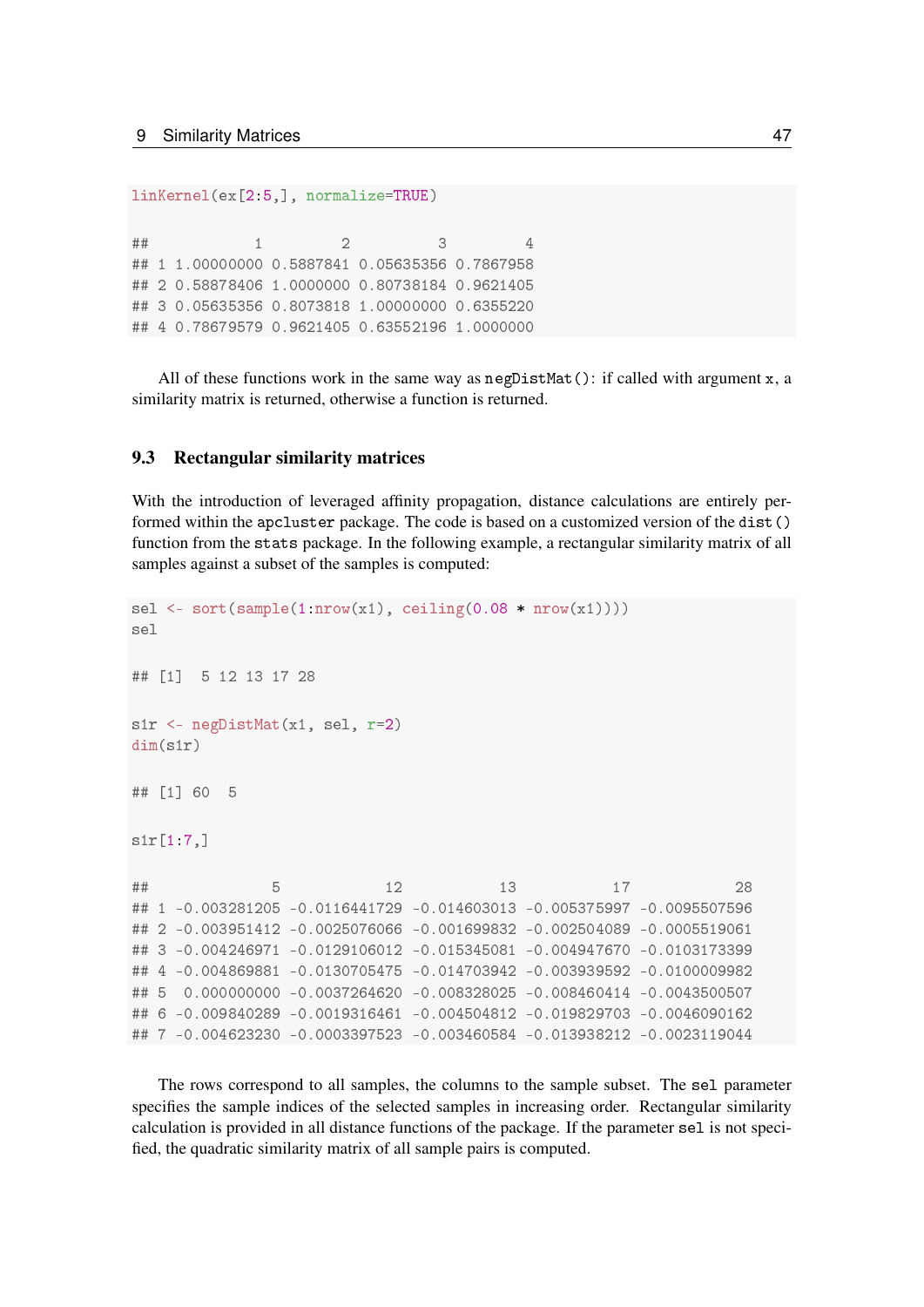#### 9.4 Defining a custom similarity measure for leveraged affinity propagation

As mentioned in Section 6 above, leveraged affinity propagation requires the definition of a similarity measure that is supplied as a function or function name to apclusterL(). For vectorial data, the similarity measures supplied with the package (see above) may be sufficient. If other similarity measures are necessary or if the data are not vectorial, the user must supply his/her own similarity measure. The user can supply any function as argument s to  $apcluster(), apcluster((),$ or apcluster  $L()$ , but the following rules must be obeved in order to avoid errors and to ensure meaningful results:

- 1. The data must be supplied as first argument, which must be named  $x$ .
- 2. The second argument must be named sel and must be interpreted as a vector of indices that select a subset of data items in  $\mathbf{x}$ .
- 3. The function must return a numeric matrix with similarities. If sel=NA, the format of the matrix must be length $(x) \times$ length $(x)$ . If sel is not NA, but contains indices selecting a subset, the format of the returned similarity matrix must be length $(x) \times$ length $(self)$ .
- 4. Although this is not a must, it is recommended to properly set row and column names in the returned similarity matrix.

As an example, let us revisit the sequence clustering example presented in Section 8. Let us first define the function that implements the similarity measure:

```
spectrumK6 <- function(x, sel=NA)
\sqrt{ }if (anv(is.na(self)))s <- getKernelMatrix(specK6, x)
    else
         s <- getKernelMatrix(specK6, x, x[sel])
    as(s, "matrix")
\}
```
Now we run leveraged affinity propagation on the ch22Promoters data set using this similarity measure

```
promAPL <- apclusterL(s=spectrumK6, ch22Promoters, frac=0.1, sweeps=10,
                     p=promAP@p)
promAPL
★★
## APResult object
★★
## Number of samples = 150\## Number of sel samples = 15 (10%)
```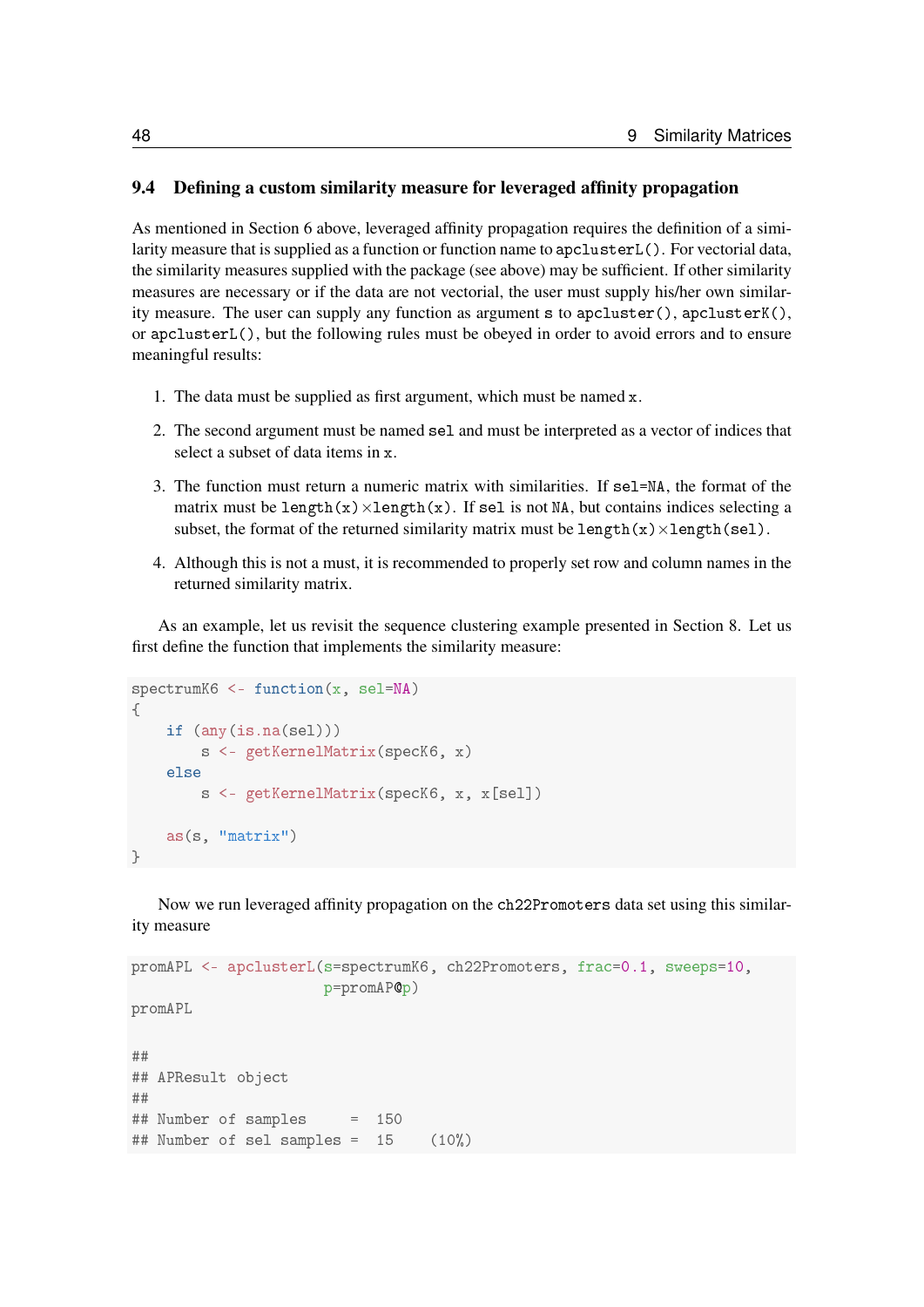```
## Number of sweeps = 10
## Number of iterations = 187
## Input preference = 0.01367984## Sum of similarities = 56.1048
## Sum of preferences
                      = 0.1231185## Net similarity
                  = 56.22791## Number of clusters
                      = 9#### Exemplars:
##NM 144704 NM 004737 NM 015140 NM 175878 NM 001137606 NM 001128633
     NM 052945 NM 001099294 NM 032608
#### Clusters:
##Cluster 1, exemplar NM_144704:
        NM_144704 NM_002473 NM_032758 NM_014339 NM_002305 NM_000496
####NM_031937 NM_032775 NM_015330 NM_001164104 NM_006932 NM_001085427
##NM 013236
##Cluster 2, exemplar NM 004737:
##NM_001169111 NM_012324 NM_005198 NM_004737 NM_138415 NM_007194
        NM 014292 NM 001199580 NM 001164501 NM 003325 NM 152868 NM 014876
####NM 000407 NM 053004 NM 023004 NM 001130517 NM 002882 NM 001169110
####NM 001024939 NM 138433 NM 052906 NM 006487 NM 005984
##Cluster 3, exemplar NM_015140:
        NM 015140 NM 017911 NM 007098 NM 001172688 NM 001136029 NM 002969
####Cluster 4, exemplar NM_175878:
##NM_002883 NM_203377 NM_175878 NM_003490 NM_001184971 NM_001039366
##NM 014306 NM 080764 NM 004147
##Cluster 5, exemplar NM_001137606:
##NM_022141 NM_001137606 NM_015367 NM_000395
\# \#Cluster 6, exemplar NM_001128633:
##NM 001128633 NM 002133 NM 015672 NM 013378 NM 001128633 NM 000106
##NM 152855
##Cluster 7, exemplar NM_052945:
##NM 001102371 NM 017829 NM 020243 NM 030882 NM 022720 NM 024053
        NM 052945 NM 018006 NM 014433 NM 032561 NM 001142964 NM 181492
####NM_003073 NM_015366 NM_005877 NM_148674 NM_005008 NM_017414
##NM_000185 NM_001135911 NM_001199562 NM_003935 NM_003560
##NM 001166242 NM 001165877
##Cluster 8, exemplar NM_001099294:
        NM 001184970 NM 001051 NM 004900 NM 001097 NM 007128 NM 174975
##NM_014460 NM_001195072 NM_153615 NM_001010859 NM_033257 NM_053006
##
        NM_004377 NM_001099294 NM_020831 NM_004121 NM_001146288 NM_002415
##
        NM_001159546 NM_004327 NM_152426 NM_012143 NM_007311 NM_004861
####NM_001193414 NM_015653 NM_001145398 NM_015715 NM_021974 NM_152511
        NM 001001479 NM 001159554 NM 001171660 NM 015124 NM 152906
####NM 001002034 NM 000754 NM 145343
```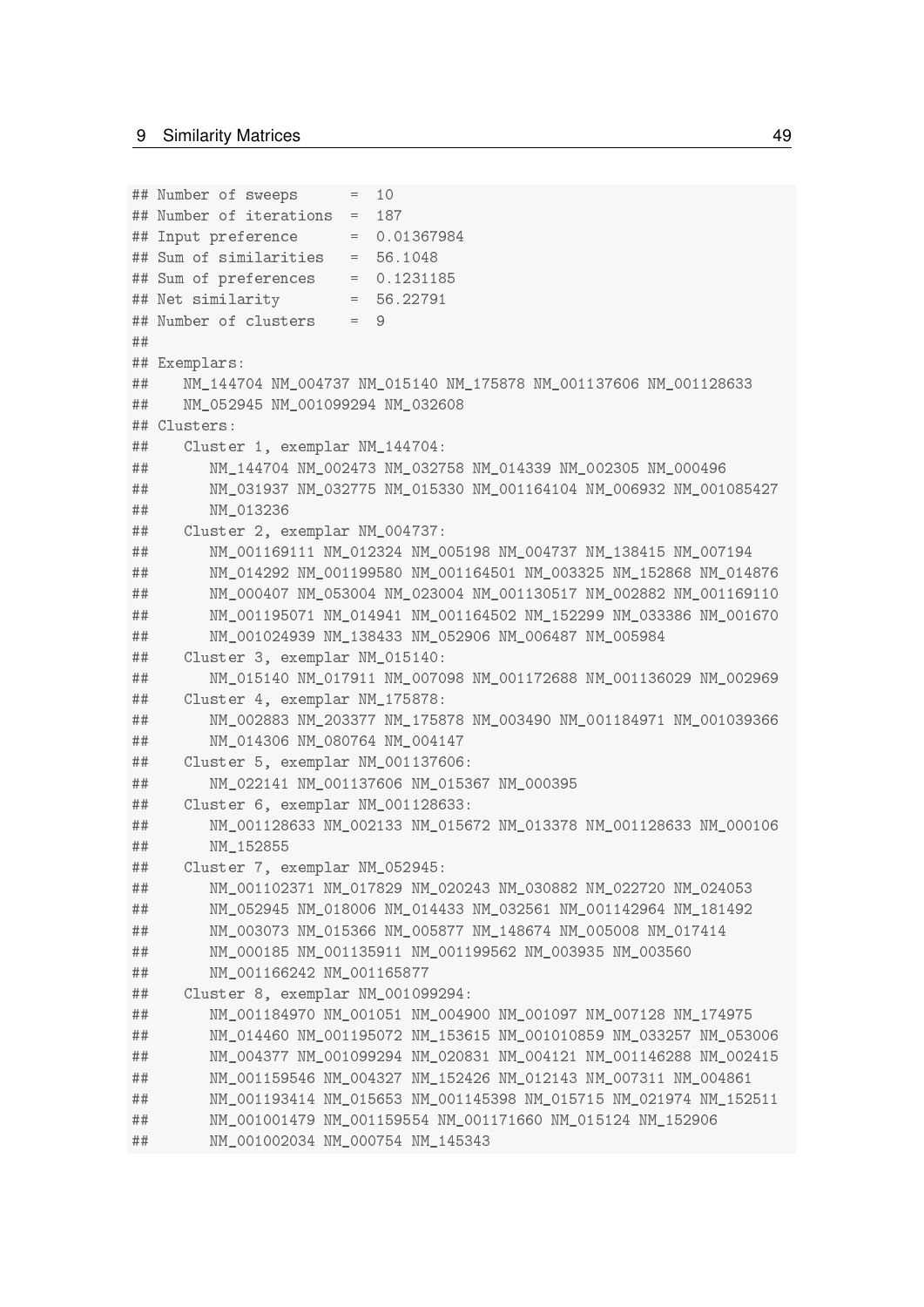| ## | Cluster 9, exemplar NM_032608:                                    |  |  |
|----|-------------------------------------------------------------------|--|--|
| ## | NM 001135772 NM 014227 NM 152267 NM 017590 NM 001098270 NM 138481 |  |  |
| ## | NM 012401 NM 014303 NM 001144931 NM 001098535 NM 000262 NM 152510 |  |  |
| ## | NM 003347 NM 001039141 NM 014509 NM 001014440 NM 152513 NM 138338 |  |  |
| ## | NM 032608                                                         |  |  |

So we obtain 9 clusters in total.

#### 9.5 Defining a custom similarity measure that creates a sparse similarity matrix

Since Version 1.4.0, similarity matrices may also be sparse (cf. Section 7). Correspondingly, the similarity measures passed to apcluster() and apclusterK() may also return sparse similarity matrices:

```
sparseSim <- function(x)
\{as.SparseSimilarityMatrix(negDistMat(x, r=2), lower=-0.2)
\rightarrowsapres2 <- apcluster(sparseSim, x2, q=0)
sapres2
★★
## APResult object
★★
## Number of samples = 105
## Number of iterations = 132
## Input preference = -0.1999997## Sum of similarities = -0.2791395
## Sum of preferences = -0.799999
## Net similarity = -1.079138## Number of clusters = 4★★
## Exemplars:
## 25 44 79 83
## Clusters:
## Cluster 1, exemplar 25:
★★ ✶ ✷ ✸ ✹ ✺ ✻ ✼ ✽ ✾ ✶✶ ✶✷ ✶✸ ✶✹ ✶✺ ✶✻ ✶✼ ✶✽ ✶✾ ✷✵ ✷✶ ✷✷ ✷✸ ✷✹ ✷✺ ✷✻
\frac{4}{4} \frac{4}{4} \frac{1}{4} 27 28 29 30
## Cluster 2, exemplar 44:
★★ ✸✶ ✸✷ ✸✸ ✸✹ ✸✺ ✸✻ ✸✼ ✸✽ ✸✾ ✹✵ ✹✶ ✹✷ ✹✸ ✹✹ ✹✺ ✹✻ ✹✼ ✹✽ ✹✾ ✺✵ ✺✶ ✺✷
\## 53 54 55 56 57 58 59 60
## Cluster 3, exemplar 79:
\# \# \frac{10}{61} \frac{61}{62} \frac{63}{64} \frac{65}{66} \frac{67}{68} \frac{68}{69} \frac{70}{71} \frac{71}{72} \frac{73}{73} \frac{74}{75} \frac{76}{77} \frac{77}{78} \frac{79}{80}## Cluster 4, exemplar 83:
```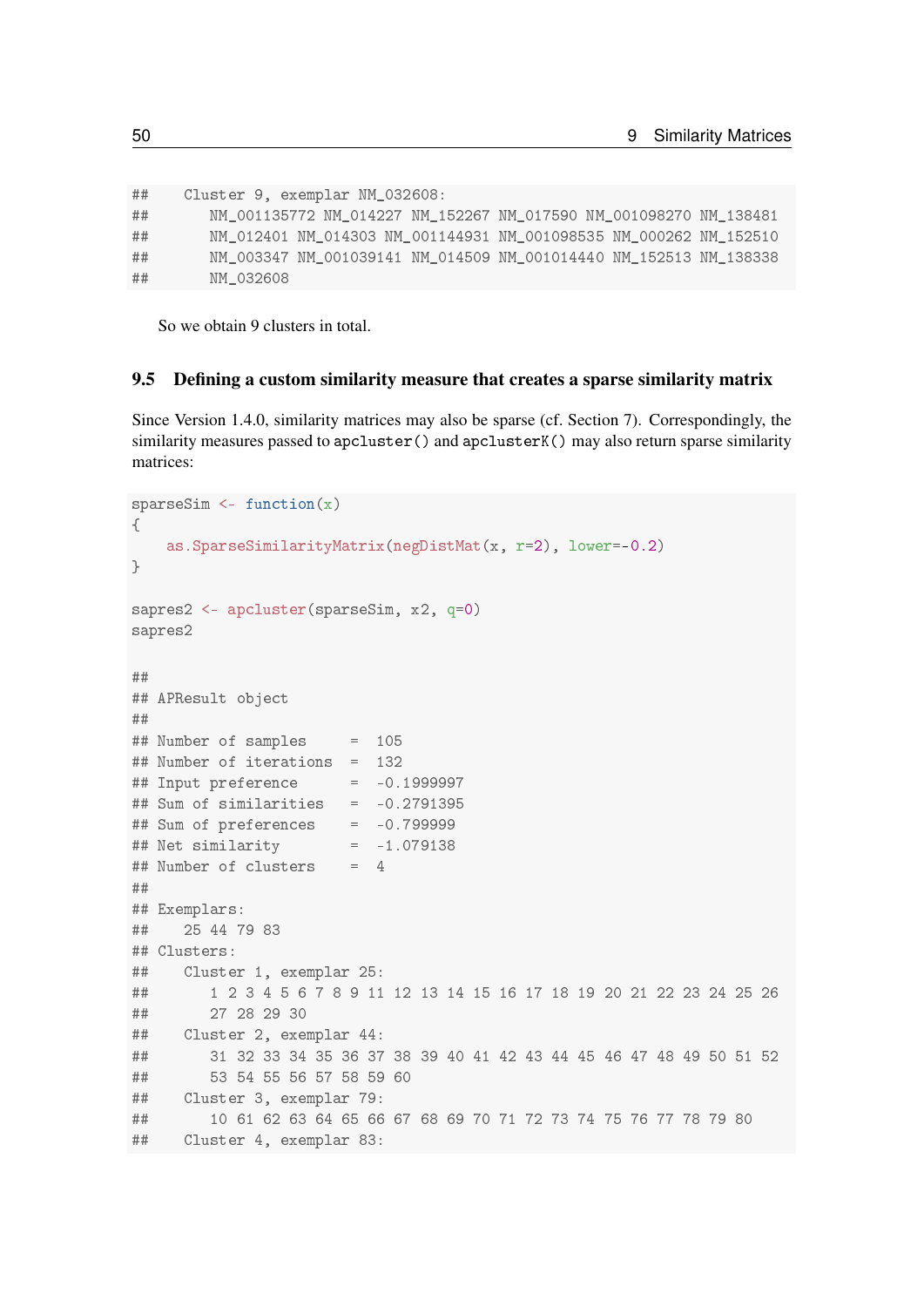```
★★ ✽✶ ✽✷ ✽✸ ✽✹ ✽✺ ✽✻ ✽✼ ✽✽ ✽✾ ✾✵ ✾✶ ✾✷ ✾✸ ✾✹ ✾✺ ✾✻ ✾✼ ✾✽ ✾✾ ✶✵✵ ✶✵✶
## 102 103 104 105
str(similarity(sapres2))
## Formal class 'dgTMatrix' [package "Matrix"] with 6 slots
## ..@ i : int [1:9244] 1 2 3 4 5 6 7 8 9 10 ...
## ..@ j : int [1:9244] 00000000000...
## ..@ Dim : int [1:2] 105 105
## ..@ Dimnames:List of 2
## . . . $ : NULL
\# \# , , , , \$\; : \; NUI.I.
## ..@ x 		: num [1:9244] -6.46e-03 -7.36e-05 -2.74e-04 -3.28e-03 -2.27e-02 ...
## ..@ factors : list()
```
Note that similarity measures passed to  $apclusterL()$  may not return sparse matrices. Instead, they must accept a sel argument and return a rectangular dense matrix (see Subsection 9.4) above).

## 10 Miscellaneous

#### 10.1 Convenience vs. efficiency

In most of the above examples, we called a clustering method by supplying it with a similarity function and the data to be clustered. This is undoubtedly a convenient approach. Since the resulting output objects (unless the option includeSim=FALSE is supplied) even includes the similarity matrix, we can plot heatmaps and produce a cluster hierarchy on the basis of the clustering result without the need to supply the similarity matrix explicitly.

For large data sets, however, this convenient approach has some disadvantages:

- If the clustering algorithm is run several times on the same data set (e.g., for different parameters), the similarity matrix is recomputed every time.
- Every clustering result (depending on the option include Sim) usually includes a copy of the similarity matrix.

For these reasons, depending on the actual application scenario, users should consider computing the similarity matrix beforehand. This strategy, however, requires some extra effort for subsequent processing, i.e. the similarity must be supplied as an extra argument in subsequent processing.

#### 10.2 Clustering named objects

The function  $\text{apcluster}()$  and all functions for computing distance matrices are implemented to recognize names of data objects and to correctly pass them through computations. The mechanism is best described with a simple example: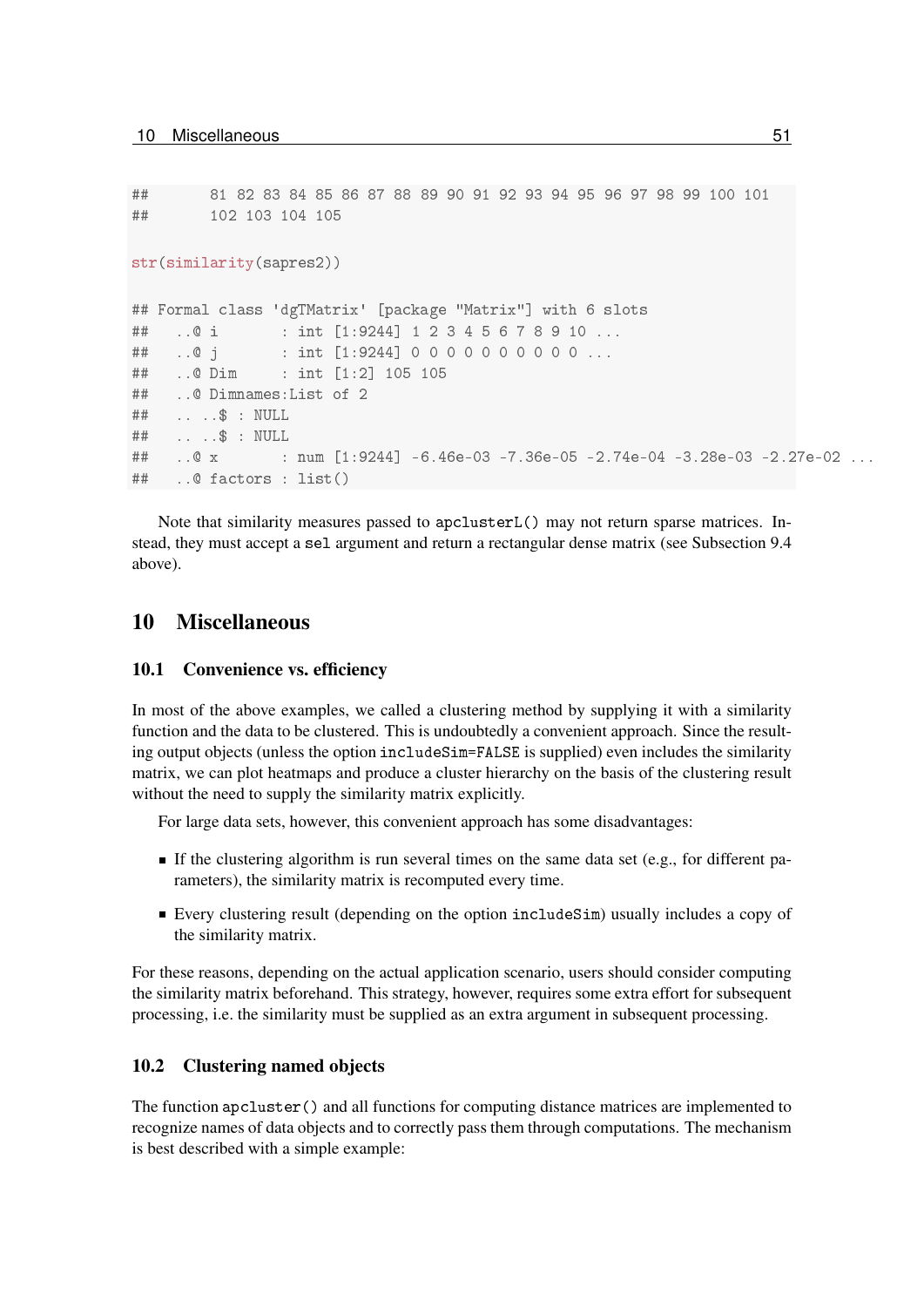```
x3 \leftarrow c(1, 2, 3, 7, 8, 9)names(x3) < -c("a", "b", "c", "d", "e", "e", "f")s3 <- negDistMat(x3, r=2)
```
So we see that the names attribute must be used if a vector of named one-dimensional samples is to be clustered. If the data are not one-dimensional (a matrix or data frame), object names must be stored in the row names of the data matrix.

All functions for computing similarity matrices recognize the object names. The resulting similarity matrix has the list of names both as row and column names.

```
s<sup>3</sup>
★★ ❛ ❜ ❝ ❞ ❡ ❢
\# \# a 0 -1 -4 -36 -49 -64## b -1 0 -1 -25 -36 -49
## c -4 -1 0 -16 -25 -36
## d -36 -25 -16 0 -1 -4
\# \# e -49 -36 -25 -1 0 -1
## f -64 -49 -36 -4 -1 0
colnames(s3)
★★ ❬✶❪ ✧❛✧ ✧❜✧ ✧❝✧ ✧❞✧ ✧❡✧ ✧❢✧
```
The function apcluster () and all related functions use column names of similarity matrices as object names. If object names are available, clustering results are by default shown by names.

```
apres3a <-apcluster(s3)
apres3a
★★
## APResult object
★★
## Number of samples = 6
## Number of iterations = 124
## Input preference = -25## Sum of similarities = -4## Sum of preferences = -50
## Net similarity = -54
## Number of clusters = 2
★★
## Exemplars:
## be
## Clusters:
```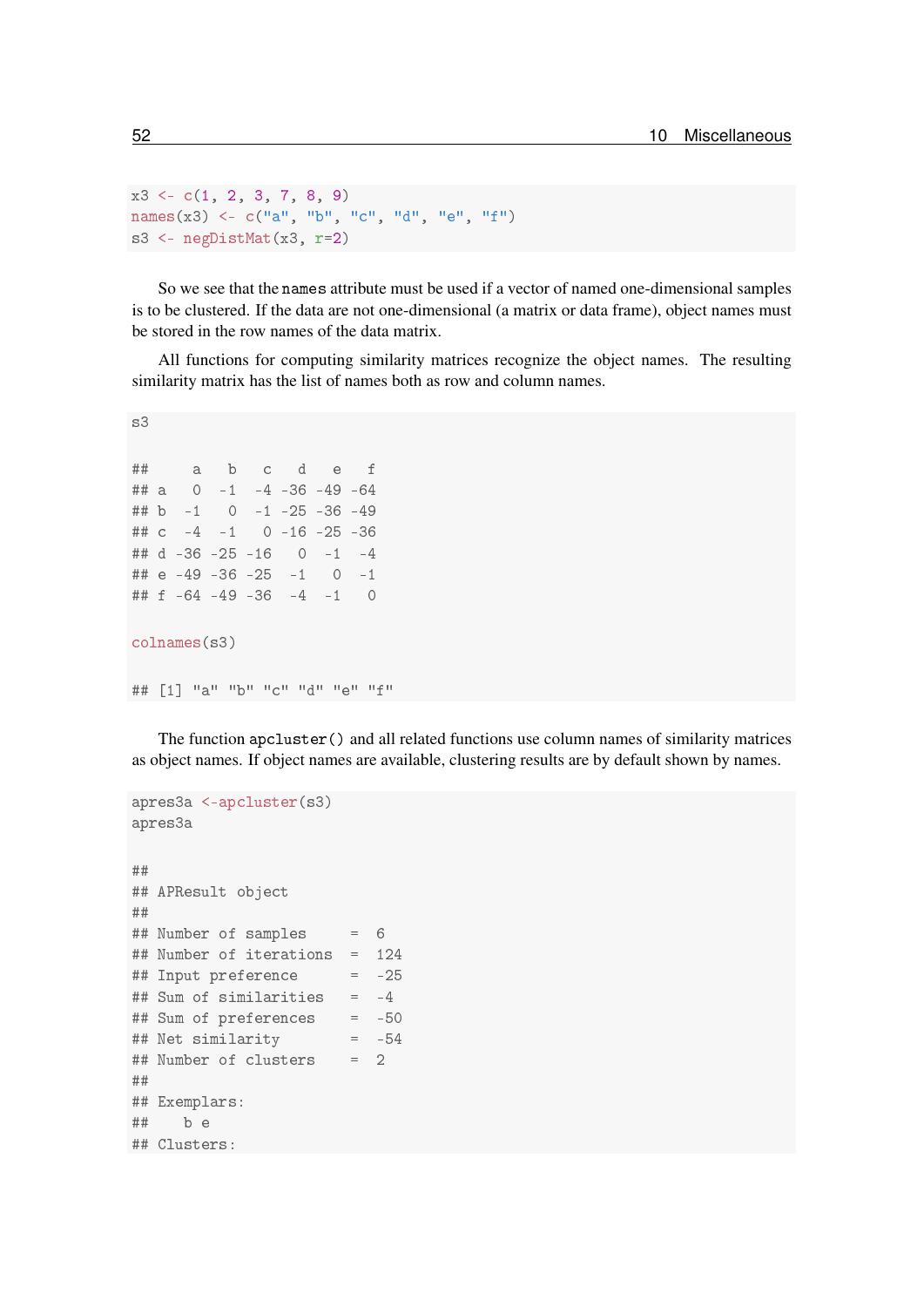★★ ✹ ✺ ✻

```
## Cluster 1, exemplar b:
## a b c
## Cluster 2, exemplar e:
## def
apres3a@exemplars
## b e
## 2 5
apres3a@clusters
★★ ❬❬✶❪❪
## a b c
## 1 2 3
★★
★★ ❬❬✷❪❪
## d e f
```
#### 10.3 Computing a label vector from a clustering result

For later classification or comparisons with other clustering methods, it may be useful to compute a label vector from a clustering result. Our package provides an instance of the generic function labels () for this task. As obvious from the following example, the argument type can be used to determine how to compute the label vector.

```
apres3a@exemplars
## b e
## 2 5
labels(apres3a, type="names")
★★ ❬✶❪ ✧❜✧ ✧❜✧ ✧❜✧ ✧❡✧ ✧❡✧ ✧❡✧
labels(apres3a, type="exemplars")
★★ ❬✶❪ ✷ ✷ ✷ ✺ ✺ ✺
labels(apres3a, type="enum")
★★ ❬✶❪ ✶ ✶ ✶ ✷ ✷ ✷
```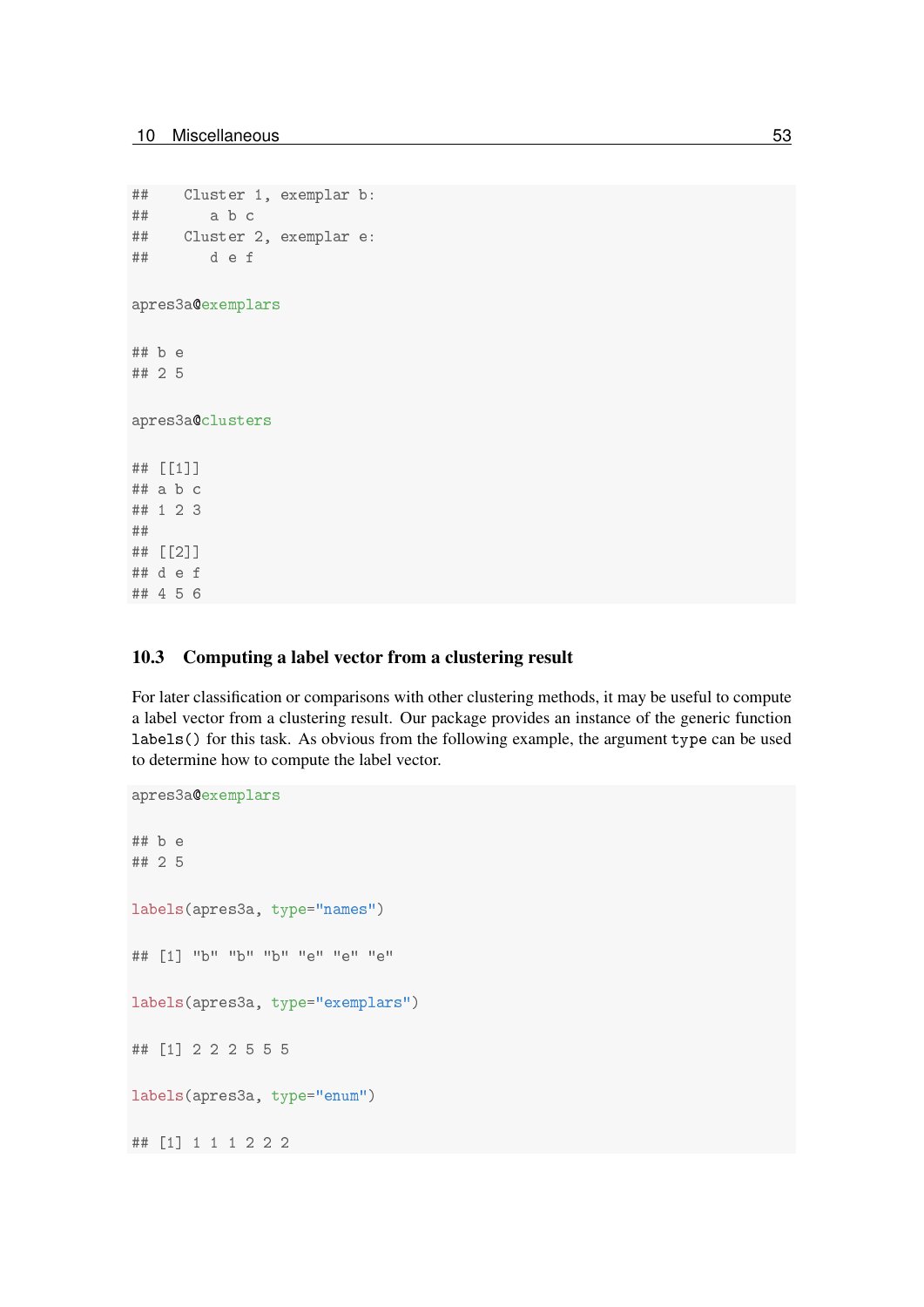The first choice, "names" (default), uses names of exemplars as labels (if names are available, otherwise an error message is displayed). The second choice, "exemplars", uses indices of exemplars (enumerated as in the original data set). The third choice, "enum", uses indices of clusters (consecutively numbered as stored in the slot clusters  $-$  analogous to the standard implementation of cutree () or the clusters field of the list returned by the standard function kmeans()).

#### 10.4 Customizing heatmaps

With Version 1.3.1, the implementation of heatmap plotting has changed significantly. The method now allows for many more customizations than before. Apart from changes in the argument list (see ?heatmap), the behavior of the method has changed as follows:

- Dendrograms are always plotted if possible. To switch off plotting of dendrograms, set Rowv and Colv to FALSE or NA. If a dendrogram should only appear to the left of the heatmap, set Colv to FALSE or NA. Analogously, set Rowy to FALSE or NA if a dendrogram should only be plotted on top of the plot (not possible if the similarity matrix is non-quadratic).
- Previously, rainbow () was used internally to determine how the bars illustrating the clusters are colored. Now users can determine the coloring of the color bars using the sideColors argument. For sideColors=NULL, a meaningful color coding is determined automatically which still uses rainbow  $($ ), but ensures that no similar colors are placed next to each other in the bar.
- The default font sizes for displaying row/column labels have been changed to make sure that they do not overlap. This can result in quite small labels if the number of samples is larger. In any case, the user can override the sizes by making custom settings of the parameters cexRow and cexCo1. Row and column labels can even be switched off entirely by setting cexRow and cexCo1 to 0, respectively.

Moreover, with Version 1.4.3, the possibility to add a color legend has been integrated.

Here is an example with the vertical dendrogram switched off, an alternate color scheme, custom margins, and a color legend:

```
heatmap(apres2c, sideColors=c("darkgreen", "yellowgreen"),
        col=terrain.colors(12), Rowv=FALSE, dendScale=0.5,
        margins=c(3, 3, 2), legend="col")
```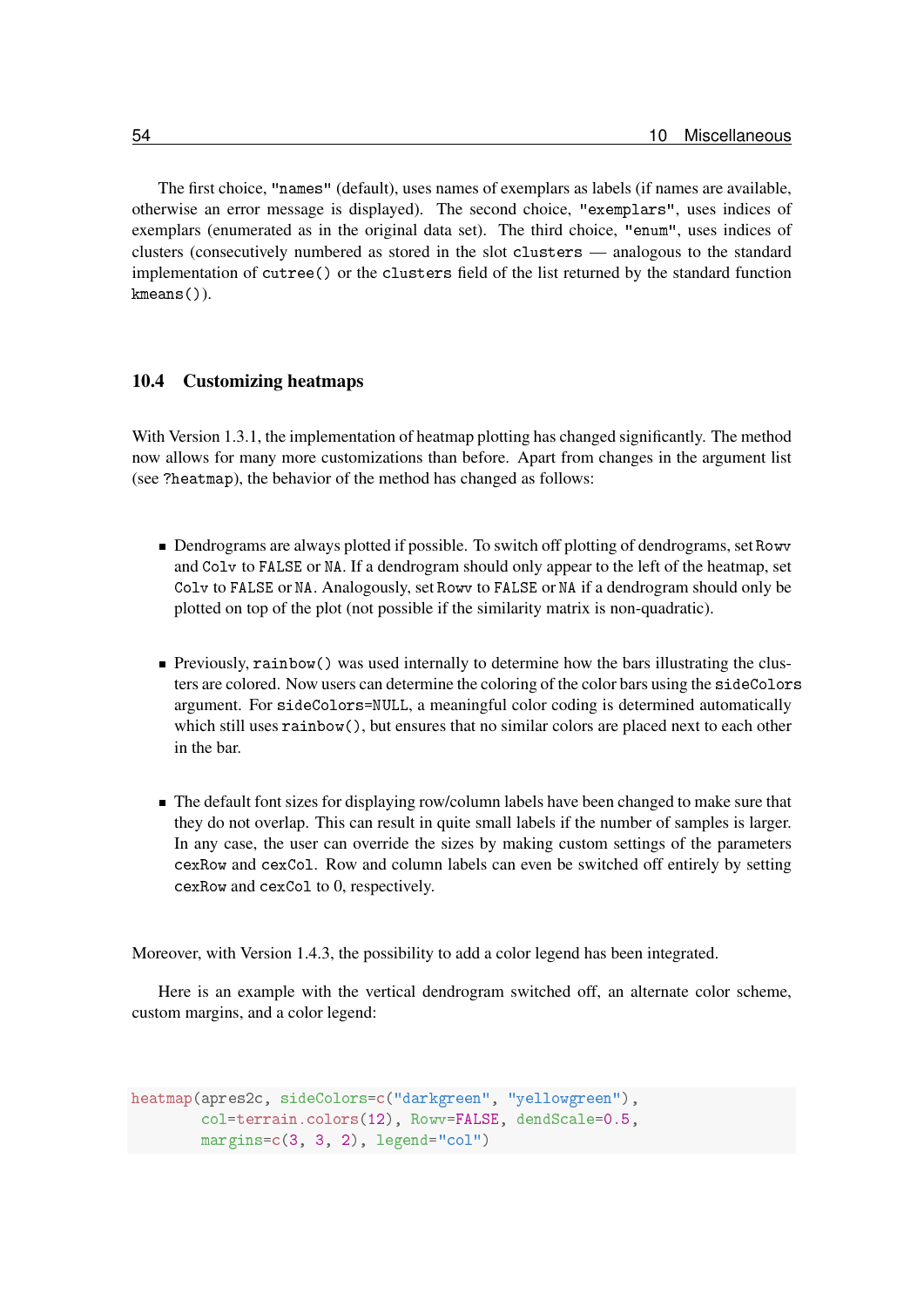

The following example reverts to the default behavior prior to Version 1.3.1: consecutive rainbow colors, no dendrograms, and traditional sizing of row/column labels:

```
heatmap(apres2c, sideColors=rainbow(length(apres2c)), Rowv=FALSE, Colv=FALSE,
        cexRow=(0.2 + 1 / log10(nrow(apres2c@sim))),
        cexCol=(0.2 + 1 / log10(nrow(apres2c@sim))))
```
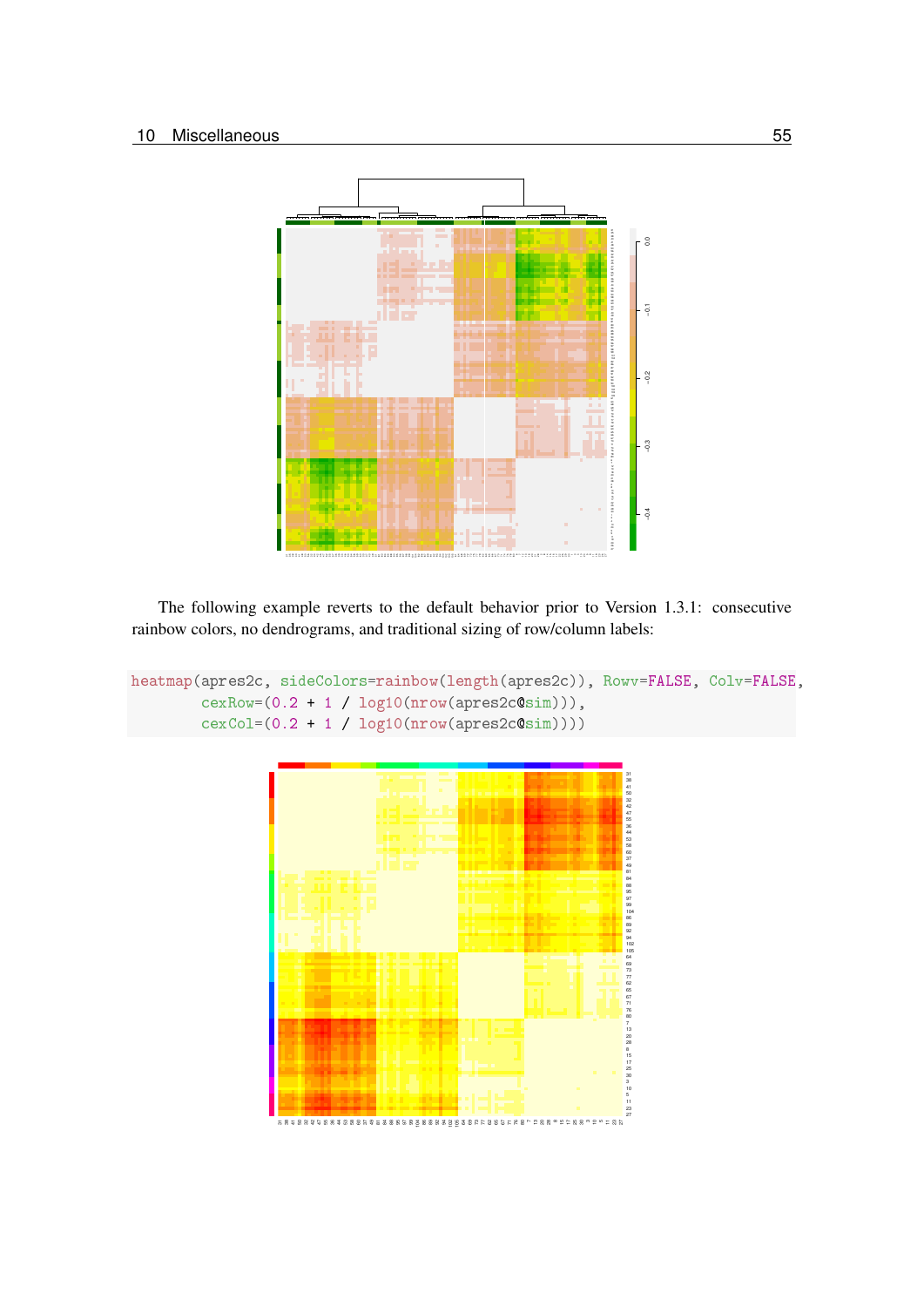#### 10.5 Adding a legend to plots of clustering results

As shown above, plot() called for an APResult object as first and a matrix or data frame as second argument plots the clustering result superimposed on a scatter plot (or a scatter plot matrix if the number of columns in the second argument exceeds 2). The clusters are shown in different colors, but it may not be clear which cluster is shown in which color. Therefore, it may be useful to show a legend along with the plot. The current implementation of  $plot()$  does not show a legend, since it is hard to determine where to actually place the legend such that no important cluster information gets occluded by the legend. Therefore, the user has to add legends manually. Actually, colors are always chosen according to a simple rule:  $plot()$  uses rainbow() to create a vector of colors that is exactly as long as the number of clusters in the APResult object. The following example shows how to plot a legend manually (with the clusters enumerated in the same way as in the APResult object):

```
plot(apres2a, x2)
legend("bottomleft", legend=paste("Cluster", 1:length(apres2a)),
       col=rainbow(length(apres2a)), pch=19)
```


Note that this method is only meaningful for plotting clustering results superimposed on a 2D data set. For scatter plot matrices, this does not work in a meaningful way. In such a case, the user is rather recommended to create a legend separately (in a separate graphics device/file) and to display it along with the scatter plot matrix. To create only the legend, code like the following could be used:

```
plot.new()
par(oma=rep(0, 4), mar=rep(0, 4))legend("center", legend=paste("Cluster", 1:length(apres2c)),
       col=rainbow(length(apres2c)), pch=19)
```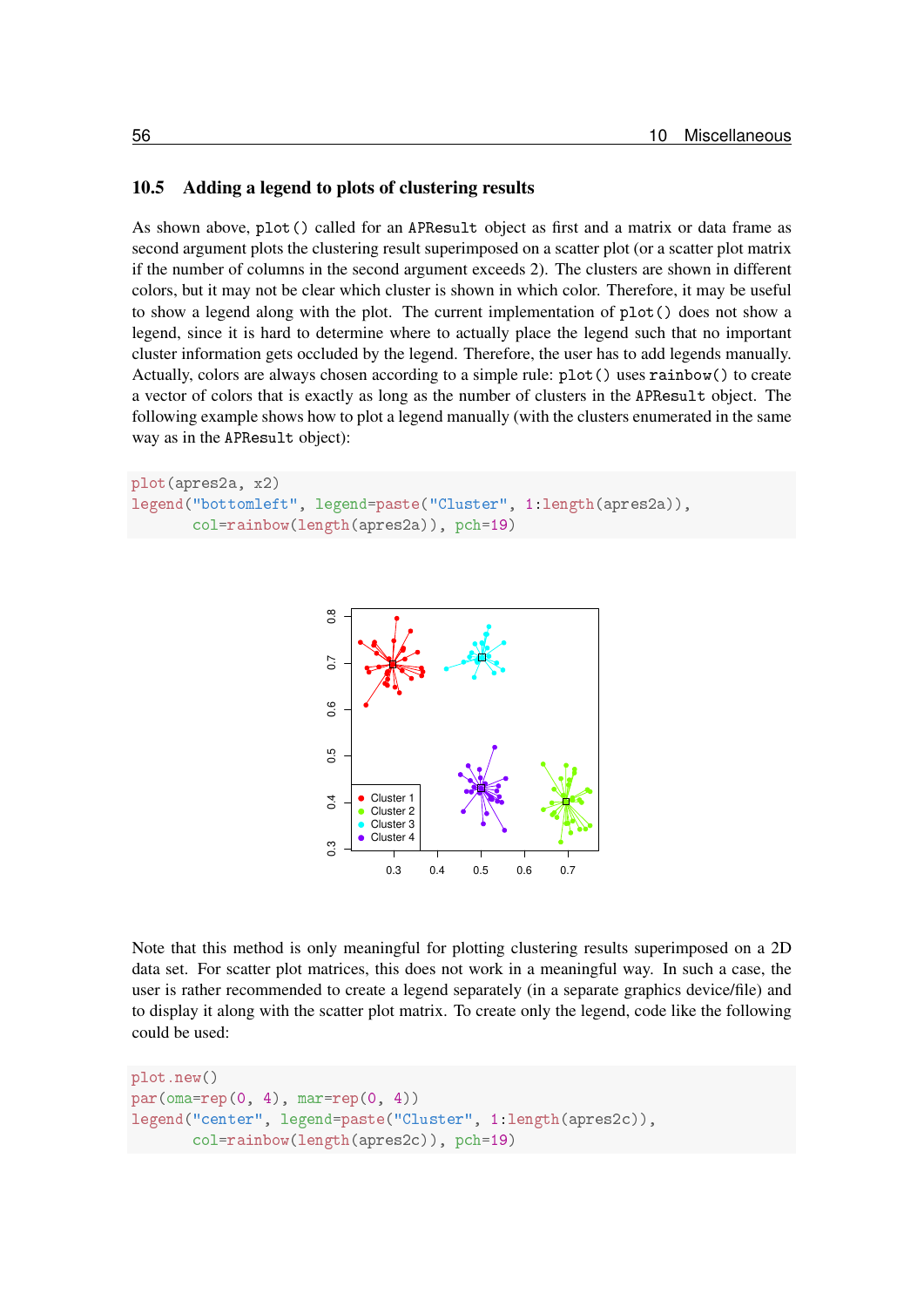

It still may be necessary to strip off white margins for further usage of the legend.

#### 10.6 Implementation and performance issues

Prior to Version 1.2.0,  $apcluster()$  was implemented in R. Starting with version 1.2.0, the main iteration loop of  $apcluster()$  has been implemented in C++ using the Rcpp package [4], which has led to a speedup in the range of a factor or 9–10.

Note that details=TRUE requires quite an amount of additional memory. If possible, avoid this for larger data sets.

The asymptotic computational complexity of aggExCluster () is  $\mathcal{O}(l^3)$  (where l is the number of samples or clusters from which the clustering starts). This may result in excessively long computation times if  $aggExCluster()$  is used for larger data sets without using affinity propagation first. For real-world data sets, in particular, if they are large, we recommend to use affinity propagation first and then, if necessary, to use  $\arg\texttt{ExCluster}()$  to create a cluster hierarchy.

#### 10.7 Using APCluster in Conjunction with KeBABS

The example in Section 8 makes use of the kebabs package [11]. In previous versions, the two packages defined the heatmap() methods as  $S4$  generics in conflicting ways. For this reason, the order in which the two packages were loaded mattered, and the heatmap() methods of the package that was loaded first was no longer available. This conflict has been resolved with kebabs development version 1.5.4. The first official release solving this issue was 1.6.0, which was released as part of Bioconductor 3.3 on May 4, 2016.

## 11 Special Notes for Users Upgrading from Previous Versions

#### 11.1 Upgrading from a version older than 1.3.0

Version 1.3.0 has brought several fundamental changes to the architecture of the package. We tried to ensure backward compatibility with previous versions where possible. However, there are still some caveats the users should take into account:

■ The functions apcluster(), apclusterK(), and aggExCluster() have been re-implemented as S4 generics, therefore, they do not have a fixed list of arguments anymore. For this reason, users are recommended to name all optional parameters.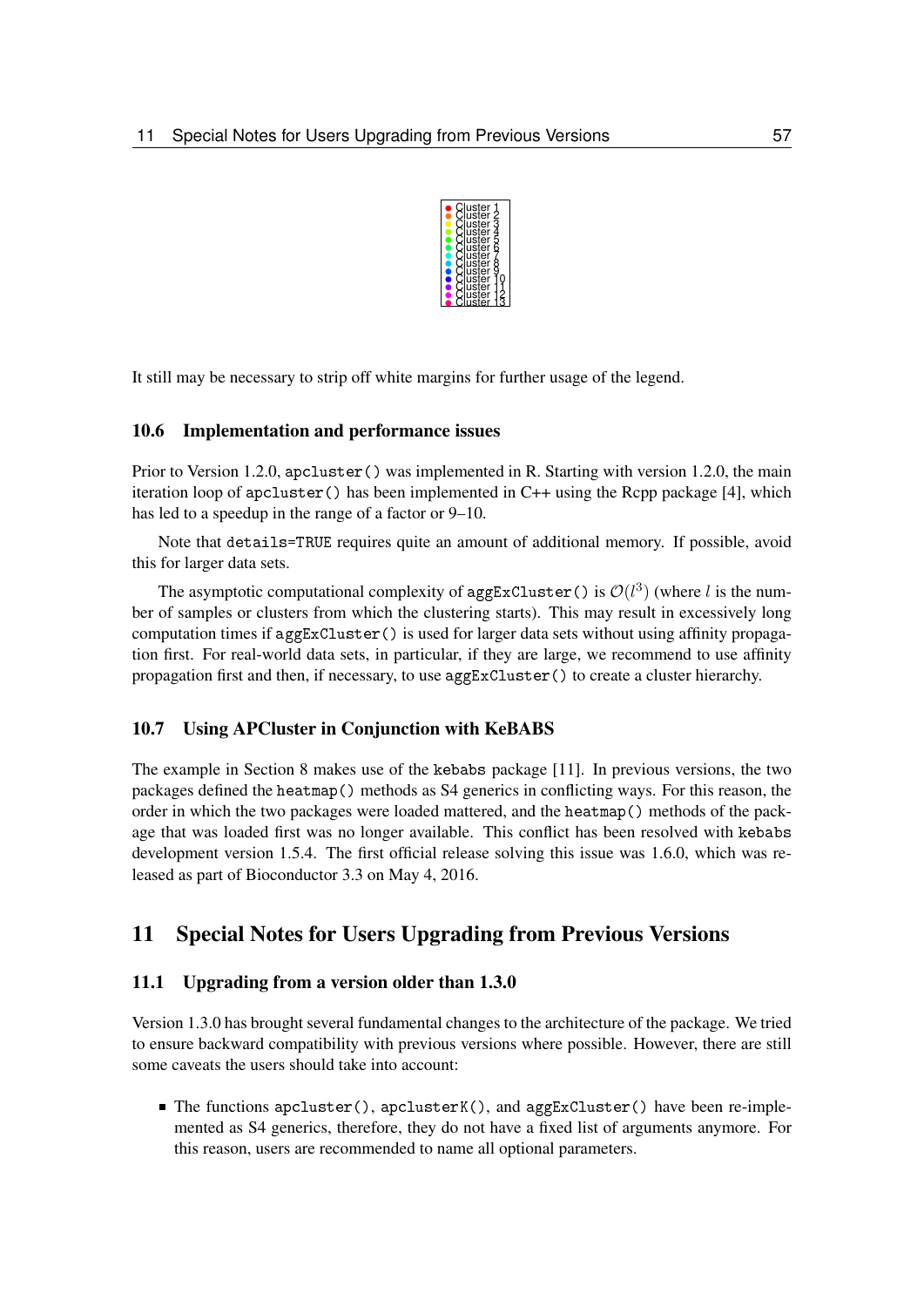■ Heatmap plotting has been shifted to the function heatmap () which has now been defined as an S4 generic method. Previous methods for plotting heatmaps using  $plot()$  have been partly available in Versions 1.3.0 and 1.3.1. Since Version 1.3.2, they are no longer available.

#### 11.2 Upgrading to Version 1.3.3 or newer

Users who upgrade to Version 1.3.3 (or newer) from an older version should be aware that the package now requires a newer version of Rcpp. This issue can simply be solved by re-installing Rcpp from CRAN using install.packages ("Rcpp").

#### 11.3 Upgrading to Version 1.4.0

The function sparseToFull() has been deprecated. A fully compatible function as . DenseSimilarityMatrix() is available that replaces and extends sparseToFull().

## 12 Change Log

#### Version 1.4.8:

- correction of aggExCluster() C++ code
- correction of link to Affinity Propagation website at University of Toronto
- removed obsolete help file ch22Promoters. Rd

#### Version 1.4.7:

■ correction of aggExCluster () C++ code to avoid compilation error on Solaris

#### Version 1.4.6:

- aggExCluster() now implemented in C++ instead of R in order to improve speed
- further correction of conditional loading of package suggested by vignette

#### Version 1.4.5:

loading of suggested Bioconductor packages now performed conditionally to avoid problems when building the package on some platforms that do not have the Bioconductor packages installed

#### Version 1.4.4:

- changed dependency to suggested package kebabs to version of at least 1.5.4 for improved interoperability
- bug fix in as.dendrogram() method with signature 'AggExResult'
- added discrepancy metric to distance computations and updated src/distanceL.c to new version
- registered  $C/C++$  subroutines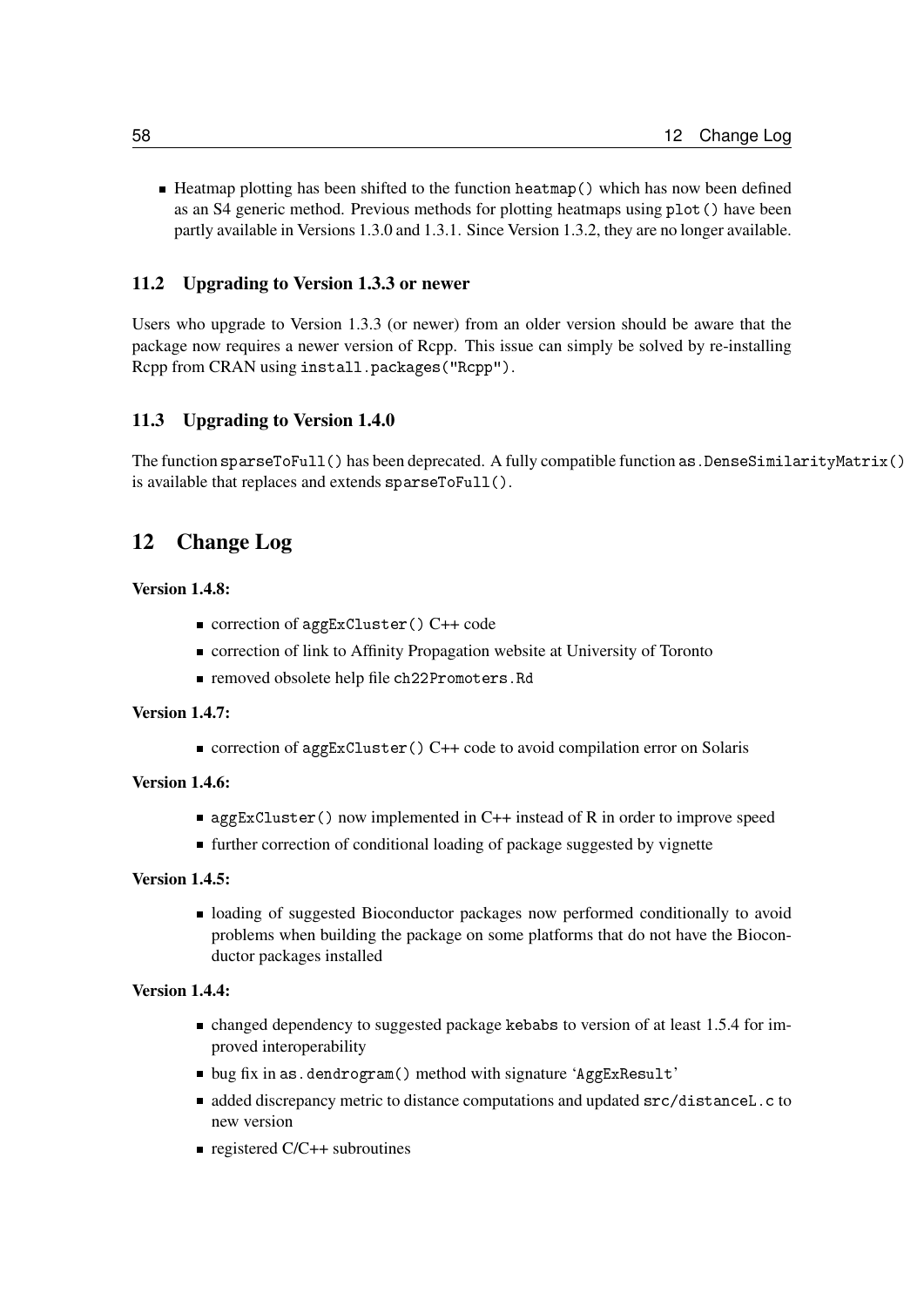- minor change in the vignette template
- moved NEWS to inst/NEWS
- added inst/COPYRIGHT

#### Version 1.4.3:

- added optional color legend to heatmap plotting; in line with this change, some minor changes to the interface of the heatmap() function
- **corresponding updates of help pages and vignette**

#### Version 1.4.2:

- switched sequence kernel example in vignette from kernlab to kebabs package
- workaround to ensure that all apcluster \* () methods are able to process KernelMatrix objects (cf. kebabs package)
- replaced data set ch22Promoters by plain text file (FASTA format) in inst/examples
- bug fix in the heatmap() method
- vignette engine changed from Sweave to knitr

#### Version 1.4.1:

 $\blacksquare$  fixes in C++ code of sparse affinity propagation

#### Version 1.4.0:

- **•** added apcluster() method for sparse similarity matrices; as a consequence, the package now imports the Matrix package and is now also able to handle non-sparse matrix classes defined by the Matrix package. Moreover, similarity functions supplied to the apcluster () method may now also return any matrix type defined by the Matrix package.
- fix of apcluster () for dense matrices to better support -Inf similarities
- added apclusterK() method for sparse similarity matrices
- **preferenceRange()** is now an S4 generic; re-implementation in C++ to speed up function; changed handling of -Inf similarities for consistency with sparse version.
- **added preferenceRange()** methods for sparse matrices and dense matrix objects from the Matrix package.
- new conversion methods implemented for converting dense similarity matrices to sparse ones and vice versa; consequently, sparseToFull() is marked as deprecated.
- adaptation of heatmap() function for improved handling of -Inf similarities
- adaptations of signatures of [ and [ [ accessor methods
- renamed help page of methods for computing similarity matrices to 'similarities' in order to avoid confusion with the accessor method similarity().
- corresponding updates of help pages and vignette

#### Version 1.3.5: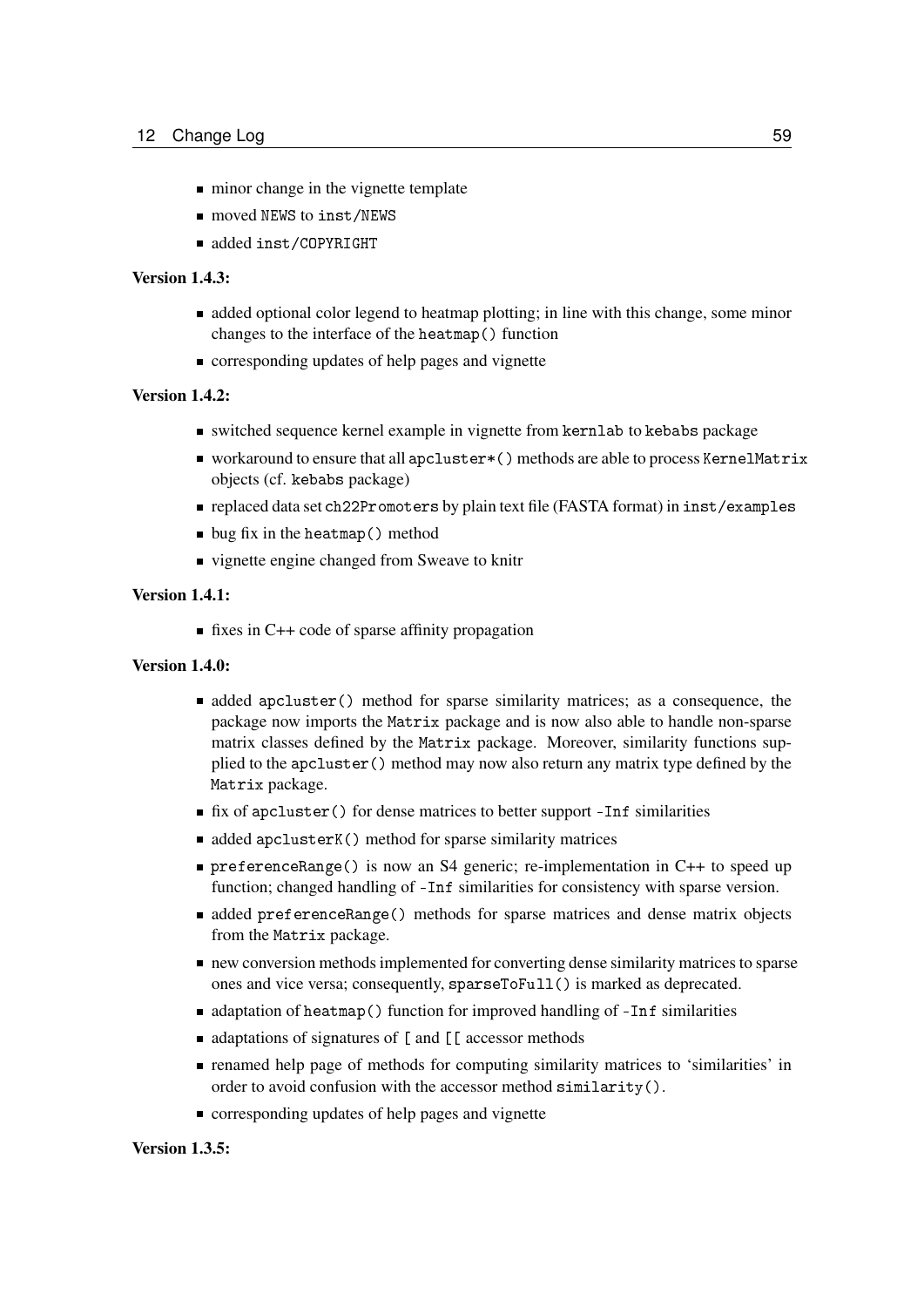- memory access fixes in C++ code called from apclusterL()
- minor updates of vignette

#### Version 1.3.4:

- **added sort** () function to rearrange clusters according to sort criterion; note that this is an S3 method (see help page for explanation)
- improvements and bug fixes of apclusterL() method for signature (s="matrix". x="missing")
- performance optimizations of apcluster() and apclusterL()
- **plotting of clustering results superimposed in scatter plot matrices now also works for** 'AggExResult' objects
- **IMPROVEMENTS** of consistency of error and warning messages
- **according adaptations of documentation and vignette**
- $\blacksquare$  adapted dependency and linking to Rcpp version 0.11.1 (to avoid issues on Mac OS)
- minor correction of package namespace

#### Version 1.3.3:

- $\blacksquare$  adapted dependencies and linking to Rcpp version 0.11.0
- cleared up package dependencies

#### Version 1.3.2:

- **plotting of clustering results extended to data sets with more than two dimensions** (resulting in the clustering result being superimposed in a scatterplot matrix); the variant that plot() can be used to draw a heatmap has been removed. From now on, heatmap() must always be used.
- improved NA handling
- correction of input check in apcluster() and apclusterL() (previously, both functions issued a warning whenever argument  $p$  had length  $> 1$ )
- corresponding updates and further improvements of help pages and vignette

#### Version 1.3.1:

- re-implementation of heatmap () method: dendrograms can now be plotted even for APResult and ExClust objects as well as for cluster hierarchies based on prior clusterings; color bars can now be switched off and colors can be changed by user (by new sideColor argument); dendrograms can be switched on and off (by Rowy and Colv arguments);
- added as.hclust() and as.dendrogram() methods
- added new arguments base, showSamples, and horizto the plot() method with signature ( $x =$ "AggExResult",  $y =$ "missing"); moreover, parameters for changing the appearance of the height axis are now respected as well
- streamlining of methods (redundant definition of inherited methods removed)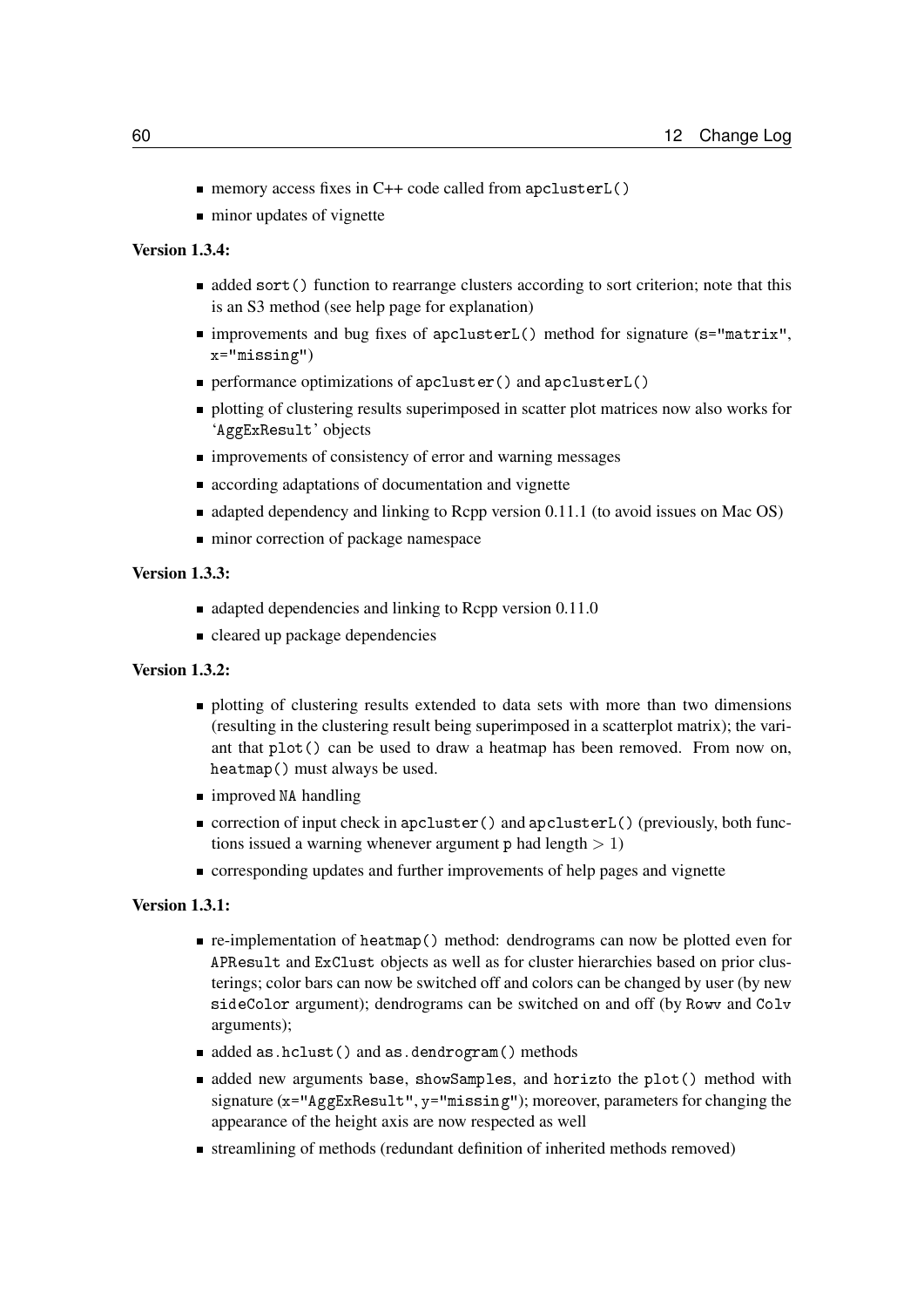various minor improvements of code and documentation

#### Version 1.3.0:

- added Leveraged Affinity Propagation Clustering
- re-implementation of main functions as S4 generic methods in order to facilitate the convenient internal computation of similarity matrices
- for convenience, similarity matrices can be stored as part of clustering results
- heatmap plotting now done by heatmap() which has been defined as S4 generic
- $\blacksquare$  extended interface to functions for computing similarity matrices
- added function corSimMat()
- implementation of length () method for classes APResult, AggExResult, and ExClust
- added accessor function to extract clustering levels from AggExResult objects
- correction of exemplars returned by apcluster for details=TRUE in slot idxAll of returned APResult object
- when using data stored in a data frame, categorical columns are now explicitly omitted, thereby, avoiding warnings
- all clustering methods now store their calls into the result objects
- updates and extensions of help pages and vignette

#### Version 1.2.0:

- reimplementation of  $apcluster()$  in C++ using the Rcpp package [4] which reduces computation times by a factor of 9-10
- obsolete function apclusterLM() removed
- updates of help pages and vignette

#### Version 1.1.1:

- updated citation
- $\blacksquare$  minor corrections in help pages and vignette

#### Version 1.1.0:

- added exemplar-based agglomerative clustering function aggExCluster()
- discussed various plotting functions for dendrograms and heatmaps
- extended help pages and vignette according to new functionality
- added sequence analysis example to vignette along with data set ch22Promoters
- **re-organization of variable names in vignette**
- added option verbose to apclusterK()
- numerous minor corrections in help pages and vignette

#### Version 1.0.3: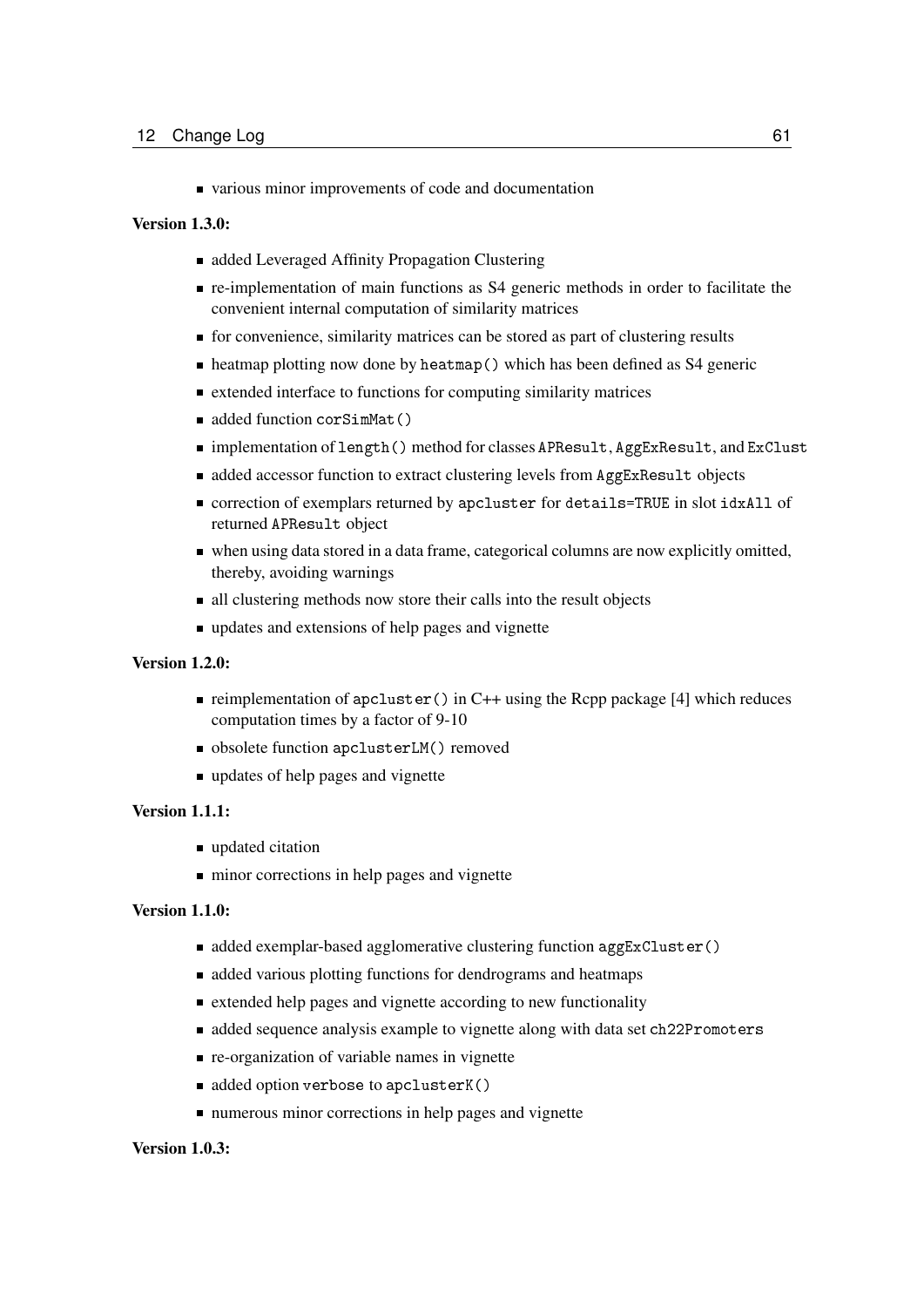- Makefile in inst/doc eliminated to avoid installation problems
- renamed vignette to "apcluster, Rnw"

#### Version 1.0.2:

- replacement of computation of responsibilities and availabilities in function  $apcluster()$ by pure matrix operations (see 10.6 above); traditional implementation à la Frey and Dueck still available as function apclusterLM;
- $\blacksquare$  improved support for named objects (see 10.2)
- $\blacksquare$  new function for computing label vectors (see 10.3)
- **re-organization of package source files and help pages**

Version 1.0.1: first official release, released March 2, 2010

## 13 How to Cite This Package

If you use this package for research that is published later, you are kindly asked to cite it as follows:

U. Bodenhofer, A. Kothmeier, and S. Hochreiter (2011). APCluster: an R package for affinity propagation clustering. *Bioinformatics* 27(17):2463–2464. DOI: 10.1093/bioinformatics/btr406.

Moreover, we insist that, any time you cite the package, you also cite the original paper in which affinity propagation has been introduced [6].

To obtain BibTEX entries of the two references, you can enter the following into your R session:

toBibtex(citation("apcluster"))

## References

- [1] P. Bauer, U. Bodenhofer, and E. P. Klement. A fuzzy algorithm for pixel classification based on the discrepancy norm. In *Proc. 5th IEEE Int. Conf. on Fuzzy Systems*, volume III, pages 2007–2012, New Orleans, LA, September 1996.
- [2] U. Bodenhofer, A. Kothmeier, and S. Hochreiter. APCluster: an R package for affinity propagation clustering. *Bioinformatics*, 27(17):2463–2464, 2011.
- [3] B. De Baets and R. Mesiar. Metrics and T-equalities. *J. Math. Anal. Appl.*, 267:531–547, 2002.
- [4] D. Eddelbuettel and R. François. Rcpp: seamless R and C++ integration. *J. Stat. Softw.*, 40(8):1–18, 2011.